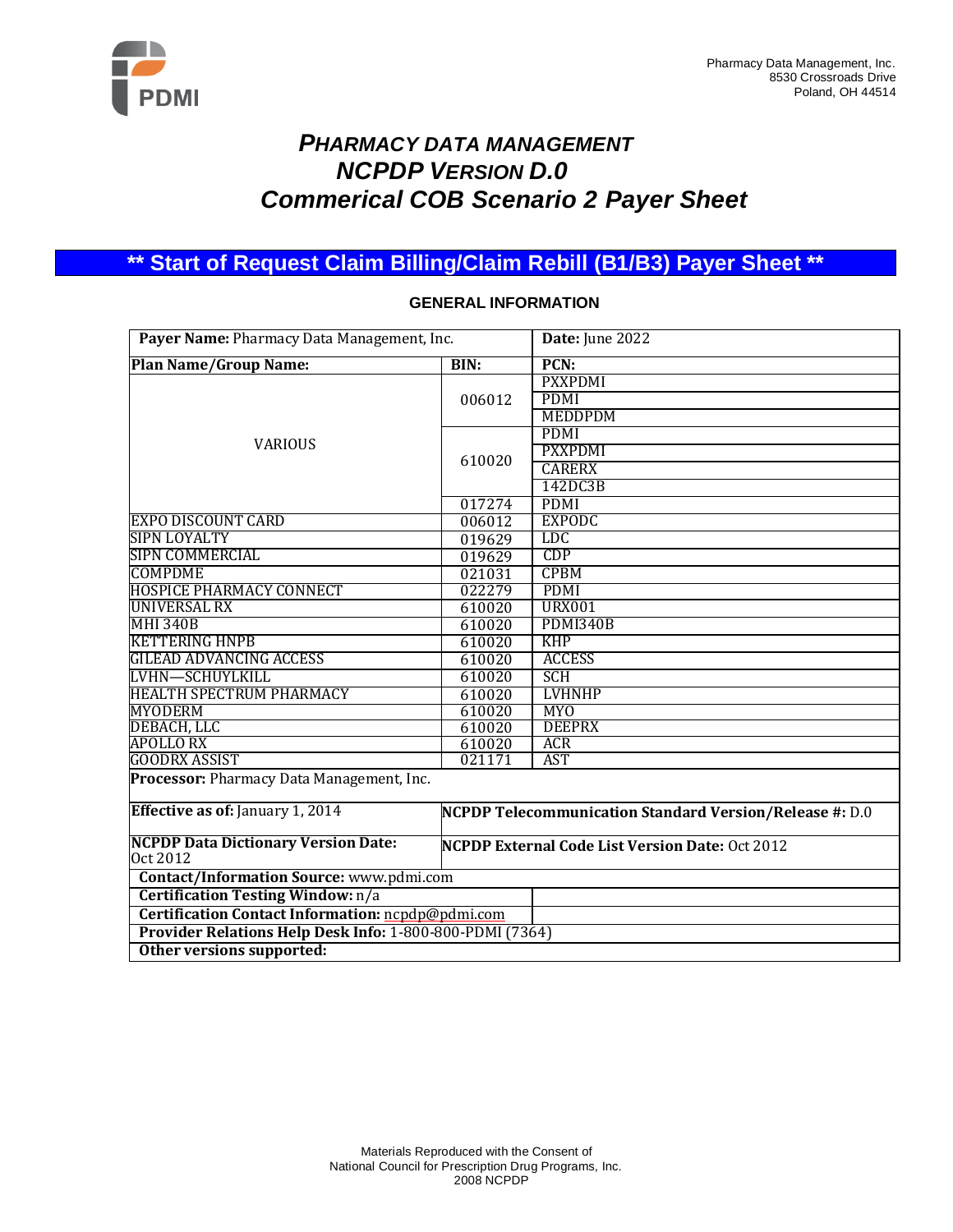

### **OTHER TRANSACTIONS SUPPORTED**

**Payer:** *Please list each transaction supported with the segments, fields, and pertinent information on each transaction.*

| <b>Transaction Code</b> | <b>Transaction Name</b> |
|-------------------------|-------------------------|
| <b>B1</b>               | <b>Billing</b>          |
| <b>B2</b>               | Reversal                |
| <b>B3</b>               | <b>Re-Bill</b>          |

### **FIELD LEGEND FOR COLUMNS**

| <b>Payer Usage</b><br>Column           | Value     | <b>Explanation</b>                                                                                                     | <b>Payer</b><br><b>Situation</b><br>Column |
|----------------------------------------|-----------|------------------------------------------------------------------------------------------------------------------------|--------------------------------------------|
| <b>MANDATORY</b>                       | м         | The Field is mandatory for the Segment<br>in the designated Transaction.                                               | No.                                        |
| <b>REQUIRED</b>                        | R         | The Field has been designated with the<br>situation of "Required" for the Segment<br>in the designated Transaction.    | No.                                        |
| <b>QUALIFIED</b><br><b>REQUIREMENT</b> | <b>RW</b> | "Required when". The situations<br>designated have qualifications for usage<br>("Required if x", "Not required if y"). | Yes                                        |

### **CLAIM BILLING/CLAIM REBILL TRANSACTION**

The following lists the segments and fields in a Claim Billing, Claim Reversal or Claim Rebill Transaction for the NCPDP *Telecommunication Standard Implementation Guide Version D.Ø*.

| <b>Transaction HEADER Segment</b>                | <b>Check</b> | <b>Claim Billing/Claim Rebill</b> |
|--------------------------------------------------|--------------|-----------------------------------|
|                                                  |              | If Situational, Payer Situation   |
| This Segment is always sent                      |              |                                   |
| Source of certification IDs required in Software |              |                                   |
| Vendor/Certification ID (11Ø-AK) is Payer        |              |                                   |
| Issued                                           |              |                                   |
| Source of certification IDs required in Software |              |                                   |
| Vendor/Certification ID (11Ø-AK) is Switch/VAN   |              |                                   |
| issued                                           |              |                                   |
| Source of certification IDs required in Software | X            |                                   |
| Vendor/Certification ID (11Ø-AK) is Not used     |              |                                   |

|            | <b>Transaction HEADER Segment</b> |                     |       | <b>Claim Billing/Claim Rebill</b> |
|------------|-----------------------------------|---------------------|-------|-----------------------------------|
| Field #    | <b>NCPDP</b> Field Name           | Value               | Payer | <b>Payer Situation</b>            |
|            |                                   |                     | Usage |                                   |
| $101 - A1$ | <b>BIN NUMBER</b>                 | Refer to List above | М     |                                   |
| 1Ø2-A2     | <b>VERSION/RELEASE NUMBER</b>     | DØ                  | М     |                                   |
| $103 - A3$ | <b>TRANSACTION CODE</b>           | <b>B1, B3</b>       | м     |                                   |
| $104-A4$   | PROCESSOR CONTROL                 |                     | М     |                                   |
|            | <b>NUMBER</b>                     |                     |       |                                   |
| $109 - A9$ | <b>TRANSACTION COUNT</b>          |                     | М     |                                   |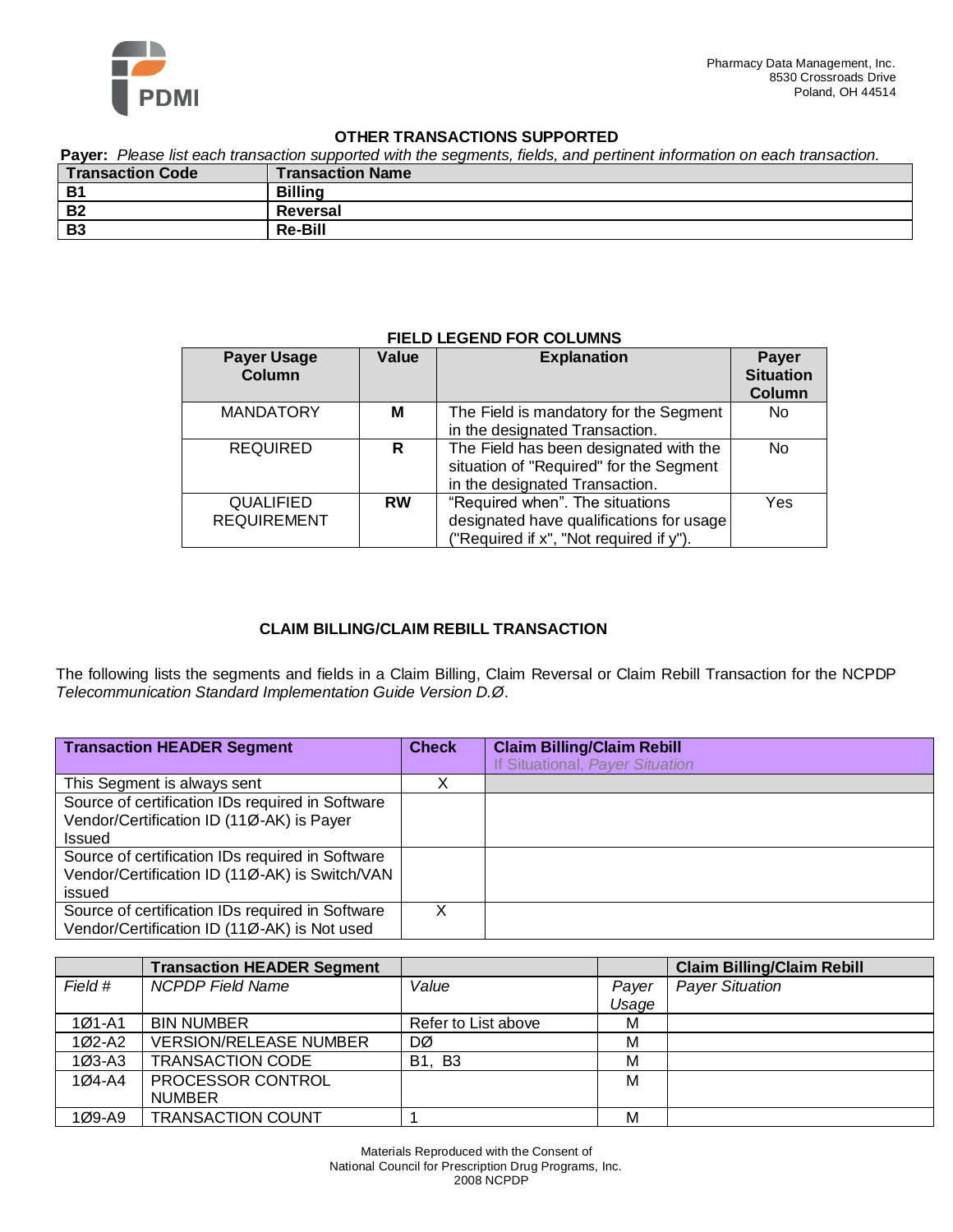

|                    | <b>Transaction HEADER Segment</b> |                     |       | <b>Claim Billing/Claim Rebill</b> |
|--------------------|-----------------------------------|---------------------|-------|-----------------------------------|
| Field #            | <b>NCPDP Field Name</b>           | Value               | Payer | <b>Payer Situation</b>            |
|                    |                                   |                     | Usage |                                   |
| 202-B <sub>2</sub> | SERVICE PROVIDER ID               | $01 - NPI$          | М     |                                   |
|                    | <b>QUALIFER</b>                   |                     |       |                                   |
| 201-B1             | <b>SERVICE PROVIDER ID</b>        | <b>NPI</b>          | М     |                                   |
| 4Ø1-D1             | DATE OF SERVICE                   | $Format = CCYYMMDD$ | M     |                                   |
| $110 - AK$         | <b>SOFTWARE</b>                   | <b>Blank</b>        | М     |                                   |
|                    | <b>VENDOR/CERTIFICATION ID</b>    |                     |       |                                   |

| <b>Transaction INSURANCE Segment</b> | <b>Check</b> | <b>Claim Billing/Claim Rebill</b><br>If Situational, Payer Situation |
|--------------------------------------|--------------|----------------------------------------------------------------------|
| This Segment is always sent          |              |                                                                      |

|         | <b>Insurance Segment</b><br><b>Segment Identification (111-AM)</b><br>$=$ "Ø4" |       |                | <b>Claim Billing/Claim Rebill</b>                                                                                                                                                                                     |
|---------|--------------------------------------------------------------------------------|-------|----------------|-----------------------------------------------------------------------------------------------------------------------------------------------------------------------------------------------------------------------|
| Field # | <b>NCPDP</b> Field Name                                                        | Value | Payer<br>Usage | <b>Payer Situation</b>                                                                                                                                                                                                |
| 3Ø2-C2  | CARDHOLDER ID                                                                  |       | м              |                                                                                                                                                                                                                       |
| 3Ø1-C1  | GROUP ID                                                                       |       | $\mathsf{R}$   | Imp Guide: Required if necessary for<br>state/federal/regulatory agency<br>programs.<br>Required if needed for pharmacy claim<br>processing and payment.<br>Payer Requirement: Varies by Plan &<br>Printed on Id Card |
| 3Ø3-C3  | <b>PERSON CODE</b>                                                             |       | <b>RW</b>      | Imp Guide: Required if needed to<br>uniquely identify the family members<br>within the Cardholder ID.                                                                                                                 |
| 306-C6  | <b>PATIENT RELATIONSHIP CODE</b>                                               | 1,2,3 | R              | Imp Guide: Required if needed to<br>uniquely identify the relationship of<br>the Patient to the Cardholder.                                                                                                           |
| 997-G2  | CMS PART D DEFINED<br><b>QUALIFIED FACILITY</b>                                |       | <b>RW</b>      | Imp Guide: Required if specified in trading<br>partner agreement.<br>Payer Requirement: May be submitted by<br>Long Term Care Pharmacies                                                                              |

| <b>Transaction PATIENT Segment</b> | <b>Check</b> | <b>Claim Billing/Claim Rebill</b><br>If Situational, Payer Situation |
|------------------------------------|--------------|----------------------------------------------------------------------|
| This Segment is always sent        |              |                                                                      |
| This Segment is situational        |              |                                                                      |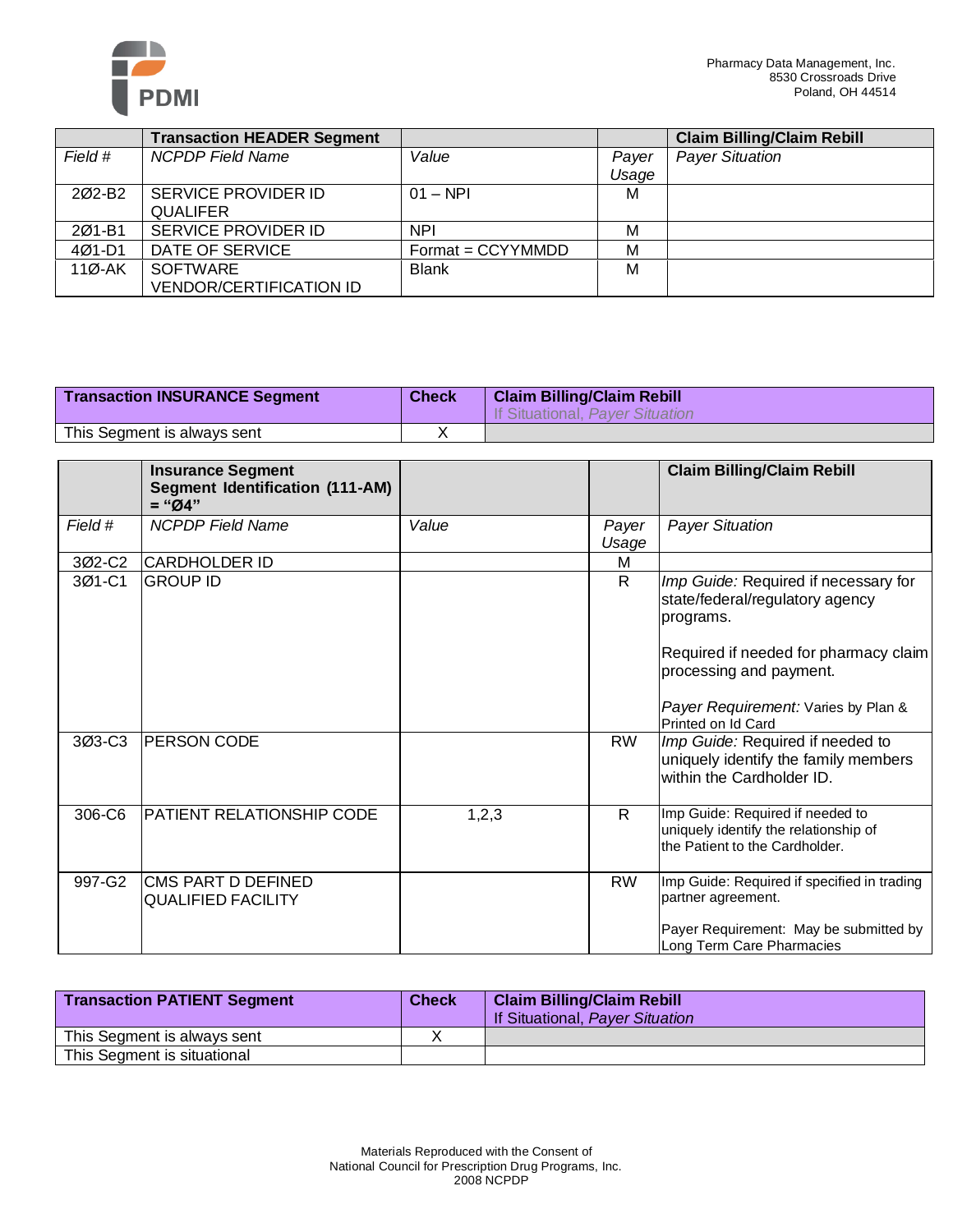

|        | <b>Patient Segment</b><br><b>Segment Identification (111-AM)</b> |         |                | <b>Claim Billing/Claim Rebill</b>                                                                                                                                                                                                                                                                                                                                                                                                                                                                                                                                                                                                                                                                                                                                                                                                                                     |
|--------|------------------------------------------------------------------|---------|----------------|-----------------------------------------------------------------------------------------------------------------------------------------------------------------------------------------------------------------------------------------------------------------------------------------------------------------------------------------------------------------------------------------------------------------------------------------------------------------------------------------------------------------------------------------------------------------------------------------------------------------------------------------------------------------------------------------------------------------------------------------------------------------------------------------------------------------------------------------------------------------------|
|        | $=$ " $O1"$                                                      |         |                |                                                                                                                                                                                                                                                                                                                                                                                                                                                                                                                                                                                                                                                                                                                                                                                                                                                                       |
| Field  | <b>NCPDP Field Name</b>                                          | Value   | Payer<br>Usage | <b>Payer Situation</b>                                                                                                                                                                                                                                                                                                                                                                                                                                                                                                                                                                                                                                                                                                                                                                                                                                                |
| 3Ø4-C4 | <b>DATE OF BIRTH</b>                                             |         | $\mathsf{R}$   |                                                                                                                                                                                                                                                                                                                                                                                                                                                                                                                                                                                                                                                                                                                                                                                                                                                                       |
| 3Ø5-C5 | <b>PATIENT GENDER CODE</b>                                       |         | $\mathsf{R}$   |                                                                                                                                                                                                                                                                                                                                                                                                                                                                                                                                                                                                                                                                                                                                                                                                                                                                       |
| 31Ø-CA | <b>PATIENT FIRST NAME</b>                                        |         | <b>RW</b>      | Imp Guide: Required when the patient<br>has a first name.                                                                                                                                                                                                                                                                                                                                                                                                                                                                                                                                                                                                                                                                                                                                                                                                             |
| 311-CB | <b>PATIENT LAST NAME</b>                                         |         | $\mathsf{R}$   |                                                                                                                                                                                                                                                                                                                                                                                                                                                                                                                                                                                                                                                                                                                                                                                                                                                                       |
| 3Ø7-C7 | <b>PLACE OF SERVICE</b>                                          | 1       | <b>RW</b>      | Imp Guide: Required if this field could<br>result in different coverage, pricing, or<br>patient financial responsibility.                                                                                                                                                                                                                                                                                                                                                                                                                                                                                                                                                                                                                                                                                                                                             |
| 384-4X | <b>PATIENT RESIDENCE</b>                                         | 1, 3, 4 | <b>RW</b>      | Imp Guide: Required if this field could<br>result in different coverage, pricing, or<br>patient financial responsibility.<br>Payer Requirement: Required when the<br>Patient Residence and Pharmacy Service<br>Type submitted are for Long Term Care,<br>Asst Living or Home Infusion processing.<br>Values entered should be consistent with<br>your contract.<br><b>Long Term Care Facility Field</b><br><b>Combinations:</b><br>Place of Service $307-C7 = "1"$<br>Patient Residence 384-4X = "3"<br>Pharmacy Service Type 147-U7 = "5" or<br>"3" or "1"<br><b>Assisted Living Facility</b><br>Place of Service $307-C7 = "1"$<br>Patient Residence 384-4X = "4"<br>Pharmacy Service Type 147-U7 = "5" or<br>"1"<br><b>Home Infusion Therapy</b><br>Place of Service $307 - C7 = "1"$<br>Patient Residence384-4X = "1"or "4"<br>Pharmacy Service Type 147-U7 = "3" |

| <b>Transaction CLAIM Segment</b>          | <b>Check</b> | <b>Claim Billing/Claim Rebill</b><br><b>If Situational, Payer Situation</b> |
|-------------------------------------------|--------------|-----------------------------------------------------------------------------|
| This Segment is always sent               |              |                                                                             |
| This payer supports partial fills         |              |                                                                             |
| This payer does not support partial fills |              |                                                                             |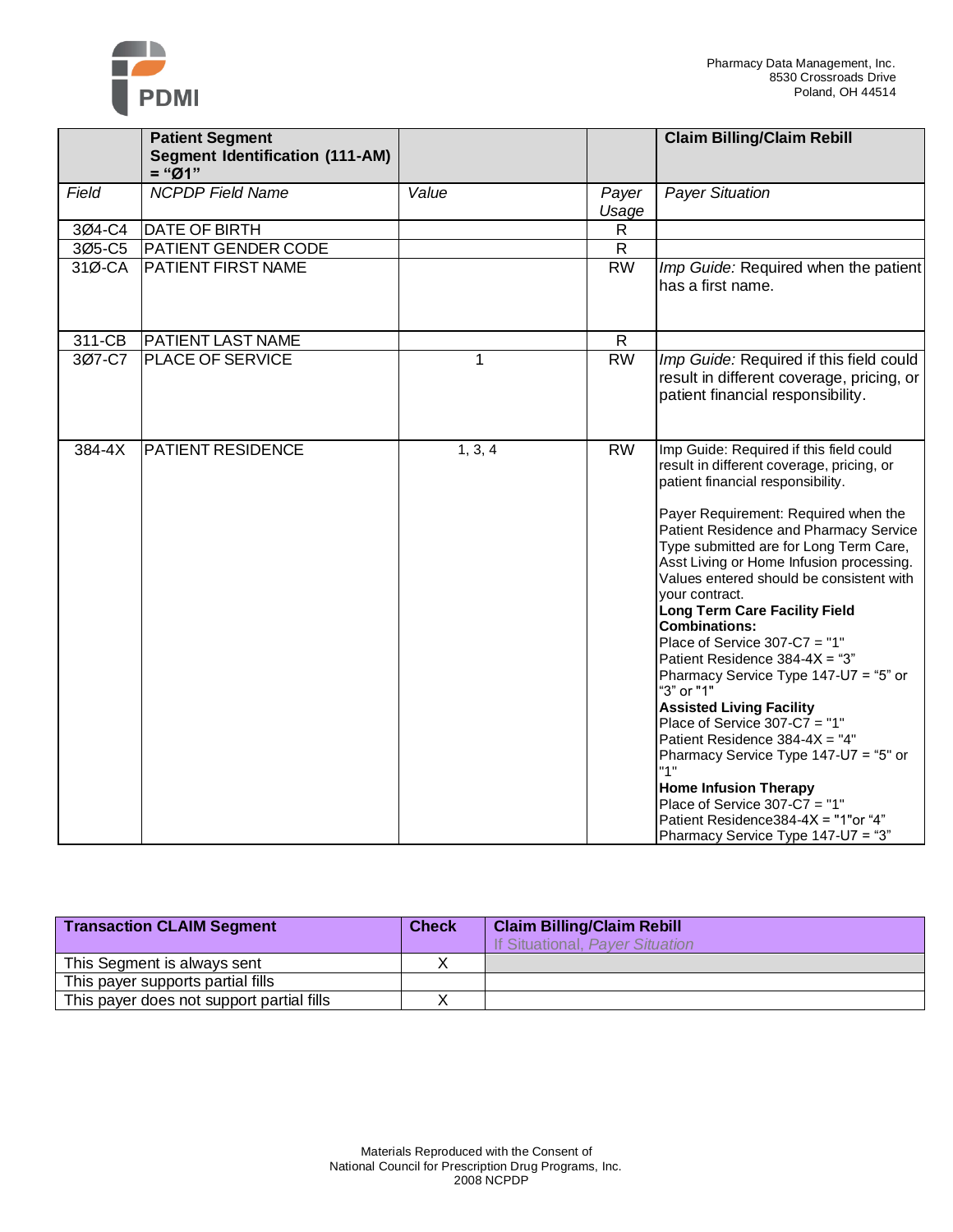

|          | <b>Claim Segment</b><br><b>Segment Identification (111-AM)</b><br>$=$ "Ø7" |                           |                | <b>Claim Billing/Claim Rebill</b>                                                                                                                                                                       |
|----------|----------------------------------------------------------------------------|---------------------------|----------------|---------------------------------------------------------------------------------------------------------------------------------------------------------------------------------------------------------|
| Field #  | <b>NCPDP Field Name</b>                                                    | Value                     | Payer<br>Usage | <b>Payer Situation</b>                                                                                                                                                                                  |
| 455-EM   | PRESCRIPTION/SERVICE<br><b>REFERENCE NUMBER</b><br><b>QUALIFIER</b>        |                           | M              | Imp Guide: For Transaction Code<br>of "B1", in the Claim Segment, the<br>Prescription/Service Reference<br>Number Qualifier (455-EM) is "1"<br>(Rx Billing).                                            |
| 4Ø2-D2   | PRESCRIPTION/SERVICE<br>REFERENCE NUMBER                                   |                           | M              |                                                                                                                                                                                                         |
| 436-E1   | PRODUCT/SERVICE ID<br><b>QUALIFIER</b>                                     |                           | M              |                                                                                                                                                                                                         |
| 407-D7   | PRODUCT/SERVICE ID                                                         |                           | M              |                                                                                                                                                                                                         |
| 442-E7   | <b>QUANTITY DISPENSED</b>                                                  |                           | $\mathsf{R}$   |                                                                                                                                                                                                         |
| 46Ø-ET   | <b>QUANTITY PRESCRIBED</b>                                                 |                           | <b>RW</b>      | Will only be required on Schedule II<br>drugs.                                                                                                                                                          |
| 4Ø3-D3   | <b>FILL NUMBER</b>                                                         |                           | R              |                                                                                                                                                                                                         |
| 4Ø5-D5   | DAYS SUPPLY                                                                |                           | R              |                                                                                                                                                                                                         |
| 4Ø6-D6   | <b>COMPOUND CODE</b>                                                       |                           | $\overline{R}$ | See Compound Segment for<br>support of multi-ingredient<br>compounds when compound $= 2$ .                                                                                                              |
| 408-D8   | <b>DISPENSE AS WRITTEN</b><br>(DAW)/PRODUCT SELECTION<br><b>CODE</b>       |                           | $\mathsf{R}$   |                                                                                                                                                                                                         |
| 414-DE   | DATE PRESCRIPTION WRITTEN                                                  |                           | $\mathsf{R}$   |                                                                                                                                                                                                         |
| 415-DF   | <b>NUMBER OF REFILLS</b><br><b>AUTHORIZED</b>                              |                           | <b>RW</b>      | Imp Guide: Required if necessary for<br>plan benefit administration.                                                                                                                                    |
| 419-DJ   | PRESCRIPTION ORIGIN CODE                                                   |                           | <b>RW</b>      | Imp Guide: Required if necessary for<br>plan benefit administration.                                                                                                                                    |
| $354-NX$ | SUBMISSION CLARIFICATION<br><b>CODE COUNT</b>                              | Maximum count of 3.       | <b>RW</b>      | Imp Guide: Required if Submission<br>Clarification Code (42Ø-DK) is used.                                                                                                                               |
| 42Ø-DK   | SUBMISSION CLARIFICATION<br>CODE                                           | 8, 14, 15, 16, 17, 18, 19 | <b>RW</b>      | Imp Guide: Required if clarification is<br>needed and value submitted is<br>greater than zero $(\emptyset)$ .                                                                                           |
| 3Ø8-C8   | OTHER COVERAGE CODE                                                        |                           | <b>RW</b>      | Imp Guide: Required if needed by<br>receiver, to communicate a<br>summation of other coverage<br>information that has been collected<br>from other payers.<br>Required for Coordination of<br>Benefits. |
| 418-DI   | LEVEL OF SERVICE                                                           |                           | <b>RW</b>      | Imp Guide: Required if this field<br>could result in different coverage,                                                                                                                                |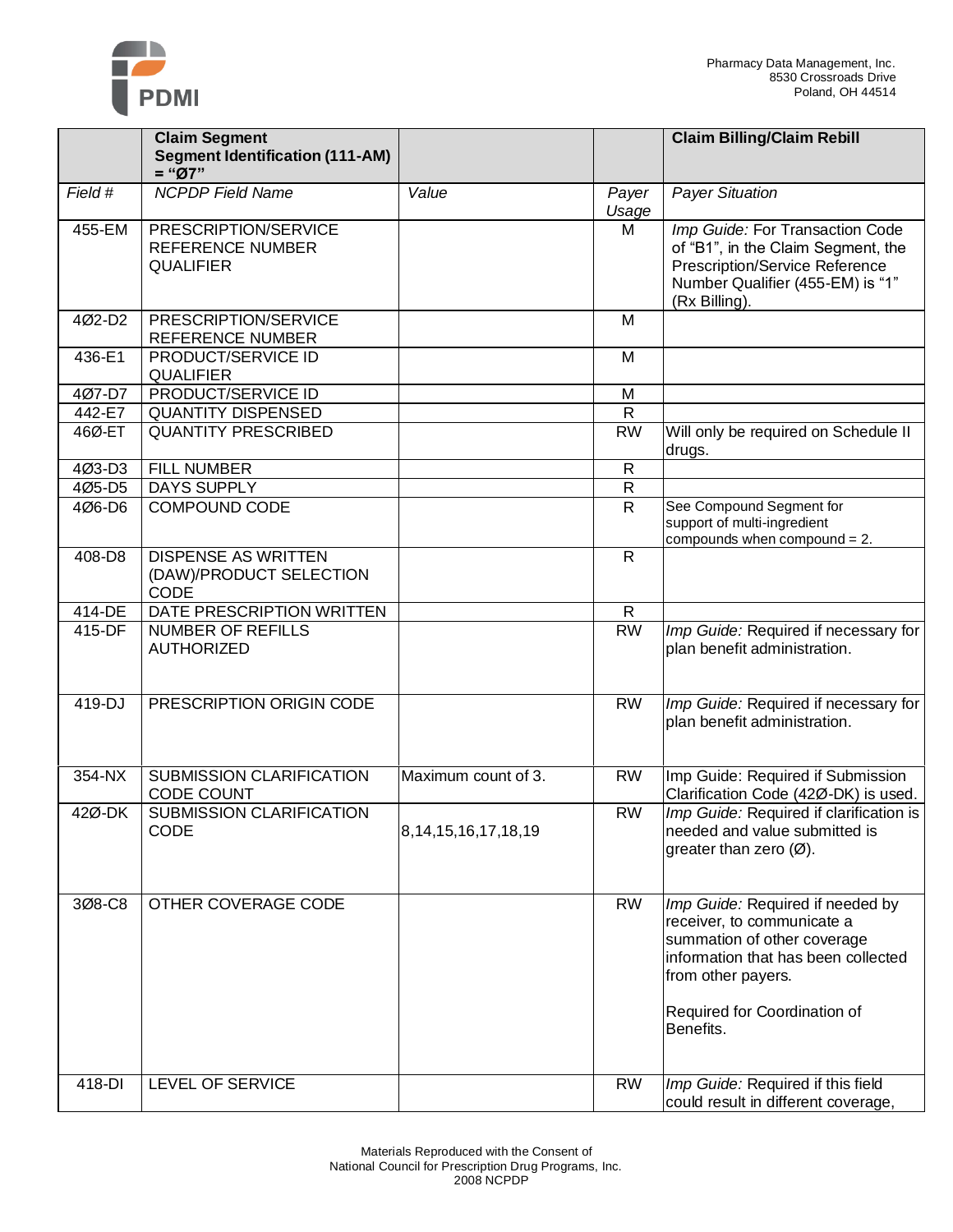

|         | <b>Claim Segment</b>                               |            |                | <b>Claim Billing/Claim Rebill</b>                                                                                                                                                                                                                                                                                                                                                                                                                                                                                                                                                                                                                                                                                                                                                                                                                                                                                                                                                                                  |
|---------|----------------------------------------------------|------------|----------------|--------------------------------------------------------------------------------------------------------------------------------------------------------------------------------------------------------------------------------------------------------------------------------------------------------------------------------------------------------------------------------------------------------------------------------------------------------------------------------------------------------------------------------------------------------------------------------------------------------------------------------------------------------------------------------------------------------------------------------------------------------------------------------------------------------------------------------------------------------------------------------------------------------------------------------------------------------------------------------------------------------------------|
|         | <b>Segment Identification (111-AM)</b><br>$=$ "Ø7" |            |                |                                                                                                                                                                                                                                                                                                                                                                                                                                                                                                                                                                                                                                                                                                                                                                                                                                                                                                                                                                                                                    |
| Field # | <b>NCPDP Field Name</b>                            | Value      | Payer<br>Usage | <b>Payer Situation</b>                                                                                                                                                                                                                                                                                                                                                                                                                                                                                                                                                                                                                                                                                                                                                                                                                                                                                                                                                                                             |
|         |                                                    |            |                | pricing, or patient financial<br>responsibility.                                                                                                                                                                                                                                                                                                                                                                                                                                                                                                                                                                                                                                                                                                                                                                                                                                                                                                                                                                   |
| 461-EU  | PRIOR AUTHORIZATION TYPE<br><b>CODE</b>            |            | <b>RW</b>      | Imp Guide: Required if this field<br>could result in different coverage,<br>pricing, or patient financial<br>responsibility.                                                                                                                                                                                                                                                                                                                                                                                                                                                                                                                                                                                                                                                                                                                                                                                                                                                                                       |
| 462-EV  | PRIOR AUTHORIZATION<br>NUMBER SUBMITTED            |            | <b>RW</b>      | Imp Guide: Required if this field<br>could result in different coverage,<br>pricing, or patient financial<br>responsibility.                                                                                                                                                                                                                                                                                                                                                                                                                                                                                                                                                                                                                                                                                                                                                                                                                                                                                       |
| 147-U7  | PHARMACY SERVICE TYPE                              | 1, 3, 5, 6 | <b>RW</b>      | Imp Guide: Required when the<br>submitter must clarify the type of<br>services being performed as a<br>condition for proper reimbursement by<br>the payer.<br>Payer Requirement:<br>Value 6 should be used when the<br>Pharmacy is contracted as a Mail<br>Order Pharmacy.<br>Values 1, 3, or 5 required when the<br>Patient Residence and Pharmacy<br>Service Type submitted are for Long<br>Term Care, Asst Living or Home<br>Infusion processing. Values entered<br>should be consistent with your<br>contract.<br><b>Long Term Care Facility Field</b><br><b>Combinations:</b><br>Place of Service 307-C7 = "1"<br>Patient Residence 384-4X = "3"<br>Pharmacy Service Type 147-U7 = "5"<br>or "3" or "1"<br><b>Assisted Living Facility</b><br>Place of Service 307-C7 = "1"<br>Patient Residence 384-4X = "4"<br>Pharmacy Service Type 147-U7 = "5"<br>or "1"<br><b>Home Infusion Therapy</b><br>Place of Service 307-C7 = "1"<br>Patient Residence 384-4X = "1" or "4"<br>Pharmacy Service Type 147-U7 = "3" |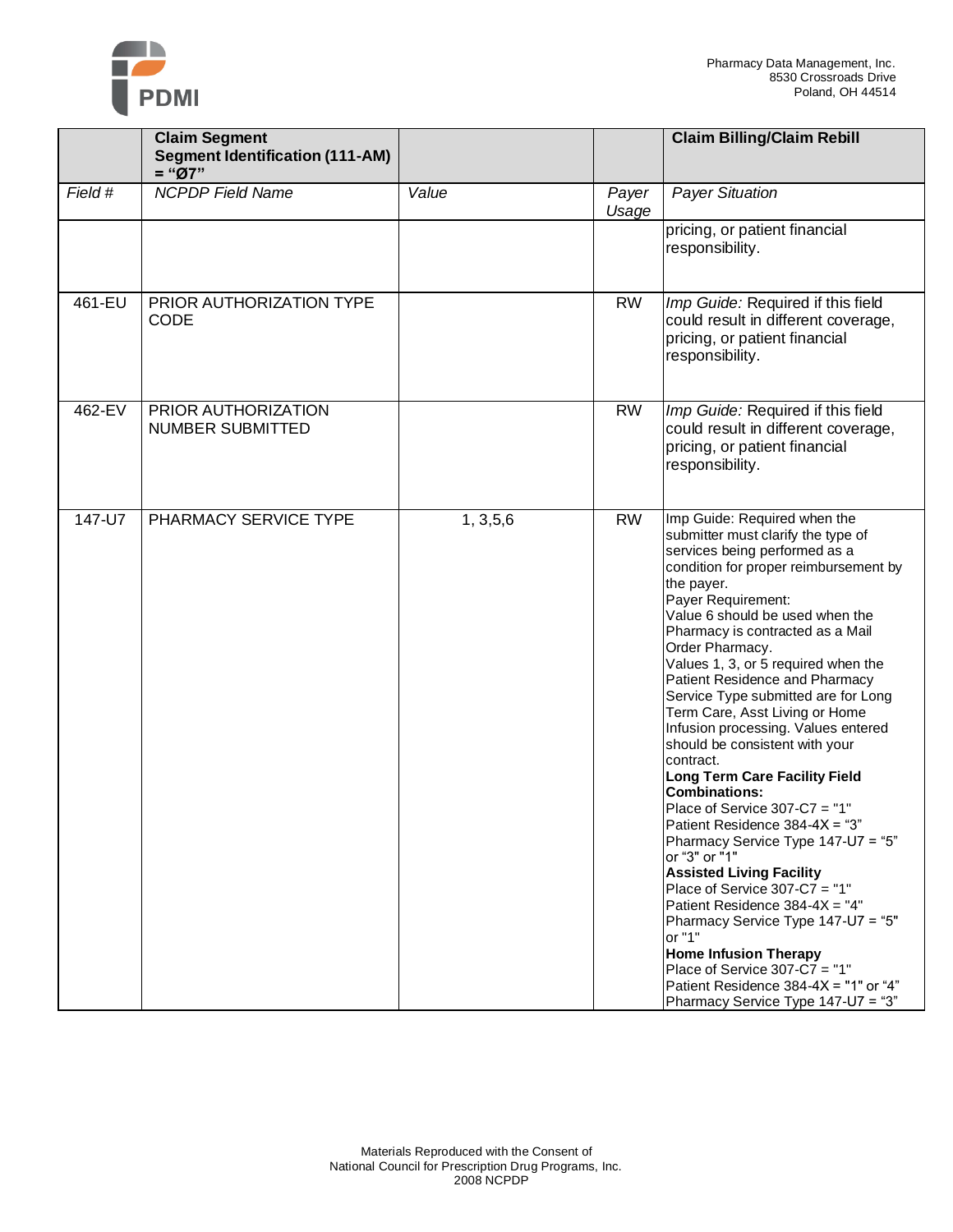

| <b>Transaction PHARMACY Segment</b> | <b>Check</b> | <b>Claim Billing/Claim Rebill</b><br>If Situational, Payer Situation                                                                                          |
|-------------------------------------|--------------|---------------------------------------------------------------------------------------------------------------------------------------------------------------|
| This Segment is always sent         |              |                                                                                                                                                               |
| This Segment is situational         | X            | This segment is optional unless specific clients require the<br>segment to be submitted. Both fields are required to be<br>provided when the segment is sent. |

|         | <b>Pharmacy Provider Segment</b><br><b>Segment Identification (111-AM)</b><br>$=$ "Ø2" |                             |                | <b>Claim Billing/Claim Rebill</b>                                                                                                                                                                                                                                                                    |
|---------|----------------------------------------------------------------------------------------|-----------------------------|----------------|------------------------------------------------------------------------------------------------------------------------------------------------------------------------------------------------------------------------------------------------------------------------------------------------------|
| Field # | <b>NCPDP Field Name</b>                                                                | Value                       | Payer<br>Usage | <b>Payer Situation</b>                                                                                                                                                                                                                                                                               |
| 465-EY  | PROVIDER ID QUALIFIER                                                                  | 02                          | <b>RW</b>      | Imp Guide: Required if Provider ID<br>(444-E9) is used.<br>Payer Requirement: Values are<br>supported but can be restricted<br>based on client determination or<br>state requirements                                                                                                                |
| 444-E9  | PROVIDER ID                                                                            | <b>State License Number</b> | <b>RW</b>      | Imp Guide: Required if necessary<br>for state/federal/regulatory agency<br>programs.<br>Required if necessary to identify<br>the individual responsible for<br>dispensing of the prescription.<br>Required if needed for<br>reconciliation of encounter-<br>reported data or encounter<br>reporting. |

| <b>Transaction PRESCRIBER Segment</b> | <b>Check</b> | <b>Claim Billing/Claim Rebill</b><br>If Situational, Payer Situation |
|---------------------------------------|--------------|----------------------------------------------------------------------|
| This Segment is always sent           |              |                                                                      |
| This Segment is situational           |              |                                                                      |

|         | <b>Prescriber Segment</b><br><b>Segment Identification (111-AM)</b><br>$=$ "Ø3" |                         |                | <b>Claim Billing/Claim Rebill</b>                                                                               |
|---------|---------------------------------------------------------------------------------|-------------------------|----------------|-----------------------------------------------------------------------------------------------------------------|
| Field # | <b>NCPDP</b> Field Name                                                         | Value                   | Payer<br>Usage | <b>Payer Situation</b>                                                                                          |
| 466-EZ  | <b>PRESCRIBER ID QUALIFIER</b>                                                  | $101 - NPI$<br>12 - DEA | R              | Imp Guide: Required if Prescriber ID<br>$(411$ -DB) is used.                                                    |
| 411-DB  | <b>PRESCRIBER ID</b>                                                            |                         | R              | Imp Guide: Required if this field<br>could result in different coverage or<br>patient financial responsibility. |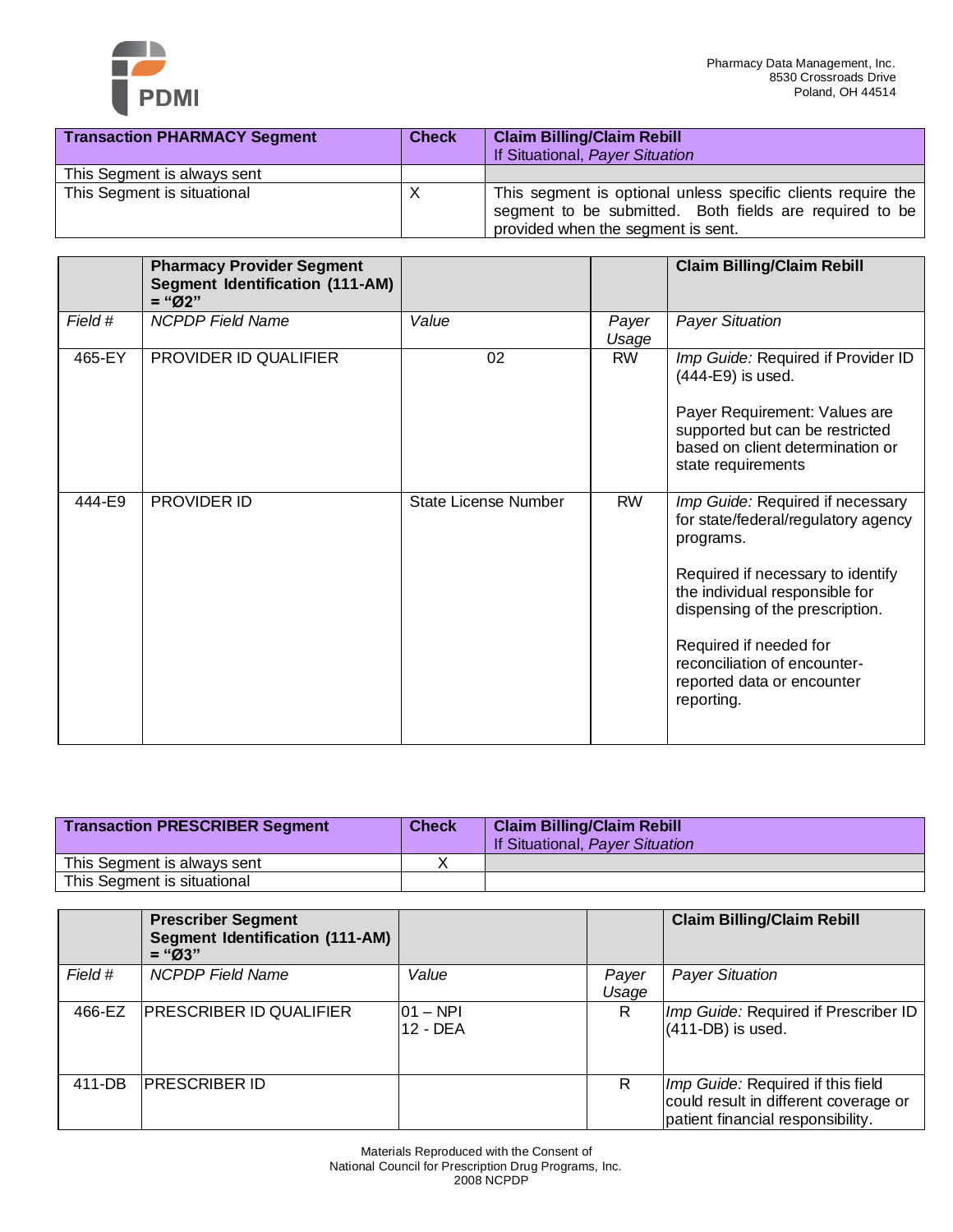

|         | <b>Prescriber Segment</b><br><b>Segment Identification (111-AM)</b><br>$=$ "Ø3" |       |                | <b>Claim Billing/Claim Rebill</b>                                                                          |
|---------|---------------------------------------------------------------------------------|-------|----------------|------------------------------------------------------------------------------------------------------------|
| Field # | <b>NCPDP Field Name</b>                                                         | Value | Payer<br>Usage | <b>Payer Situation</b>                                                                                     |
|         |                                                                                 |       |                | Required if necessary for<br>state/federal/regulatory agency<br>programs.<br>Payer Requirement: NPI or DEA |

| <b>Transaction COB/OTHER PAYMENT</b>            | <b>Check</b> | <b>Claim Billing/Claim Rebill</b>                  |
|-------------------------------------------------|--------------|----------------------------------------------------|
| Segment                                         |              | If Situational, Payer Situation                    |
| This Segment is always sent                     |              |                                                    |
| This Segment is situational                     |              | Required only for secondary, tertiary, etc claims. |
|                                                 |              |                                                    |
| Scenario 2 - Other Payer-Patient Responsibility |              |                                                    |
| Amount Repetitions and Benefit Stage            |              |                                                    |
| <b>Repetitions Only</b>                         |              |                                                    |

|         | <b>Coordination of Benefits/Other</b><br><b>Payments Segment</b><br><b>Segment Identification (111-</b><br>$AM) = "Ø5"$ |                     |                | <b>Claim Billing/Claim Rebill</b><br>Scenario 2- Other Payer-Patient<br><b>Responsibility Amount Repetitions</b><br>and Benefit Stage Repetitions Only |
|---------|-------------------------------------------------------------------------------------------------------------------------|---------------------|----------------|--------------------------------------------------------------------------------------------------------------------------------------------------------|
| Field # | <b>NCPDP</b> Field Name                                                                                                 | Value               | Payer<br>Usage | <b>Payer Situation</b>                                                                                                                                 |
| 337-4C  | <b>COORDINATION OF</b><br>BENEFITS/OTHER PAYMENTS<br><b>COUNT</b>                                                       | Maximum count of 5  | м              |                                                                                                                                                        |
| 338-5C  | OTHER PAYER COVERAGE<br><b>TYPE</b>                                                                                     |                     | M              |                                                                                                                                                        |
| 339-6C  | OTHER PAYER ID QUALIFIER                                                                                                | 03                  | $\mathsf{R}$   | Imp Guide: Required if Other Payer<br>ID (34Ø-7C) is used.                                                                                             |
| 34Ø-7C  | OTHER PAYER ID                                                                                                          |                     | $\mathsf{R}$   | Imp Guide: Required if identification<br>of the Other Payer is necessary for<br>claim/encounter adjudication.                                          |
| 443-E8  | OTHER PAYER DATE                                                                                                        |                     | R.             | Imp Guide: Required if identification<br>of the Other Payer Date is necessary<br>for claim/encounter adjudication.                                     |
| 471-5E  | OTHER PAYER REJECT COUNT                                                                                                | Maximum count of 5. | <b>RW</b>      | Imp Guide: Required if Other Payer<br>Reject Code (472-6E) is used.                                                                                    |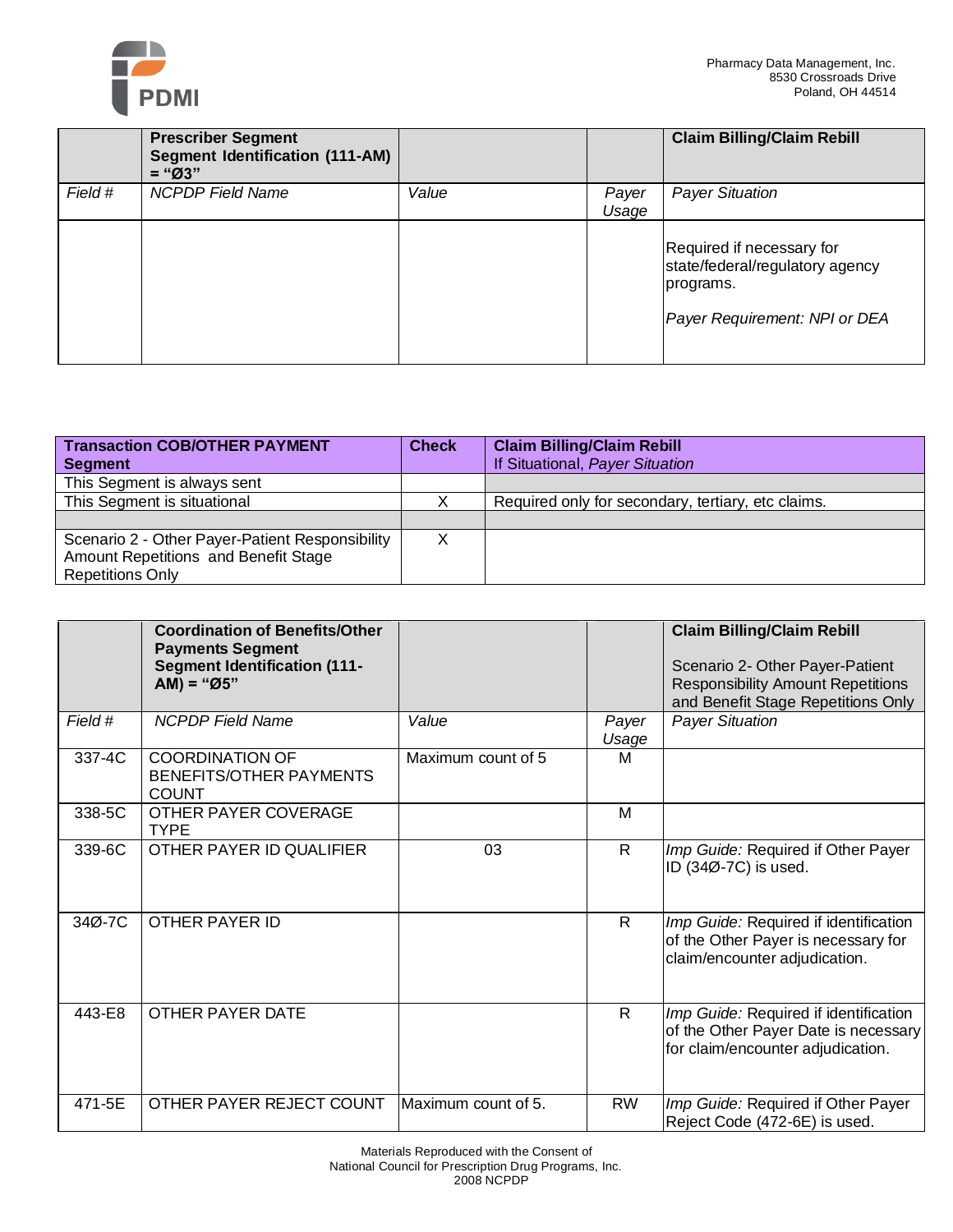

|         | <b>Coordination of Benefits/Other</b><br><b>Payments Segment</b><br><b>Segment Identification (111-</b><br>$AM) = "Ø5"$ |                      |                | <b>Claim Billing/Claim Rebill</b><br>Scenario 2- Other Payer-Patient<br><b>Responsibility Amount Repetitions</b><br>and Benefit Stage Repetitions Only                                                                                                                          |
|---------|-------------------------------------------------------------------------------------------------------------------------|----------------------|----------------|---------------------------------------------------------------------------------------------------------------------------------------------------------------------------------------------------------------------------------------------------------------------------------|
| Field # | <b>NCPDP Field Name</b>                                                                                                 | Value                | Payer<br>Usage | <b>Payer Situation</b>                                                                                                                                                                                                                                                          |
| 472-6E  | OTHER PAYER REJECT CODE                                                                                                 |                      | <b>RW</b>      | Imp Guide: Required when the other<br>payer has denied the payment for<br>the billing, designated with Other<br>Coverage Code $(308-C8) = 3$ (Other<br>Coverage Billed - claim not<br>covered).                                                                                 |
| 353-NR  | <b>OTHER PAYER-PATIENT</b><br>RESPONSIBILITY AMOUNT<br><b>COUNT</b>                                                     | Maximum count of 25. | <b>RW</b>      | Imp Guide: Required if Other Payer-<br><b>Patient Responsibility Amount</b><br>Qualifier (351-NP) is used.                                                                                                                                                                      |
| 351-NP  | <b>OTHER PAYER-PATIENT</b><br>RESPONSIBILITY AMOUNT<br><b>QUALIFIER</b>                                                 | 06                   | <b>RW</b>      | Imp Guide: Required if Other Payer-<br>Patient Responsibility Amount (352-<br>NQ) is used.<br><b>Other Payer Patient Responsibility</b><br>Amount Qualifier : 06 (Patient Pay as<br>reported by Previous Payer)                                                                 |
| 352-NQ  | <b>OTHER PAYER-PATIENT</b><br>RESPONSIBILITY AMOUNT                                                                     |                      | <b>RW</b>      | Imp Guide: Required if necessary for<br>patient financial responsibility only<br>billing.<br>Required if necessary for<br>state/federal/regulatory agency<br>programs.<br>Not used for non-governmental<br>agency programs if Other Payer<br>Amount Paid (431-DV) is submitted. |
| 392-MU  | <b>BENEFIT STAGE COUNT</b>                                                                                              | Maximum count of 4.  | <b>RW</b>      | Imp Guide: Required if Benefit Stage<br>Amount (394-MW) is used.                                                                                                                                                                                                                |
| 393-MV  | <b>BENEFIT STAGE QUALIFIER</b>                                                                                          |                      | <b>RW</b>      | Imp Guide: Required if Benefit Stage<br>Amount (394-MW) is used.                                                                                                                                                                                                                |
| 394-MW  | BENEFIT STAGE AMOUNT                                                                                                    |                      | <b>RW</b>      | Imp Guide: Required if the previous<br>payer has financial amounts that                                                                                                                                                                                                         |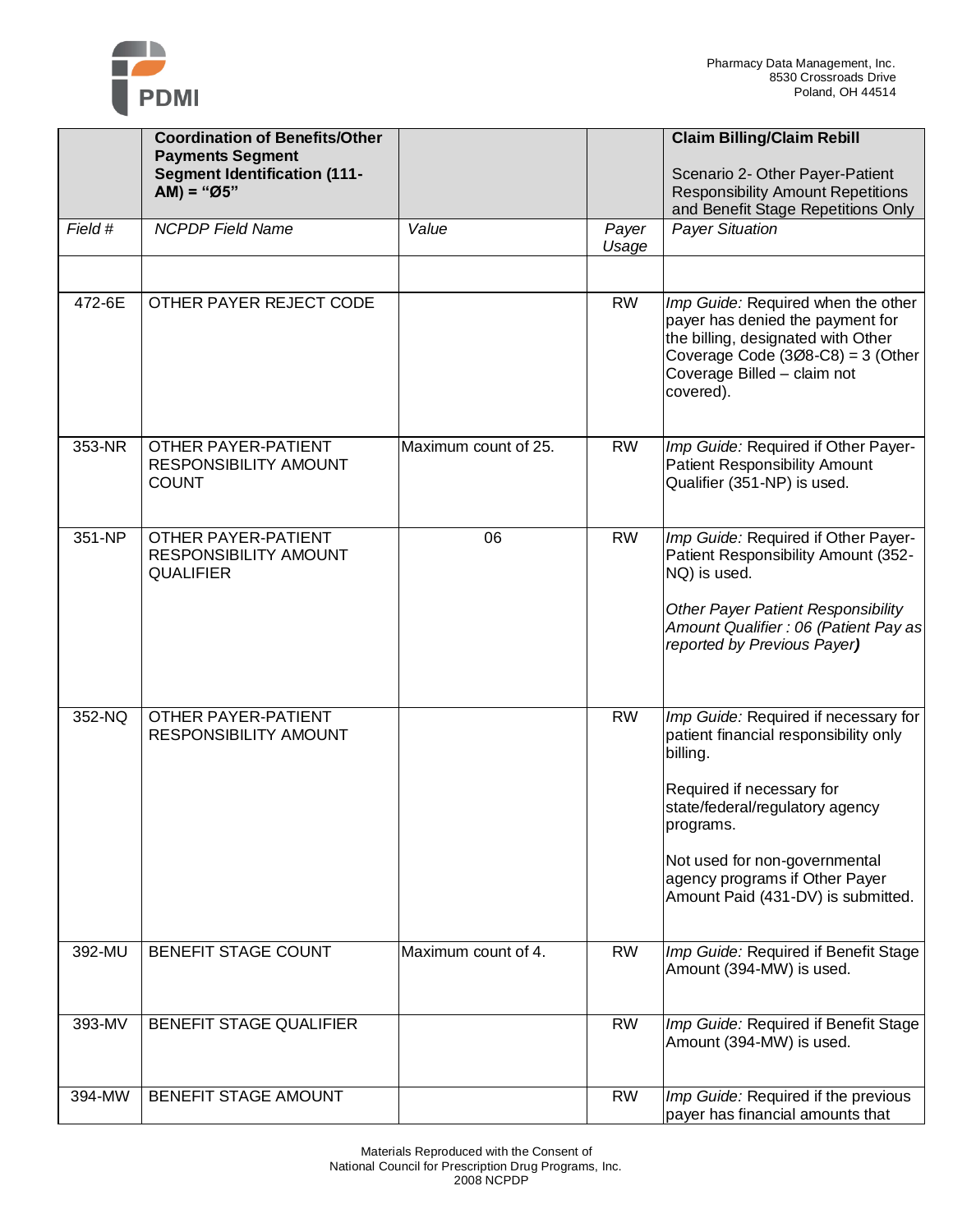

|         | <b>Coordination of Benefits/Other</b><br><b>Payments Segment</b><br><b>Segment Identification (111-</b><br>$AM) = "Ø5"$ |       |                | <b>Claim Billing/Claim Rebill</b><br>Scenario 2- Other Payer-Patient<br><b>Responsibility Amount Repetitions</b><br>and Benefit Stage Repetitions Only                                                                                                                                        |
|---------|-------------------------------------------------------------------------------------------------------------------------|-------|----------------|-----------------------------------------------------------------------------------------------------------------------------------------------------------------------------------------------------------------------------------------------------------------------------------------------|
| Field # | <b>NCPDP Field Name</b>                                                                                                 | Value | Payer<br>Usage | <b>Payer Situation</b>                                                                                                                                                                                                                                                                        |
|         |                                                                                                                         |       |                | apply to Medicare Part D beneficiary<br>benefit stages. This field is required<br>when the plan is a participant in a<br>Medicare Part D program that<br>requires reporting of benefit stage<br>specific financial amounts.<br>Required if necessary for<br>state/federal/regulatoryprograms. |

| <b>Transaction WORKERS' COMPENSATION</b><br>Segment | <b>Check</b> | <b>Claim Billing/Claim Rebill</b><br>If Situational, Payer Situation |
|-----------------------------------------------------|--------------|----------------------------------------------------------------------|
| This Segment is always sent                         |              |                                                                      |
| This Segment is situational                         |              |                                                                      |

|         | Workers'<br><b>Compensation</b><br><b>Segment</b><br><b>Segment Identification (111-AM)</b><br>$=$ "06" |       |       | <b>Claim Billing/Claim Rebill</b> |
|---------|---------------------------------------------------------------------------------------------------------|-------|-------|-----------------------------------|
| Field # | NCPDP Field Name                                                                                        | Value | Payer | <b>Payer Situation</b>            |
|         |                                                                                                         |       | Usage |                                   |
| 434-DY  | DATE OF INJURY                                                                                          |       | М     |                                   |

| <b>Transaction DUR/PPS Segment</b> | <b>Check</b> | <b>Claim Billing/Claim Rebill</b><br>If Situational, Payer Situation  |
|------------------------------------|--------------|-----------------------------------------------------------------------|
| This Segment is always sent        |              | Based on Pharmacy determination for clinical or vaccine<br>processing |
| This Segment is situational        |              |                                                                       |

|         | <b>DUR/PPS Segment</b><br><b>Segment Identification (111-AM)</b><br>$=$ "Ø8" |                               |                | <b>Claim Billing/Claim Rebill</b>                                                                                                                                    |
|---------|------------------------------------------------------------------------------|-------------------------------|----------------|----------------------------------------------------------------------------------------------------------------------------------------------------------------------|
| Field # | <b>NCPDP</b> Field Name                                                      | Value                         | Payer<br>Usage | <b>Payer Situation</b>                                                                                                                                               |
| 473-7E  | IDUR/PPS CODE COUNTER                                                        | Maximum of 9<br>loccurrences. | R              | Imp Guide: Required if DUR/PPS<br>Segment is used.                                                                                                                   |
| 439-E4  | IREASON FOR SERVICE CODE                                                     |                               | <b>RW</b>      | Imp Guide: Required if this field<br>could result in different coverage,<br>pricing, patient financial<br>responsibility, and/or drug utilization<br>review outcome. |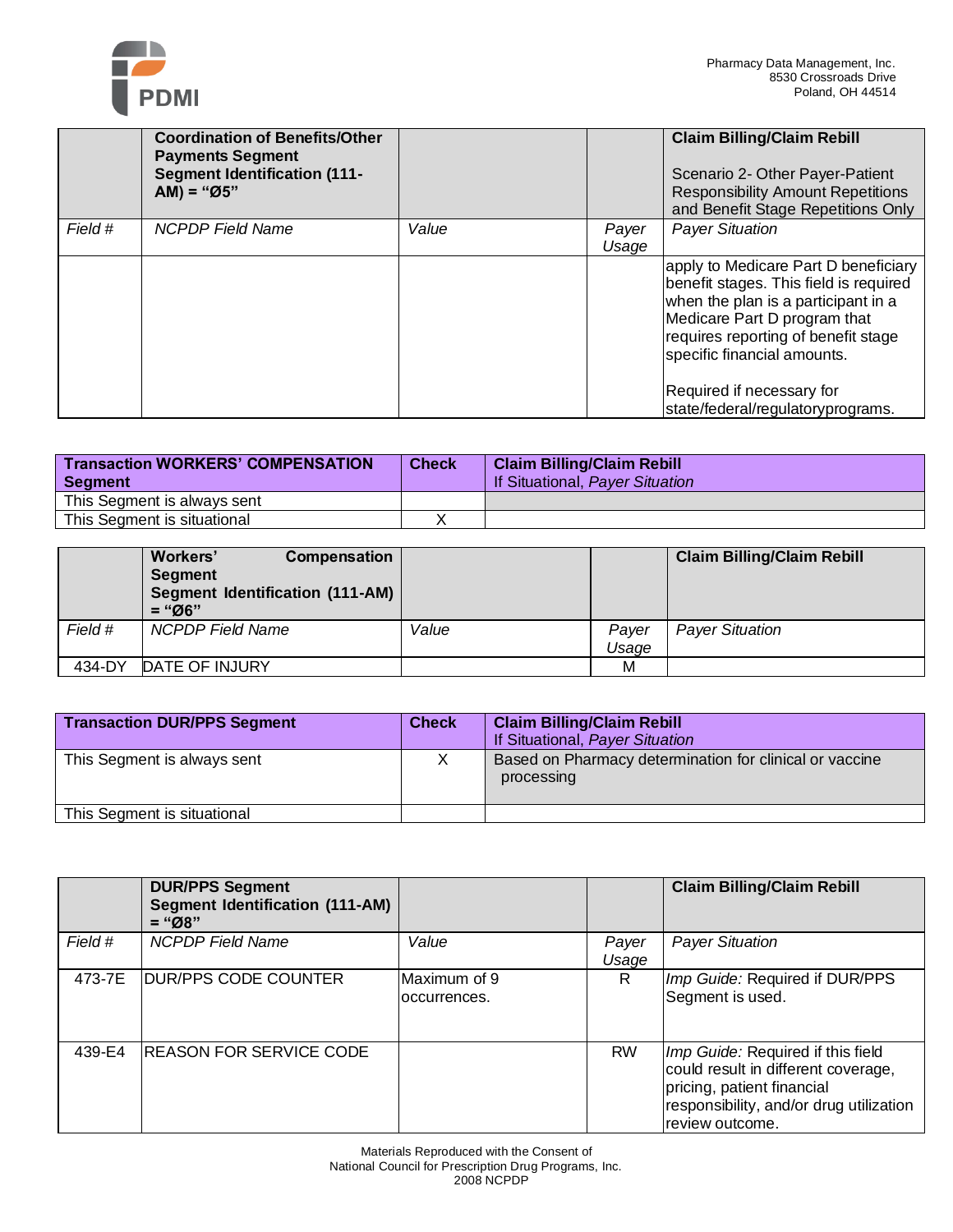

|         | <b>DUR/PPS Segment</b>                             |       |                | <b>Claim Billing/Claim Rebill</b>                                                                                                                                                                                                                                                                                                                                                     |
|---------|----------------------------------------------------|-------|----------------|---------------------------------------------------------------------------------------------------------------------------------------------------------------------------------------------------------------------------------------------------------------------------------------------------------------------------------------------------------------------------------------|
|         | <b>Segment Identification (111-AM)</b><br>$=$ "Ø8" |       |                |                                                                                                                                                                                                                                                                                                                                                                                       |
| Field # | <b>NCPDP Field Name</b>                            | Value | Payer<br>Usage | <b>Payer Situation</b>                                                                                                                                                                                                                                                                                                                                                                |
|         |                                                    |       |                | Required if this field affects payment<br>for or documentation of professional<br>pharmacy service.                                                                                                                                                                                                                                                                                   |
| 44Ø-E5  | <b>PROFESSIONAL SERVICE CODE</b>                   |       | <b>RW</b>      | Imp Guide: Required if this field<br>could result in different coverage,<br>pricing, patient financial<br>responsibility, and/or drug utilization<br>review outcome.<br>Required if this field affects payment<br>for or documentation of professional<br>pharmacy service.<br>Payer Requirement: Value = MA<br>(Medication Administered), is<br>required when submitting a claim for |
| 441-E6  | <b>RESULT OF SERVICE CODE</b>                      |       | <b>RW</b>      | vaccine administration<br>Imp Guide: Required if this field<br>could result in different coverage,<br>pricing, patient financial<br>responsibility, and/or drug utilization<br>review outcome.<br>Required if this field affects payment<br>for or documentation of professional<br>pharmacy service.                                                                                 |
| 474-8E  | DUR/PPS LEVEL OF EFFORT                            |       | <b>RW</b>      | Imp Guide: Required if this field<br>could result in different coverage,<br>pricing, patient financial<br>responsibility, and/or drug utilization<br>review outcome.<br>Payer Requirement: Value of<br>11, 12, 13, 14, 15 is to be used in<br>compound prescription claim<br>processing for additional<br>reimbursement for Level of Effort.                                          |

| <b>Transaction PRICING Segment</b> | <b>Check</b> | <b>Claim Billing/Claim Rebill</b><br>If Situational, Payer Situation |
|------------------------------------|--------------|----------------------------------------------------------------------|
| This Segment is always sent        |              |                                                                      |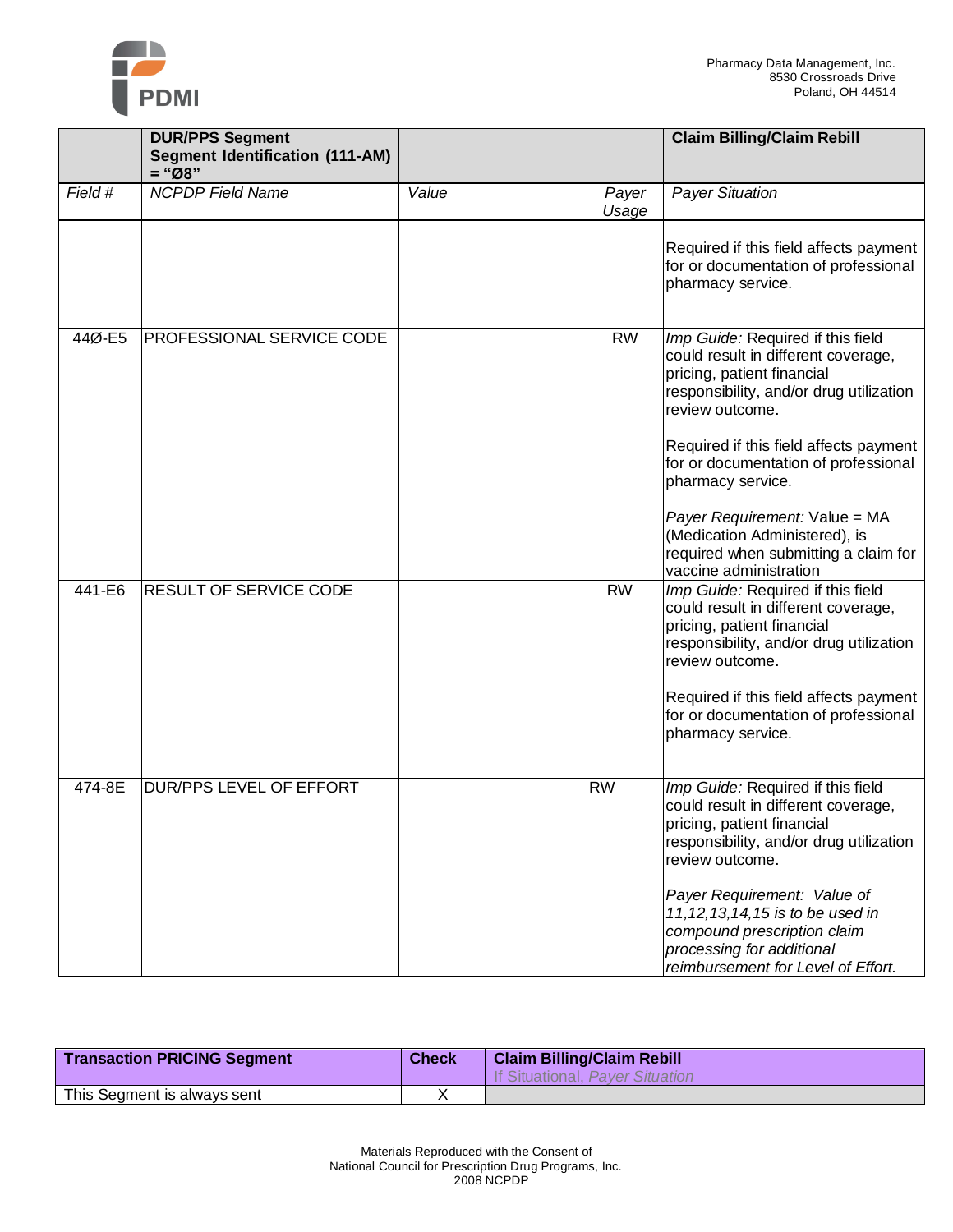

|         | <b>Pricing Segment</b><br><b>Segment Identification (111-AM)</b><br>$=$ "11" |       |                | <b>Claim Billing/Claim Rebill</b>                                                                                                                                                                                                                                                                 |
|---------|------------------------------------------------------------------------------|-------|----------------|---------------------------------------------------------------------------------------------------------------------------------------------------------------------------------------------------------------------------------------------------------------------------------------------------|
| Field # | <b>NCPDP Field Name</b>                                                      | Value | Payer<br>Usage | <b>Payer Situation</b>                                                                                                                                                                                                                                                                            |
| 4Ø9-D9  | <b>INGREDIENT COST SUBMITTED</b>                                             |       | R              |                                                                                                                                                                                                                                                                                                   |
| 412-DC  | <b>DISPENSING FEE SUBMITTED</b>                                              |       | <b>RW</b>      | Imp Guide: Required if its value has<br>an effect on the Gross Amount Due<br>(43Ø-DU) calculation.                                                                                                                                                                                                |
| 438-E3  | <b>INCENTIVE AMOUNT SUBMITTED</b>                                            |       | <b>RW</b>      | Imp Guide: Required if its value has<br>an effect on the Gross Amount Due<br>(43Ø-DU) calculation.                                                                                                                                                                                                |
| 481-HA  | <b>FLAT SALES TAX AMOUNT</b><br><b>SUBMITTED</b>                             |       | <b>RW</b>      | Imp Guide: Required if its value has<br>an effect on the Gross Amount Due<br>(43Ø-DU) calculation.                                                                                                                                                                                                |
| 482-GE  | <b>PERCENTAGE SALES TAX</b><br><b>AMOUNT SUBMITTED</b>                       |       | <b>RW</b>      | Imp Guide: Required if its value has<br>an effect on the Gross Amount Due<br>(43Ø-DU) calculation.                                                                                                                                                                                                |
| 483-HE  | PERCENTAGE SALES TAX RATE<br><b>SUBMITTED</b>                                |       | <b>RW</b>      | Imp Guide: Required if Percentage<br>Sales Tax Amount Submitted (482-<br>GE) and Percentage Sales Tax<br>Basis Submitted (484-JE) are used.<br>Required if this field could result in<br>different pricing.<br>Required if needed to calculate<br>Percentage Sales Tax Amount Paid<br>$(559-AX).$ |
| 484-JE  | PERCENTAGE SALES TAX BASIS<br><b>SUBMITTED</b>                               |       | <b>RW</b>      | Imp Guide: Required if Percentage<br>Sales Tax Amount Submitted (482-<br>GE) and Percentage Sales Tax Rate<br>Submitted (483-HE) are used.<br>Required if this field could result in<br>different pricing.<br>Required if needed to calculate<br>Percentage Sales Tax Amount Paid<br>(559-AX).    |
| 426-DQ  | USUAL AND CUSTOMARY<br><b>CHARGE</b>                                         |       | $\mathsf{R}$   | Imp Guide: Required if needed per<br>trading partner agreement.                                                                                                                                                                                                                                   |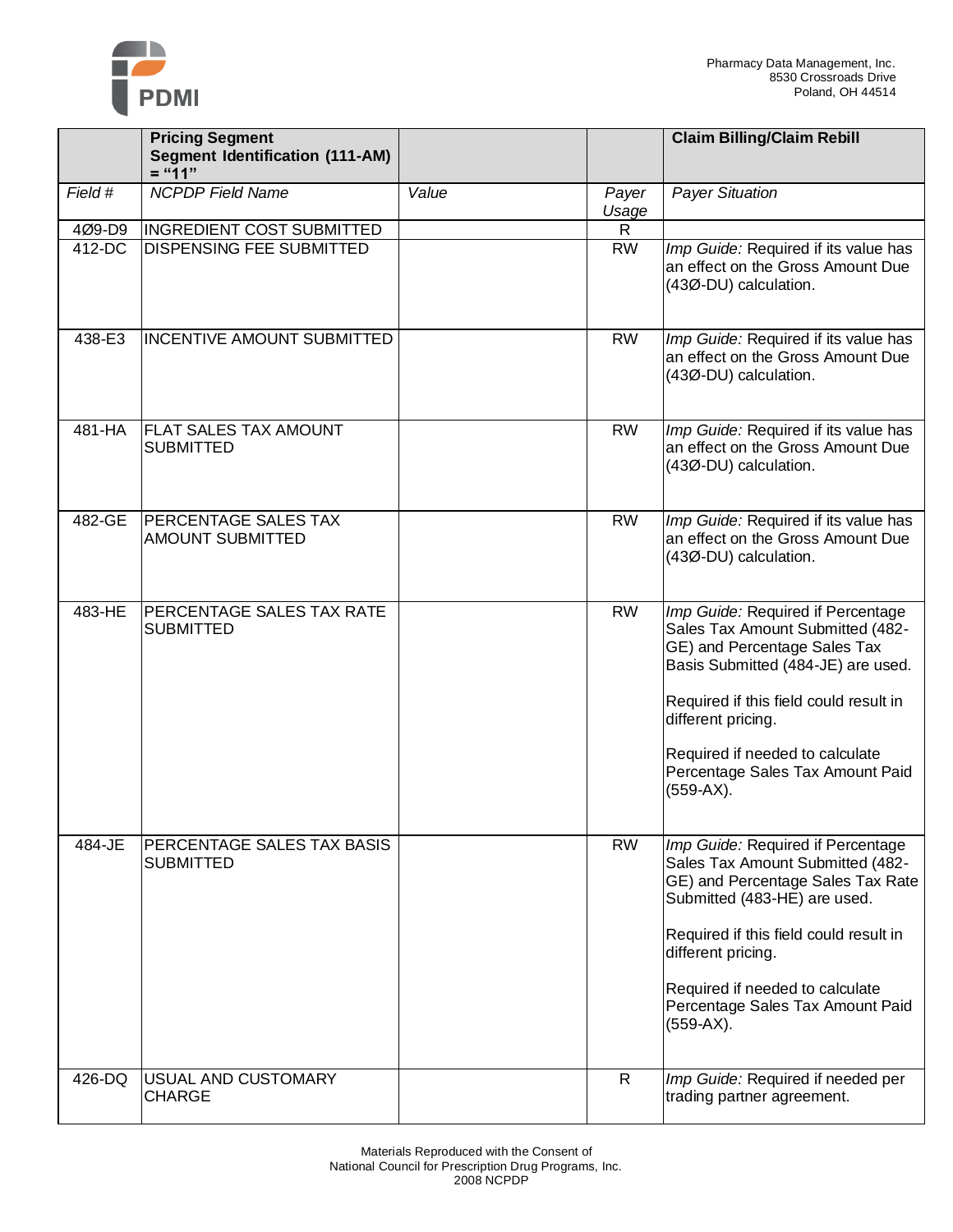

|         | <b>Pricing Segment</b><br>Segment Identification (111-AM)<br>$=$ "11" |       |                | <b>Claim Billing/Claim Rebill</b>                                              |
|---------|-----------------------------------------------------------------------|-------|----------------|--------------------------------------------------------------------------------|
| Field # | <b>NCPDP</b> Field Name                                               | Value | Payer<br>Usage | <b>Payer Situation</b>                                                         |
|         |                                                                       |       |                |                                                                                |
| 43Ø-DU  | <b>GROSS AMOUNT DUE</b>                                               |       | R              |                                                                                |
| 423-DN  | <b>BASIS OF COST DETERMINATION</b>                                    |       | R              | Imp Guide: Required if needed for<br>receiver claim/encounter<br>adjudication. |

| <b>Transaction Compound Segment</b> | <b>Check</b> | <b>Claim Billing/Claim Rebill</b><br>If Situational, Payer Situation                                              |
|-------------------------------------|--------------|-------------------------------------------------------------------------------------------------------------------|
| This Segment is always sent         |              |                                                                                                                   |
| This Segment is situational         |              | This Segment is required when submitting a claim for Multi<br>Ingredient Claim Transaction (Compound Code = $2$ ) |

|         | <b>Compound Segment</b><br><b>Segment Identification (111-AM)</b><br>$=$ "10" |                        |                | <b>Claim Billing/Claim Rebill</b>                                                                       |
|---------|-------------------------------------------------------------------------------|------------------------|----------------|---------------------------------------------------------------------------------------------------------|
| Field # | <b>NCPDP Field Name</b>                                                       | Value                  | Payer<br>Usage | <b>Payer Situation</b>                                                                                  |
| 45Ø-EF  | COMPOUND DOSAGE FORM<br><b>DESCRIPTION CODE</b>                               |                        | м              |                                                                                                         |
| 451-EG  | COMPOUND DISPENSING UNIT<br><b>FORM INDICATOR</b>                             |                        | м              |                                                                                                         |
| 447-EC  | <b>COMPOUND INGREDIENT</b><br><b>COMPONENT COUNT</b>                          | Maximum 25 ingredients | м              |                                                                                                         |
| 488-RE  | COMPOUND PRODUCT ID<br><b>QUALIFIER</b>                                       |                        | м              |                                                                                                         |
| 489-TE  | COMPOUND PRODUCT ID                                                           |                        | м              |                                                                                                         |
| 448-ED  | COMPOUND INGREDIENT<br><b>QUANTITY</b>                                        |                        | м              |                                                                                                         |
| 449-EE  | COMPOUND INGREDIENT DRUG<br>COST                                              |                        | R.             | Imp Guide: Required if needed for<br>receiver claim determination when<br>multiple products are billed. |

**\*\* End of Request Claim Billing/Claim Rebill (B1/B3) Payer Sheet Template\*\***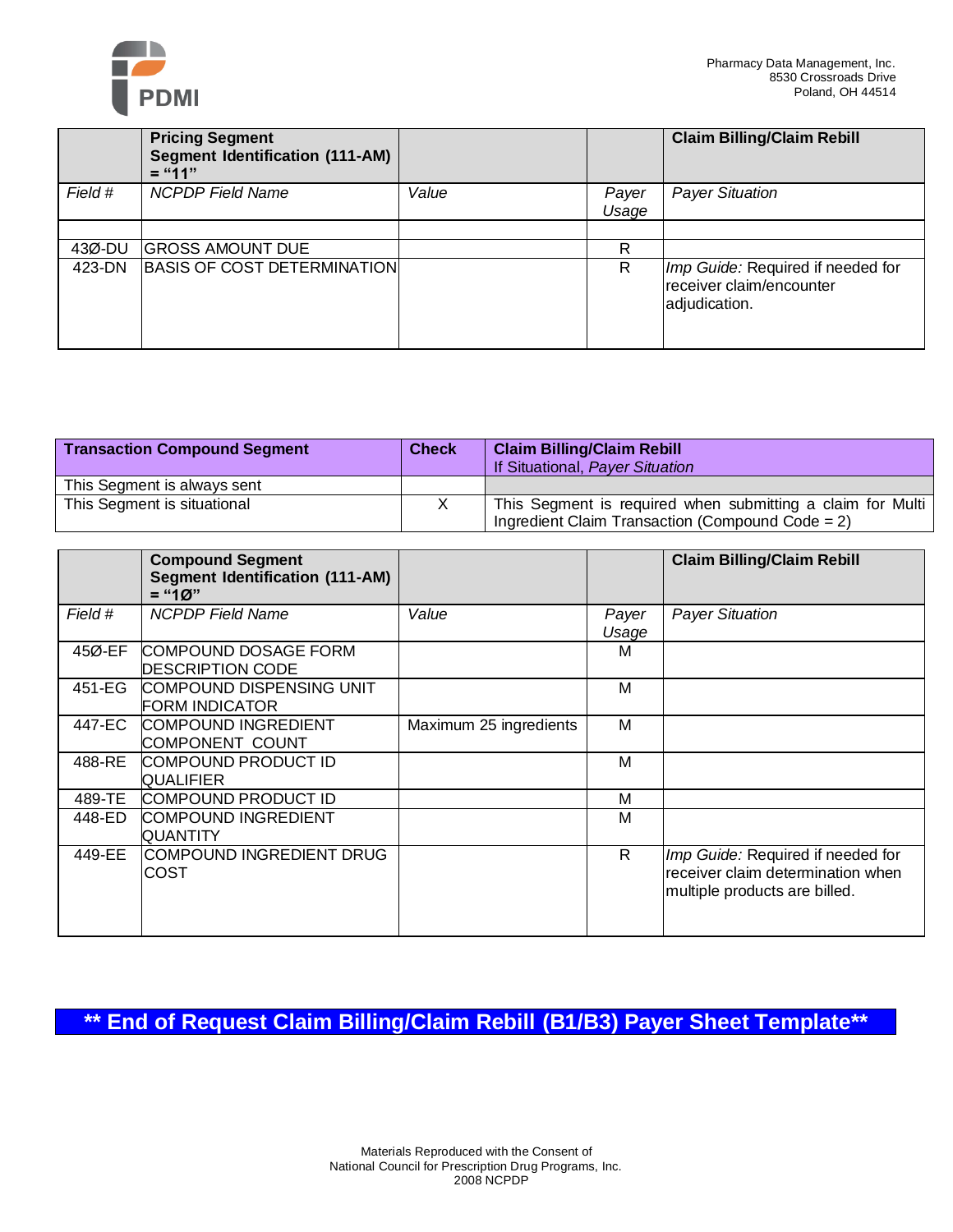

## *RESPONSE CLAIM BILLING/CLAIM REBILL PAYER SHEET* **CLAIM BILLING/CLAIM REBILL ACCEPTED/PAID (OR DUPLICATE OF PAID) RESPONSE**

## **\*\* Start of Response Claim Billing/Claim Rebill (B1/B3) Payer Sheet Template\*\***

| Payer Name: Pharmacy Data Management, Inc. |        | Date: June 2022 |
|--------------------------------------------|--------|-----------------|
| <b>Plan Name/Group Name:</b>               | BIN:   | PCN:            |
|                                            |        | <b>PXXPDMI</b>  |
|                                            | 006012 | <b>PDMI</b>     |
|                                            |        | <b>MEDDPDM</b>  |
|                                            |        | <b>PDMI</b>     |
| <b>VARIOUS</b>                             |        | <b>PXXPDMI</b>  |
|                                            | 610020 | <b>CARERX</b>   |
|                                            |        | 142DC3B         |
|                                            | 017274 | <b>PDMI</b>     |
| <b>EXPO DISCOUNT CARD</b>                  | 006012 | <b>EXPODC</b>   |
| SIPN LOYALTY                               | 019629 | <b>LDC</b>      |
| <b>SIPN COMMERCIAL</b>                     | 019629 | <b>CDP</b>      |
| <b>COMPDME</b>                             | 021031 | <b>CPBM</b>     |
| <b>HOSPICE PHARMACY CONNECT</b>            | 022279 | <b>PDMI</b>     |
| UNIVERSAL RX                               | 610020 | <b>URX001</b>   |
| <b>MHI 340B</b>                            | 610020 | <b>PDMI340B</b> |
| <b>KETTERING HNPB</b>                      | 610020 | <b>KHP</b>      |
| <b>GILEAD ADVANCING ACCESS</b>             | 610020 | <b>ACCESS</b>   |
| LVHN-SCHUYLKILL                            | 610020 | <b>SCH</b>      |
| <b>HEALTH SPECTRUM PHARMACY</b>            | 610020 | <b>LVHNHP</b>   |
| <b>MYONEX</b>                              | 610020 | <b>MYO</b>      |
| DEBACH, LLC                                | 610020 | <b>DEEPRX</b>   |
| <b>APOLLO RX</b>                           | 610020 | <b>ACR</b>      |
| <b>GOODRX ASSIST</b>                       | 021171 | AST             |
| Processor: Pharmacy Data Management, Inc.  |        |                 |

### **GENERAL INFORMATION**

### **\*\*\*\*\*\*\*\*\*\*\*CLAIM BILLING/CLAIM REBILL PAID (OR DUPLICATE OF PAID) RESPONSE \*\*\*\*\*\*\*\*\*\*\*\*\***

The following lists the segments and fields in a Claim Billing or Claim Rebill response (Paid or Duplicate of Paid) Transaction for the NCPDP *Telecommunication Standard Implementation Guide Version D.Ø*.

| <b>Response Transaction HEADER Segment</b> | <b>Check</b> | <b>Claim Billing/Claim Rebill</b><br><b>Accepted/Paid (or Duplicate of Paid)</b><br>If Situational, Payer Situation |
|--------------------------------------------|--------------|---------------------------------------------------------------------------------------------------------------------|
| This Segment is always sent                |              |                                                                                                                     |

|          | <b>Response Transaction Header</b><br>Segment |       |                | Claim Billing/Claim Rebill -<br>Accepted/Paid (or Duplicate of<br>Paid) |
|----------|-----------------------------------------------|-------|----------------|-------------------------------------------------------------------------|
| Field #  | NCPDP Field Name                              | Value | Paver<br>Usage | <b>Payer Situation</b>                                                  |
| $102-A2$ | <b>VERSION/RELEASE NUMBER</b>                 | DØ    | М              |                                                                         |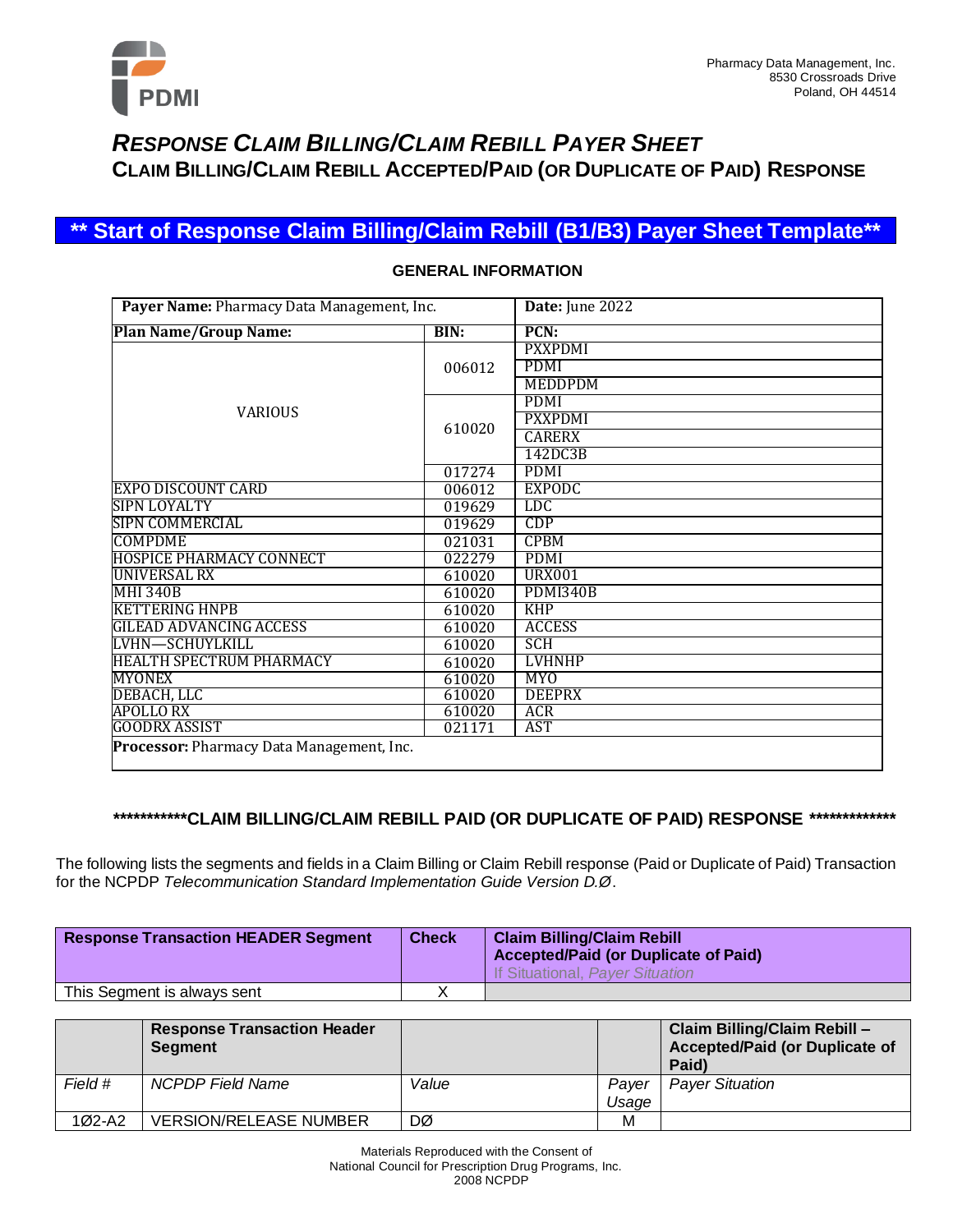

|                    | <b>Response Transaction Header</b><br><b>Segment</b> |                          |                | Claim Billing/Claim Rebill -<br><b>Accepted/Paid (or Duplicate of</b><br>Paid) |
|--------------------|------------------------------------------------------|--------------------------|----------------|--------------------------------------------------------------------------------|
| Field #            | <b>NCPDP Field Name</b>                              | Value                    | Payer<br>Usage | <b>Payer Situation</b>                                                         |
| $103 - A3$         | <b>TRANSACTION CODE</b>                              | <b>B1, B3</b>            | М              |                                                                                |
| 1Ø9-A9             | <b>TRANSACTION COUNT</b>                             | Same value as in request | M              |                                                                                |
| 5Ø1-F1             | HEADER RESPONSE STATUS                               | $A = Accepted$           | М              |                                                                                |
| 202-B <sub>2</sub> | SERVICE<br><b>PROVIDER</b><br>ID<br><b>QUALIFIER</b> | Same value as in request | М              |                                                                                |
| 201-B1             | SERVICE PROVIDER ID                                  | Same value as in request | M              |                                                                                |
| $401 - D1$         | DATE OF SERVICE                                      | Same value as in request | M              |                                                                                |

| <b>Response MESSAGE Segment</b> | <b>Check</b> | <b>Claim Billing/Claim Rebill</b><br><b>Accepted/Paid (or Duplicate of Paid)</b><br>If Situational, Payer Situation |
|---------------------------------|--------------|---------------------------------------------------------------------------------------------------------------------|
| This Segment is always sent     |              |                                                                                                                     |
| This Segment is situational     |              |                                                                                                                     |

|         | Response Message Segment<br>Segment Identification (111-AM)<br>$=$ "20" |       |                | Claim Billing/Claim Rebill -<br><b>Accepted/Paid (or Duplicate of</b><br>Paid) |
|---------|-------------------------------------------------------------------------|-------|----------------|--------------------------------------------------------------------------------|
| Field # | NCPDP Field Name                                                        | Value | Payer<br>Usage | <b>Payer Situation</b>                                                         |
| 504-F4  | <b>MESSAGE</b>                                                          |       | R              | Imp Guide: Required if text is<br>needed for clarification or detail.          |

| <b>Response STATUS Segment</b> | <b>Check</b> | <b>Claim Billing/Claim Rebill</b><br><b>Accepted/Paid (or Duplicate of Paid)</b><br>If Situational, Payer Situation |
|--------------------------------|--------------|---------------------------------------------------------------------------------------------------------------------|
| This Segment is always sent    |              |                                                                                                                     |

|         | <b>Response Status Segment</b><br><b>Segment Identification (111-AM)</b><br>$=$ "21" |                                   |                | Claim Billing/Claim Rebill -<br><b>Accepted/Paid (or Duplicate of</b><br>Paid) |
|---------|--------------------------------------------------------------------------------------|-----------------------------------|----------------|--------------------------------------------------------------------------------|
| Field # | <b>NCPDP Field Name</b>                                                              | Value                             | Payer<br>Usage | <b>Payer Situation</b>                                                         |
| 112-AN  | <b>TRANSACTION RESPONSE</b><br><b>STATUS</b>                                         | $P =$ Paid<br>D=Duplicate of Paid | м              |                                                                                |
| 5Ø3-F3  | <b>AUTHORIZATION NUMBER</b>                                                          |                                   | <b>RW</b>      | Imp Guide: Required if needed<br>to identify the transaction.                  |
| 547-5F  | APPROVED MESSAGE CODE<br><b>COUNT</b>                                                | Maximum count of 5.               | <b>RW</b>      | Imp Guide: Required if<br>Approved Message Code (548-<br>6F) is used.          |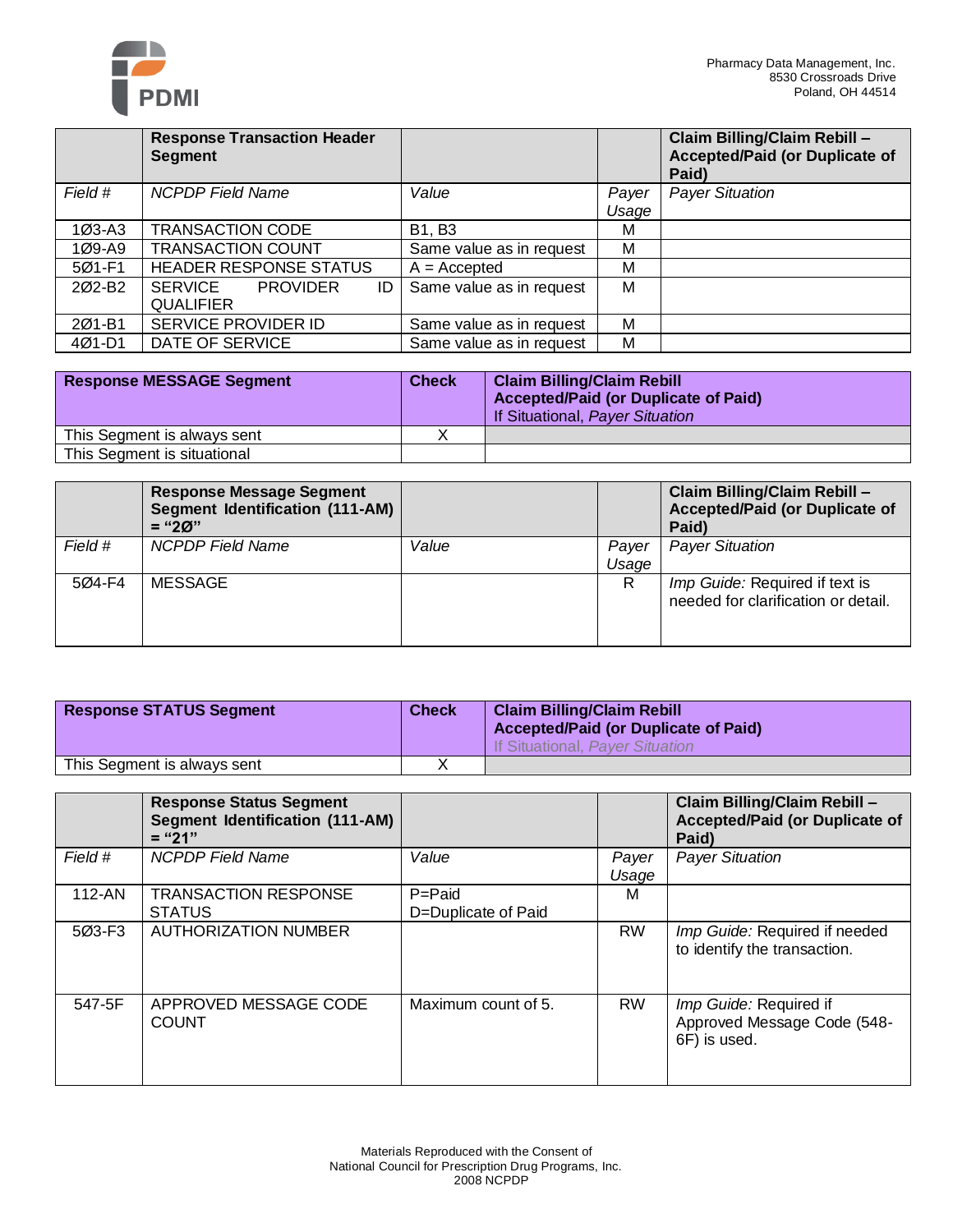

|         | <b>Response Status Segment</b><br><b>Segment Identification (111-AM)</b><br>$=" 21"$ |                      |                | Claim Billing/Claim Rebill -<br><b>Accepted/Paid (or Duplicate of</b><br>Paid)                                                                                                                                                                                                                |
|---------|--------------------------------------------------------------------------------------|----------------------|----------------|-----------------------------------------------------------------------------------------------------------------------------------------------------------------------------------------------------------------------------------------------------------------------------------------------|
| Field # | <b>NCPDP Field Name</b>                                                              | Value                | Payer<br>Usage | <b>Payer Situation</b>                                                                                                                                                                                                                                                                        |
| 548-6F  | APPROVED MESSAGE CODE                                                                |                      | <b>RW</b>      | Imp Guide: Required if<br>Approved Message Code Count<br>(547-5F) is used and the sender<br>needs to communicate<br>additional follow up for a<br>potential opportunity.                                                                                                                      |
| 13Ø-UF  | <b>ADDITIONAL MESSAGE</b><br><b>INFORMATION COUNT</b>                                | Maximum count of 25. | <b>RW</b>      | Imp Guide: Required if<br>Additional Message Information<br>$(526-FQ)$ is used.                                                                                                                                                                                                               |
| 132-UH  | <b>ADDITIONAL MESSAGE</b><br><b>INFORMATION QUALIFIER</b>                            |                      | <b>RW</b>      | Imp Guide: Required if<br>Additional Message Information<br>$(526-FQ)$ is used.                                                                                                                                                                                                               |
| 526-FQ  | <b>ADDITIONAL MESSAGE</b><br><b>INFORMATION</b>                                      |                      | <b>RW</b>      | Imp Guide: Required when<br>additional text is needed for<br>clarification or detail.                                                                                                                                                                                                         |
| 131-UG  | <b>ADDITIONAL MESSAGE</b><br><b>INFORMATION CONTINUITY</b>                           |                      | <b>RW</b>      | Imp Guide: Required if and only<br>if current repetition of Additional<br>Message Information (526-FQ)<br>is used, another populated<br>repetition of Additional Message<br>Information (526-FQ) follows it,<br>and the text of the following<br>message is a continuation of the<br>current. |
| 549-7F  | HELP DESK PHONE NUMBER<br><b>QUALIFIER</b>                                           |                      | <b>RW</b>      | Imp Guide: Required if Help<br>Desk Phone Number (55Ø-8F)<br>is used.                                                                                                                                                                                                                         |
| 55Ø-8F  | HELP DESK PHONE NUMBER                                                               |                      | <b>RW</b>      | Imp Guide: Required if needed<br>to provide a support telephone<br>number to the receiver.                                                                                                                                                                                                    |

| <b>Response CLAIM Segment</b> | <b>Check</b> | <b>Claim Billing/Claim Rebill</b><br><b>Accepted/Paid (or Duplicate of Paid)</b><br>If Situational, Payer Situation |
|-------------------------------|--------------|---------------------------------------------------------------------------------------------------------------------|
| This Segment is always sent   |              |                                                                                                                     |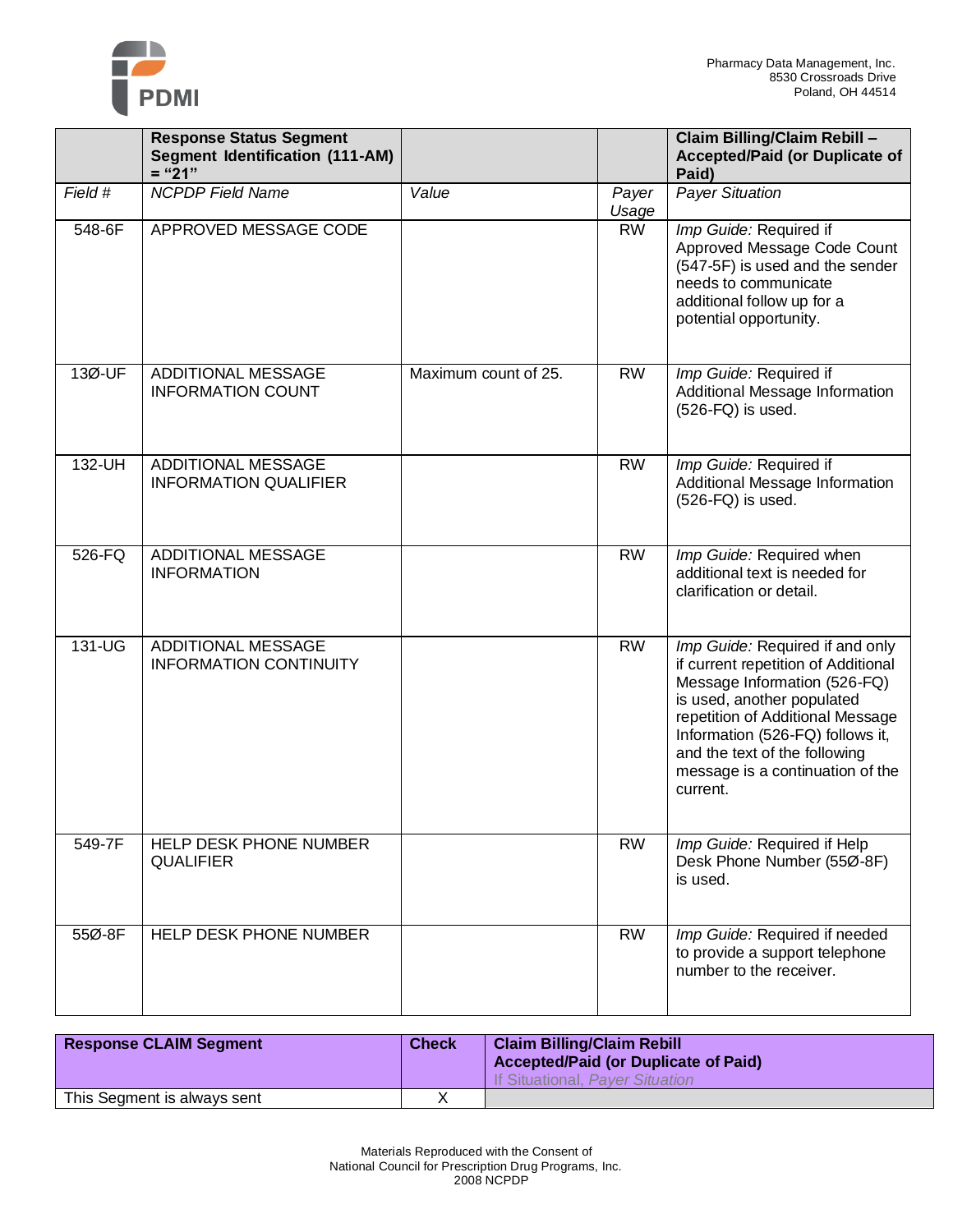

|         | <b>Response Claim Segment</b><br>Segment Identification (111-AM)<br>$=$ "22" |               |       | Claim Billing/Claim Rebill -<br><b>Accepted/Paid (or Duplicate of</b><br>Paid)                                                                                         |
|---------|------------------------------------------------------------------------------|---------------|-------|------------------------------------------------------------------------------------------------------------------------------------------------------------------------|
| Field # | <b>NCPDP</b> Field Name                                                      | Value         | Payer | <b>Payer Situation</b>                                                                                                                                                 |
|         |                                                                              |               | Usage |                                                                                                                                                                        |
| 455-EM  | PRESCRIPTION/SERVICE<br><b>REFERENCE NUMBER</b><br><b>QUALIFIER</b>          | $= RxBilling$ | м     | Imp Guide: For Transaction Code of<br>"B1", in the Response Claim<br>Segment, the Prescription/Service<br>Reference Number Qualifier (455-<br>EM) is "1" (Rx Billing). |
| 4Ø2-D2  | PRESCRIPTION/SERVICE<br>REFERENCE NUMBER                                     |               | м     |                                                                                                                                                                        |

| <b>Response PRICING Segment</b> | <b>Check</b> | <b>Claim Billing/Claim Rebill</b><br><b>Accepted/Paid (or Duplicate of Paid)</b><br>If Situational, Payer Situation |
|---------------------------------|--------------|---------------------------------------------------------------------------------------------------------------------|
| This Segment is always sent     |              |                                                                                                                     |

|         | <b>Response Pricing Segment</b><br><b>Segment Identification (111-AM)</b><br>$=$ "23" |       |                | Claim Billing/Claim Rebill -<br><b>Accepted/Paid (or Duplicate of</b><br>Paid)                                                                                                               |
|---------|---------------------------------------------------------------------------------------|-------|----------------|----------------------------------------------------------------------------------------------------------------------------------------------------------------------------------------------|
| Field # | <b>NCPDP</b> Field Name                                                               | Value | Payer<br>Usage | <b>Payer Situation</b>                                                                                                                                                                       |
| 5Ø5-F5  | PATIENT PAY AMOUNT                                                                    |       | R              |                                                                                                                                                                                              |
| 5Ø6-F6  | <b>INGREDIENT COST PAID</b>                                                           |       | $\mathsf{R}$   |                                                                                                                                                                                              |
| 507-F7  | <b>DISPENSING FEE PAID</b>                                                            |       | <b>RW</b>      | Imp Guide: Required if this value is<br>used to arrive at the final<br>reimbursement.                                                                                                        |
| 557-AV  | TAX EXEMPT INDICATOR                                                                  |       | <b>RW</b>      | Imp Guide: Required if the sender<br>(health plan) and/or patient is tax<br>exempt and exemption applies to<br>this billing.                                                                 |
| 558-AW  | FLAT SALES TAX AMOUNT PAID                                                            |       | <b>RW</b>      | Imp Guide: Required if Flat Sales<br>Tax Amount Submitted (481-HA) is<br>greater than zero (Ø) or if Flat Sales<br>Tax Amount Paid (558-AW) is used<br>to arrive at the final reimbursement. |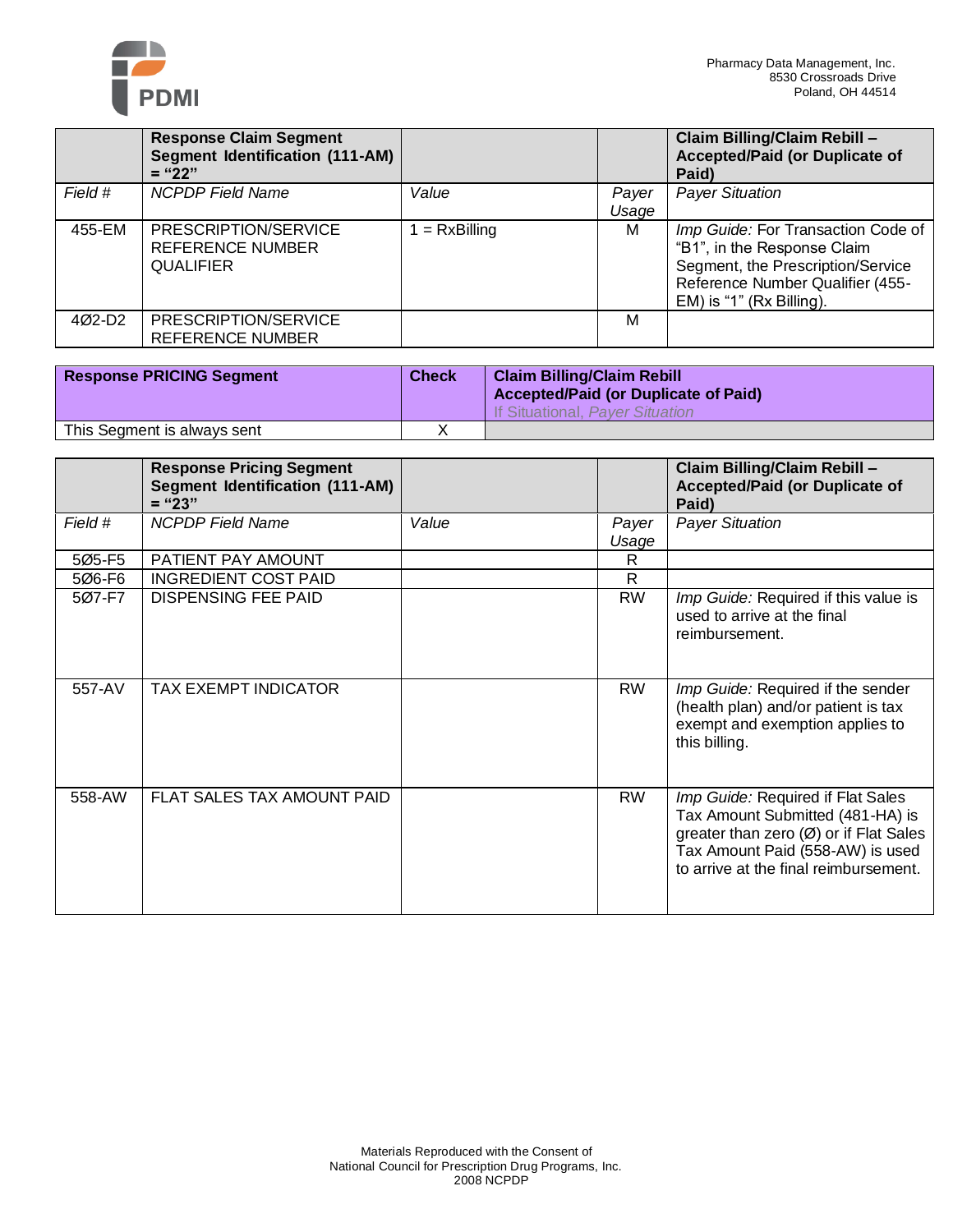

|         | <b>Response Pricing Segment</b><br><b>Segment Identification (111-AM)</b><br>$=$ "23" |       |                | Claim Billing/Claim Rebill -<br><b>Accepted/Paid (or Duplicate of</b><br>Paid)                                                                             |
|---------|---------------------------------------------------------------------------------------|-------|----------------|------------------------------------------------------------------------------------------------------------------------------------------------------------|
| Field # | <b>NCPDP Field Name</b>                                                               | Value | Payer<br>Usage | <b>Payer Situation</b>                                                                                                                                     |
| 559-AX  | PERCENTAGE SALES TAX<br><b>AMOUNT PAID</b>                                            |       | <b>RW</b>      | Imp Guide: Required if this value is<br>used to arrive at the final<br>reimbursement.<br>Required if Percentage Sales Tax                                  |
|         |                                                                                       |       |                | Amount Submitted (482-GE) is<br>greater than zero $(\emptyset)$ .                                                                                          |
|         |                                                                                       |       |                | Required if Percentage Sales Tax<br>Rate Paid (56Ø-AY) and<br>Percentage Sales Tax Basis Paid<br>(561-AZ) are used.                                        |
|         |                                                                                       |       |                |                                                                                                                                                            |
| 56Ø-AY  | PERCENTAGE SALES TAX RATE<br><b>PAID</b>                                              |       | <b>RW</b>      | Imp Guide: Required if Percentage<br>Sales Tax Amount Paid (559-AX) is<br>greater than zero $(\emptyset)$ .                                                |
| 561-AZ  | PERCENTAGE SALES TAX<br><b>BASIS PAID</b>                                             |       | <b>RW</b>      | Imp Guide: Required if Percentage<br>Sales Tax Amount Paid (559-AX) is<br>greater than zero $(\emptyset)$ .                                                |
| 521-FL  | <b>INCENTIVE AMOUNT PAID</b>                                                          |       | <b>RW</b>      | Imp Guide: Required if this value is<br>used to arrive at the final<br>reimbursement.                                                                      |
|         |                                                                                       |       |                | Required if Incentive Amount<br>Submitted (438-E3) is greater than<br>zero $(\emptyset)$ .                                                                 |
| 566-J5  | OTHER PAYER AMOUNT<br><b>RECOGNIZED</b>                                               |       | <b>RW</b>      | Imp Guide: Required if this value is<br>used to arrive at the final<br>reimbursement.                                                                      |
|         |                                                                                       |       |                | Required if Other Payer Amount<br>Paid (431-DV) is greater than zero<br>(Ø) and Coordination of<br><b>Benefits/Other Payments Segment</b><br>is supported. |
| 5Ø9-F9  | TOTAL AMOUNT PAID                                                                     |       | $\mathsf{R}$   |                                                                                                                                                            |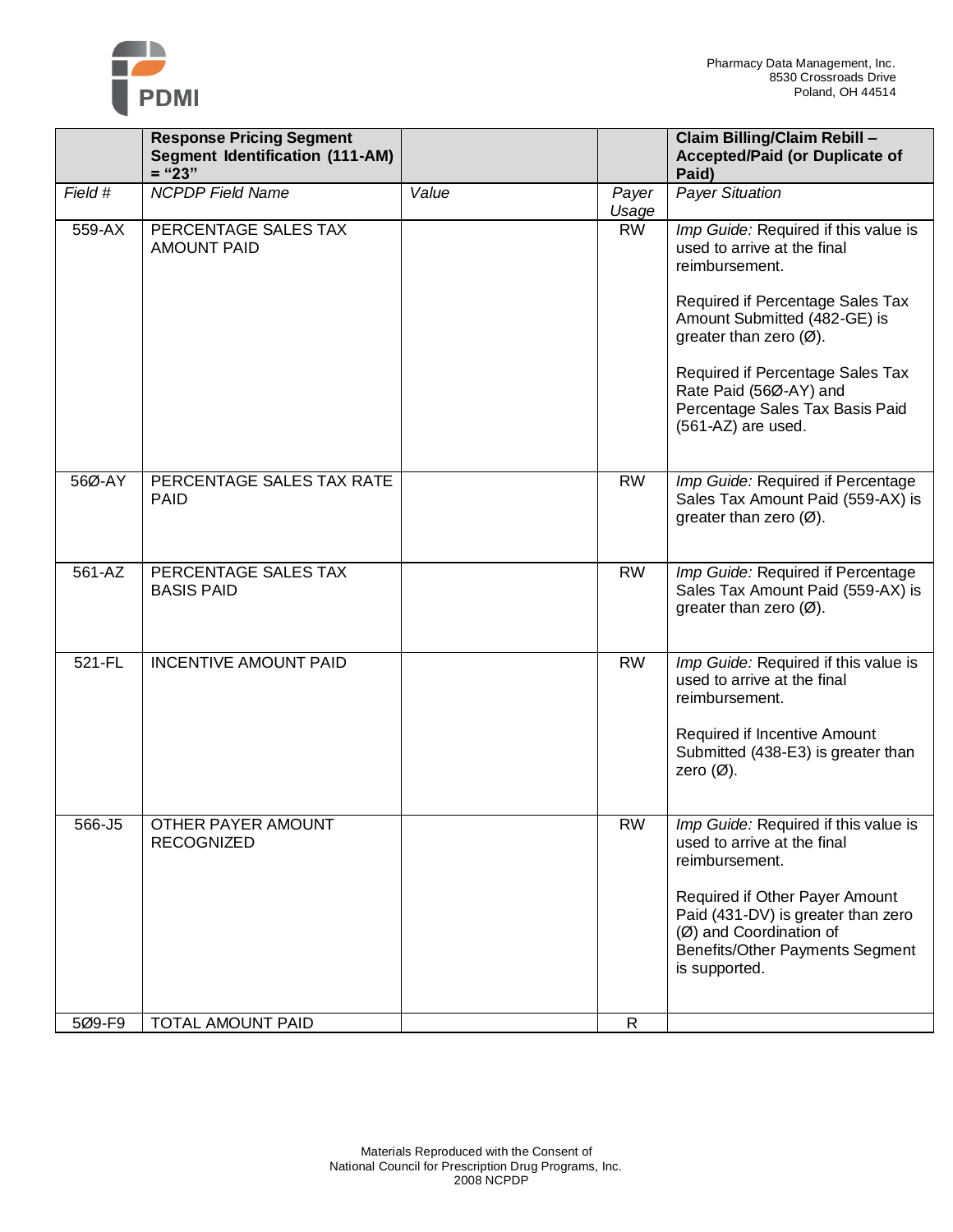

|         | <b>Response Pricing Segment</b><br><b>Segment Identification (111-AM)</b><br>$=" 23"$ |       |                | Claim Billing/Claim Rebill -<br><b>Accepted/Paid (or Duplicate of</b><br>Paid)                                                                                                                                                 |
|---------|---------------------------------------------------------------------------------------|-------|----------------|--------------------------------------------------------------------------------------------------------------------------------------------------------------------------------------------------------------------------------|
| Field # | <b>NCPDP Field Name</b>                                                               | Value | Payer<br>Usage | <b>Payer Situation</b>                                                                                                                                                                                                         |
| 522-FM  | <b>BASIS OF REIMBURSEMENT</b><br><b>DETERMINATION</b>                                 |       | <b>RW</b>      | Imp Guide: Required if Ingredient<br>Cost Paid (506-F6) is greater than<br>zero $(\emptyset)$ .<br>Required if Basis of Cost<br>Determination (432-DN) is<br>submitted on billing.                                             |
| 523-FN  | AMOUNT ATTRIBUTED TO<br><b>SALES TAX</b>                                              |       | <b>RW</b>      | Imp Guide: Required if Patient Pay<br>Amount (505-F5) includes sales tax<br>that is the financial responsibility of<br>the member but is not also included<br>in any of the other fields that add up<br>to Patient Pay Amount. |
| 512-FC  | ACCUMULATED DEDUCTIBLE<br><b>AMOUNT</b>                                               |       | <b>RW</b>      | Imp Guide: Provided for<br>informational purposes only.                                                                                                                                                                        |
| 513-FD  | <b>REMAINING DEDUCTIBLE</b><br><b>AMOUNT</b>                                          |       | <b>RW</b>      | Imp Guide: Provided for<br>informational purposes only.                                                                                                                                                                        |
| 514-FE  | REMAINING BENEFIT AMOUNT                                                              |       | <b>RW</b>      | Imp Guide: Provided for<br>informational purposes only.                                                                                                                                                                        |
| 517-FH  | AMOUNT APPLIED TO<br>PERIODIC DEDUCTIBLE                                              |       | <b>RW</b>      | Imp Guide: Required if Patient Pay<br>Amount (5Ø5-F5) includes<br>deductible                                                                                                                                                   |
| 518-FI  | AMOUNT OF COPAY                                                                       |       | <b>RW</b>      | Imp Guide: Required if Patient Pay<br>Amount (505-F5) includes copay as<br>patient financial responsibility.                                                                                                                   |
| 52Ø-FK  | AMOUNT EXCEEDING<br>PERIODIC BENEFIT MAXIMUM                                          |       | <b>RW</b>      | Imp Guide: Required if Patient Pay<br>Amount (505-F5) includes amount<br>exceeding periodic benefit<br>maximum.                                                                                                                |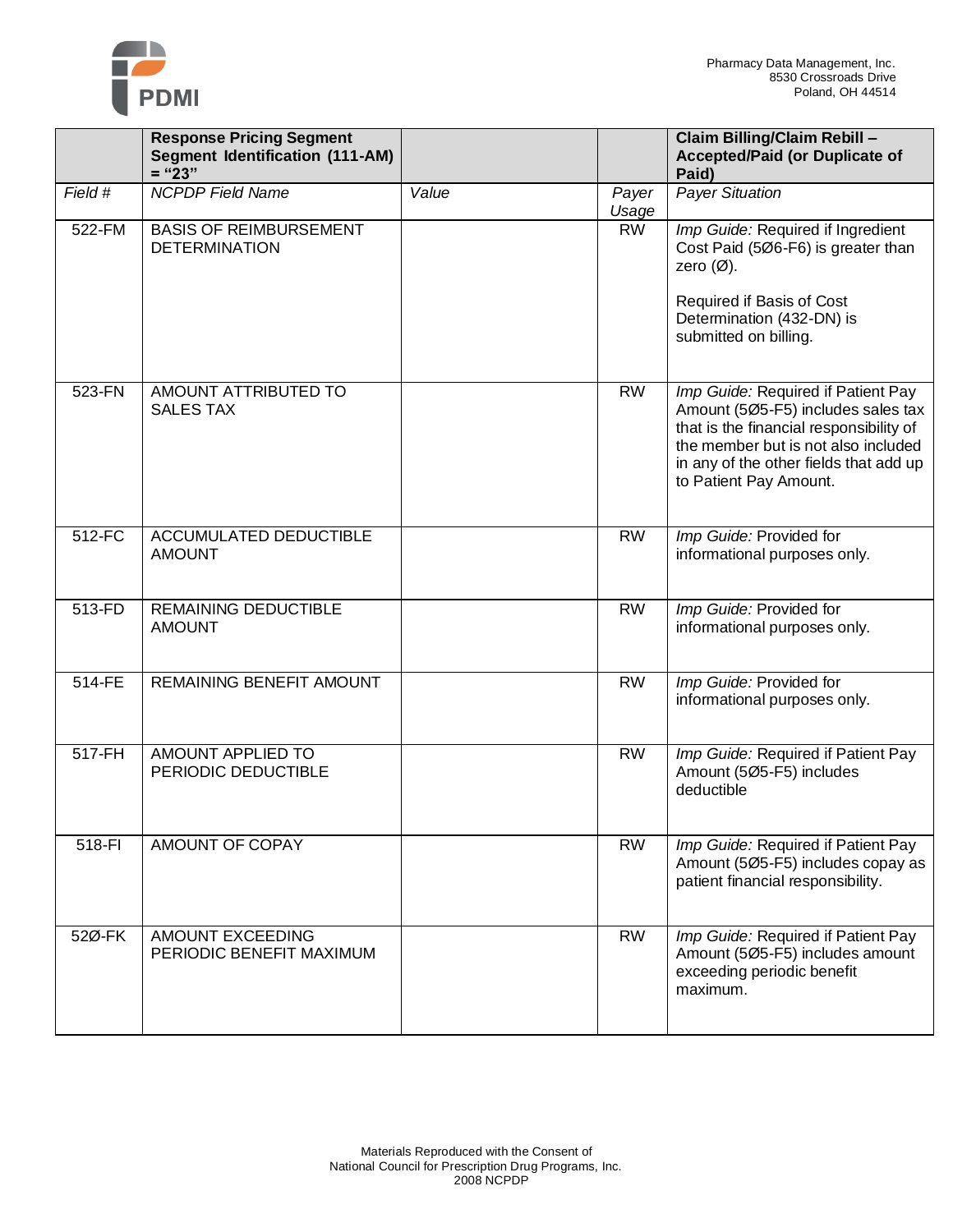

|         | <b>Response Pricing Segment</b><br><b>Segment Identification (111-AM)</b><br>$=$ "23" |       |                | Claim Billing/Claim Rebill -<br><b>Accepted/Paid (or Duplicate of</b><br>Paid)                                                                                                                                              |
|---------|---------------------------------------------------------------------------------------|-------|----------------|-----------------------------------------------------------------------------------------------------------------------------------------------------------------------------------------------------------------------------|
| Field # | <b>NCPDP</b> Field Name                                                               | Value | Payer<br>Usage | <b>Payer Situation</b>                                                                                                                                                                                                      |
| 346-HH  | <b>BASIS OF CALCULATION-</b><br><b>DISPENSING FEE</b>                                 |       | <b>RW</b>      | Imp Guide: Required if Dispensing<br>Status (343-HD) on submission is<br>"P" (Partial Fill) or "C" (Completion<br>of Partial Fill).                                                                                         |
| 347-HJ  | <b>BASIS OF CALCULATION-</b><br><b>COPAY</b>                                          |       | <b>RW</b>      | Imp Guide: Required if Dispensing<br>Status (343-HD) on submission is<br>"P" (Partial Fill) or "C" (Completion<br>of Partial Fill).                                                                                         |
| 348-HK  | <b>BASIS OF CALCULATION-FLAT</b><br><b>SALES TAX</b>                                  |       | <b>RW</b>      | Imp Guide: Required if Dispensing<br>Status (343-HD) on submission is<br>"P" (Partial Fill) or "C" (Completion<br>of Partial Fill) and Flat Sales Tax<br>Amount Paid (558-AW) is greater<br>than zero $(\emptyset)$ .       |
| 349-HM  | <b>BASIS OF CALCULATION-</b><br>PERCENTAGE SALES TAX                                  |       | <b>RW</b>      | Imp Guide: Required if Dispensing<br>Status (343-HD) on submission is<br>"P" (Partial Fill) or "C" (Completion<br>of Partial Fill) and Percentage Sales<br>Tax Amount Paid (559-AX) is<br>greater than zero $(\emptyset)$ . |
| 571-NZ  | AMOUNT ATTRIBUTED TO<br>PROCESSOR FEE                                                 |       | <b>RW</b>      | Imp Guide: Required if the<br>customer is responsible for 100%<br>of the prescription payment and<br>when the provider net sale is less<br>than the amount the customer is<br>expected to pay.                              |
| 575-EQ  | PATIENT SALES TAX AMOUNT                                                              |       | <b>RW</b>      | Imp Guide: Used when necessary<br>to identify the Patient's portion of<br>the Sales Tax.                                                                                                                                    |
| 574-2Y  | PLAN SALES TAX AMOUNT                                                                 |       | <b>RW</b>      | Imp Guide: Used when necessary<br>to identify the Plan's portion of the<br>Sales Tax.                                                                                                                                       |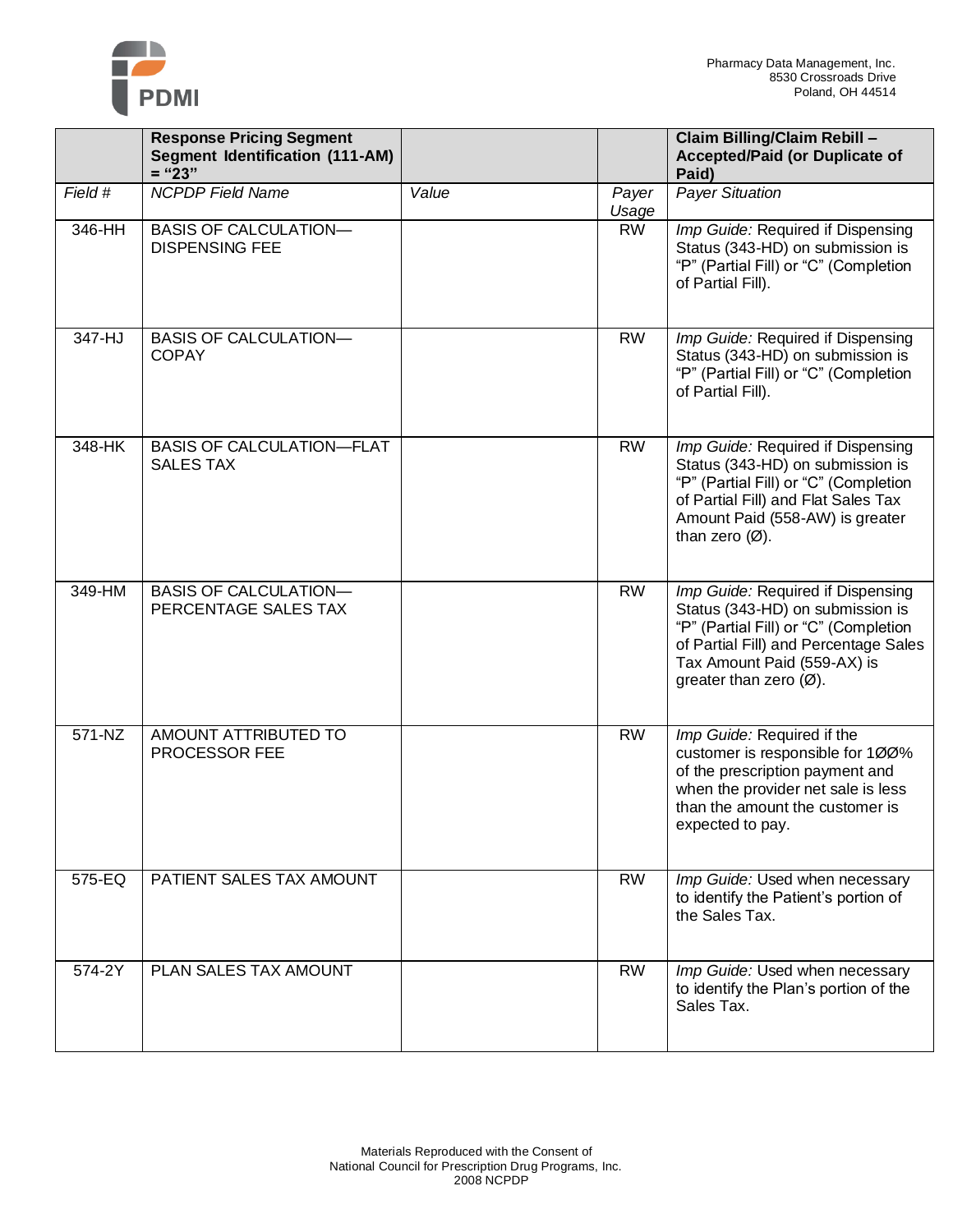

|         | <b>Response Pricing Segment</b><br><b>Segment Identification (111-AM)</b><br>$=$ "23" |                     |                | Claim Billing/Claim Rebill -<br><b>Accepted/Paid (or Duplicate of</b><br>Paid)                                                                                                                                                                                                                                                                                                         |
|---------|---------------------------------------------------------------------------------------|---------------------|----------------|----------------------------------------------------------------------------------------------------------------------------------------------------------------------------------------------------------------------------------------------------------------------------------------------------------------------------------------------------------------------------------------|
| Field # | <b>NCPDP Field Name</b>                                                               | Value               | Payer<br>Usage | <b>Payer Situation</b>                                                                                                                                                                                                                                                                                                                                                                 |
| 572-4U  | AMOUNT OF COINSURANCE                                                                 |                     | <b>RW</b>      | Imp Guide: Required if Patient Pay<br>Amount (5Ø5-F5) includes<br>coinsurance as patient financial<br>responsibility.                                                                                                                                                                                                                                                                  |
| 573-4V  | <b>BASIS OF CALCULATION-</b><br><b>COINSURANCE</b>                                    |                     | <b>RW</b>      | Imp Guide: Required if Dispensing<br>Status (343-HD) on submission is<br>"P" (Partial Fill) or "C" (Completion<br>of Partial Fill).                                                                                                                                                                                                                                                    |
| 392-MU  | BENEFIT STAGE COUNT                                                                   | Maximum count of 4. | <b>RW</b>      | Imp Guide: Required if Benefit<br>Stage Amount (394-MW) is used.                                                                                                                                                                                                                                                                                                                       |
| 393-MV  | BENEFIT STAGE QUALIFIER                                                               |                     | <b>RW</b>      | Imp Guide: Required if Benefit<br>Stage Amount (394-MW) is used.                                                                                                                                                                                                                                                                                                                       |
| 394-MW  | BENEFIT STAGE AMOUNT                                                                  |                     | <b>RW</b>      | Imp Guide: Required when a<br>Medicare Part D payer applies<br>financial amounts to Medicare Part<br>D beneficiary benefit stages. This<br>field is required when the plan is a<br>participant in a Medicare Part D<br>program that requires reporting of<br>benefit stage specific financial<br>amounts.<br>Required if necessary for<br>state/federal/regulatory agency<br>programs. |
| 577-G3  | <b>ESTIMATED GENERIC SAVINGS</b>                                                      |                     | <b>RW</b>      | Imp Guide: This information should<br>be provided when a patient selected<br>the brand drug and a generic form<br>of the drug was available. It will<br>contain an estimate of the<br>difference between the cost of the<br>brand drug and the generic drug,<br>when the brand drug is more<br>expensive than the generic.                                                             |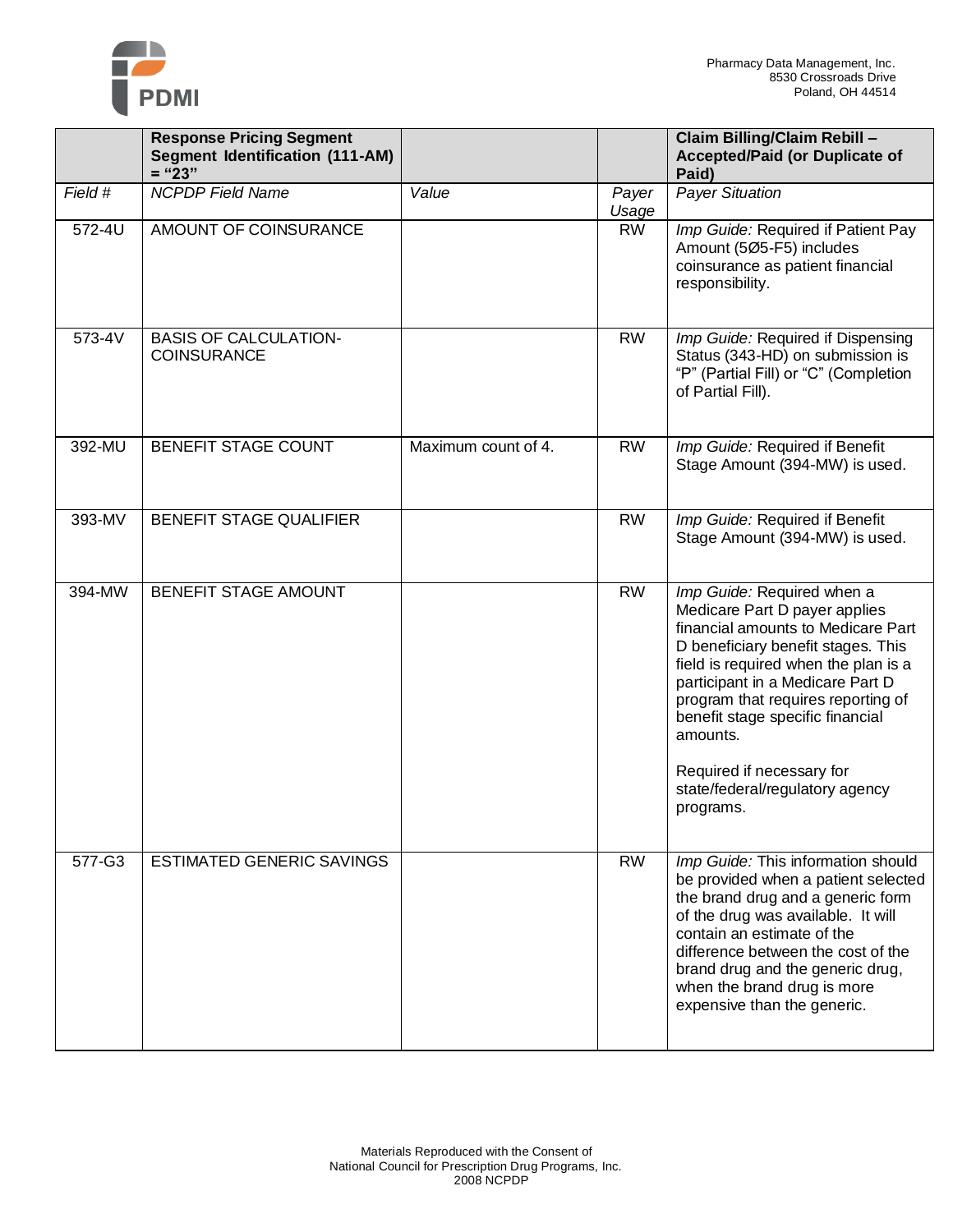

|         | <b>Response Pricing Segment</b><br><b>Segment Identification (111-AM)</b><br>$=$ "23"          |       |                | Claim Billing/Claim Rebill -<br><b>Accepted/Paid (or Duplicate of</b><br>Paid)                                                                                                           |
|---------|------------------------------------------------------------------------------------------------|-------|----------------|------------------------------------------------------------------------------------------------------------------------------------------------------------------------------------------|
| Field # | <b>NCPDP Field Name</b>                                                                        | Value | Payer<br>Usage | <b>Payer Situation</b>                                                                                                                                                                   |
| 133-UJ  | AMOUNT ATTRIBUTED TO<br><b>PROVIDER NETWORK</b><br><b>SELECTION</b>                            |       | <b>RW</b>      | Imp Guide: Required if Patient Pay<br>Amount (5Ø5-F5) includes an<br>amount that is attributable to a cost<br>share differential due to the<br>selection of one pharmacy over<br>another |
| 134-UK  | AMOUNT ATTRIBUTED TO<br>PRODUCT SELECTION/BRAND<br><b>DRUG</b>                                 |       | <b>RW</b>      | Imp Guide: Required if Patient Pay<br>Amount (5Ø5-F5) includes an<br>amount that is attributable to a<br>patient's selection of a Brand drug.                                            |
| 135-UM  | AMOUNT ATTRIBUTED TO<br>PRODUCT SELECTION/NON-<br>PREFERRED FORMULARY<br><b>SELECTION</b>      |       | <b>RW</b>      | Imp Guide: Required if Patient Pay<br>Amount (5Ø5-F5) includes an<br>amount that is attributable to a<br>patient's selection of a non-<br>preferred formulary product.                   |
| 136-UN  | AMOUNT ATTRIBUTED TO<br>PRODUCT SELECTION/BRAND<br>NON-PREFERRED FORMULARY<br><b>SELECTION</b> |       | <b>RW</b>      | Imp Guide: Required if Patient Pay<br>Amount (5Ø5-F5) includes an<br>amount that is attributable to a<br>patient's selection of a Brand non-<br>preferred formulary product.             |
| 137-UP  | AMOUNT ATTRIBUTED TO<br><b>COVERAGE GAP</b>                                                    |       | <b>RW</b>      | Imp Guide: Required when the<br>patient's financial responsibility is<br>due to the coverage gap.                                                                                        |

| <b>Response DUR/PPS Segment</b> | <b>Check</b> | <b>Claim Billing/Claim Rebill</b><br><b>Accepted/Paid (or Duplicate of Paid)</b><br>If Situational, Payer Situation |
|---------------------------------|--------------|---------------------------------------------------------------------------------------------------------------------|
| This Segment is always sent     |              |                                                                                                                     |
| This Segment is situational     |              |                                                                                                                     |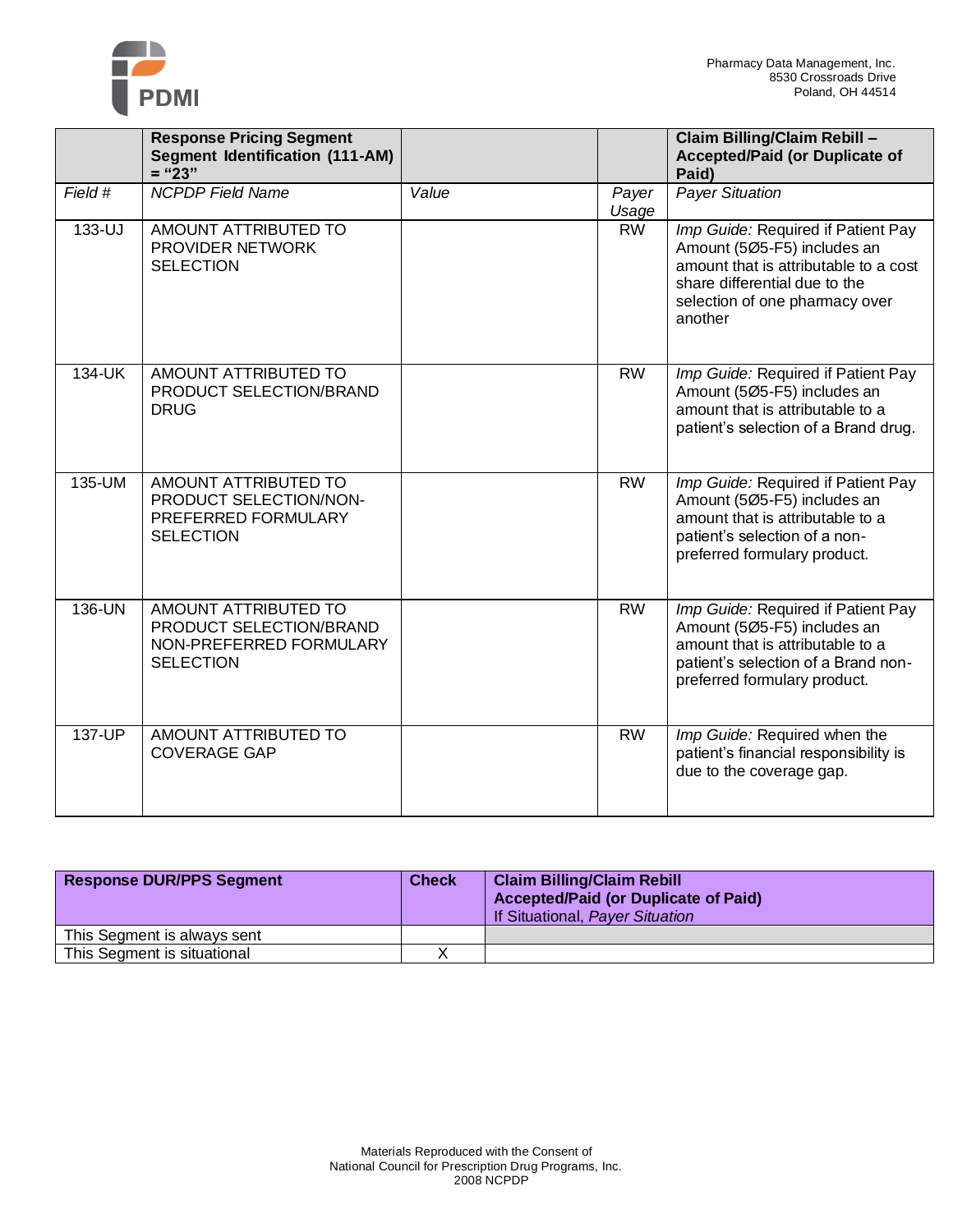

|         | <b>Response DUR/PPS Segment</b><br><b>Segment Identification (111-AM)</b><br>$=$ "24" |                                     |                | Claim Billing/Claim Rebill -<br><b>Accepted/Paid (or Duplicate of</b><br>Paid)                                                                                     |
|---------|---------------------------------------------------------------------------------------|-------------------------------------|----------------|--------------------------------------------------------------------------------------------------------------------------------------------------------------------|
| Field # | <b>NCPDP Field Name</b>                                                               | Value                               | Payer<br>Usage | <b>Payer Situation</b>                                                                                                                                             |
| 567-J6  | DUR/PPS RESPONSE CODE<br><b>COUNTER</b>                                               | Maximum 9 occurrences<br>supported. | <b>RW</b>      | Imp Guide: Required if Reason For<br>Service Code (439-E4) is used.                                                                                                |
| 439-E4  | <b>REASON FOR SERVICE CODE</b>                                                        |                                     | <b>RW</b>      | Imp Guide: Required if utilization<br>conflict is detected.                                                                                                        |
| 528-FS  | CLINICAL SIGNIFICANCE CODE                                                            |                                     | <b>RW</b>      | Imp Guide: Required if needed to<br>supply additional information for the<br>utilization conflict.                                                                 |
| 529-FT  | OTHER PHARMACY INDICATOR                                                              |                                     | <b>RW</b>      | Imp Guide: Required if needed to<br>supply additional information for the<br>utilization conflict.                                                                 |
| 53Ø-FU  | PREVIOUS DATE OF FILL                                                                 |                                     | <b>RW</b>      | Imp Guide: Required if needed to<br>supply additional information for the<br>utilization conflict.<br>Required if Quantity of Previous Fill<br>$(531-FV)$ is used. |
| 531-FV  | <b>QUANTITY OF PREVIOUS FILL</b>                                                      |                                     | <b>RW</b>      | Imp Guide: Required if needed to<br>supply additional information for the<br>utilization conflict.<br>Required if Previous Date Of Fill<br>(53Ø-FU) is used.       |
| 532-FW  | <b>DATABASE INDICATOR</b>                                                             |                                     | <b>RW</b>      | Imp Guide: Required if needed to<br>supply additional information for the<br>utilization conflict.                                                                 |
| 533-FX  | <b>OTHER PRESCRIBER</b><br><b>INDICATOR</b>                                           |                                     | <b>RW</b>      | Imp Guide: Required if needed to<br>supply additional information for the<br>utilization conflict.                                                                 |
| 544-FY  | DUR FREE TEXT MESSAGE                                                                 |                                     | <b>RW</b>      | Imp Guide: Required if needed to<br>supply additional information for the<br>utilization conflict.                                                                 |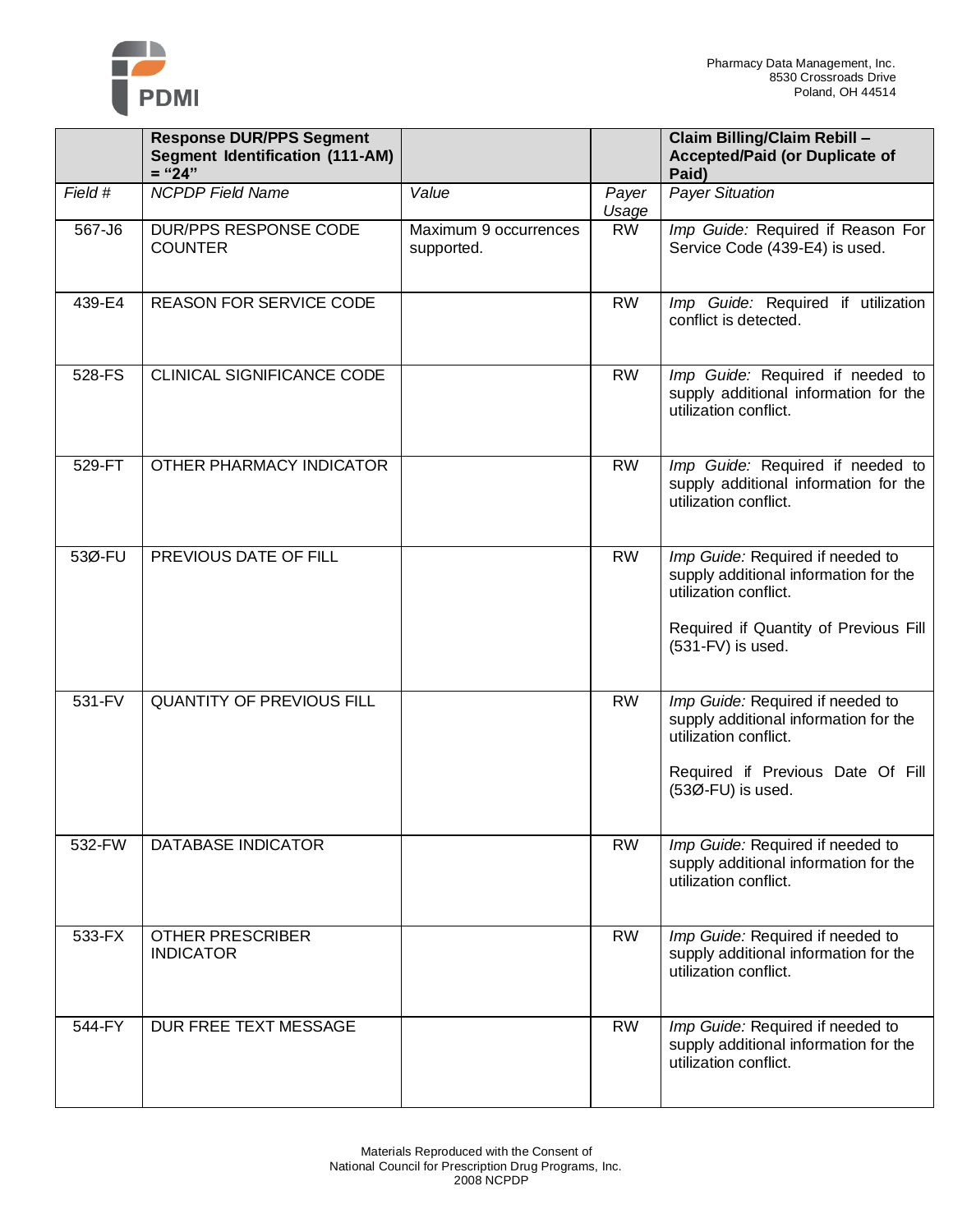

|         | <b>Response DUR/PPS Segment</b><br>Segment Identification (111-AM)<br>$=$ "24" |       |                | Claim Billing/Claim Rebill -<br><b>Accepted/Paid (or Duplicate of</b><br>Paid)                     |
|---------|--------------------------------------------------------------------------------|-------|----------------|----------------------------------------------------------------------------------------------------|
| Field # | <b>NCPDP</b> Field Name                                                        | Value | Payer<br>Usage | <b>Payer Situation</b>                                                                             |
| 57Ø-NS  | DUR ADDITIONAL TEXT                                                            |       | <b>RW</b>      | Imp Guide: Required if needed to<br>supply additional information for the<br>utilization conflict. |

| <b>Response COB/OTHER PAYERS Segment</b> | <b>Check</b> | <b>Claim Billing/Claim Rebill</b><br><b>Accepted/Paid (or Duplicate of Paid)</b><br>If Situational, Payer Situation |
|------------------------------------------|--------------|---------------------------------------------------------------------------------------------------------------------|
| This Segment is always sent              |              |                                                                                                                     |
| This Segment is situational              |              |                                                                                                                     |

|         | <b>Response Coordination of</b><br><b>Benefits/Other Payers Segment</b><br><b>Segment Identification (111-AM)</b><br>$=$ "28" |                     |                | Claim Billing/Claim Rebill -<br><b>Accepted/Paid (or Duplicate of</b><br>Paid)                      |
|---------|-------------------------------------------------------------------------------------------------------------------------------|---------------------|----------------|-----------------------------------------------------------------------------------------------------|
| Field # | <b>NCPDP</b> Field Name                                                                                                       | Value               | Payer<br>Usage | <b>Payer Situation</b>                                                                              |
| 355-NT  | OTHER PAYER ID COUNT                                                                                                          | Maximum count of 3. | м              |                                                                                                     |
| 338-5C  | OTHER PAYER COVERAGE<br><b>TYPE</b>                                                                                           |                     | M              |                                                                                                     |
| 339-6C  | OTHER PAYER ID QUALIFIER                                                                                                      |                     | <b>RW</b>      | Imp Guide: Required if Other Payer<br>ID (34Ø-7C) is used.                                          |
| 34Ø-7C  | <b>OTHER PAYER ID</b>                                                                                                         |                     | <b>RW</b>      | Imp Guide: Required if other<br>insurance information is available for<br>coordination of benefits. |
| 991-MH  | OTHER PAYER PROCESSOR<br><b>CONTROL NUMBER</b>                                                                                |                     | <b>RW</b>      | Imp Guide: Required if other<br>insurance information is available for<br>coordination of benefits. |
| 356-NU  | OTHER PAYER CARDHOLDER<br>ID                                                                                                  |                     | <b>RW</b>      | Imp Guide: Required if other<br>insurance information is available for<br>coordination of benefits. |
| 992-MJ  | OTHER PAYER GROUP ID                                                                                                          |                     | <b>RW</b>      | Imp Guide: Required if other<br>insurance information is available for<br>coordination of benefits. |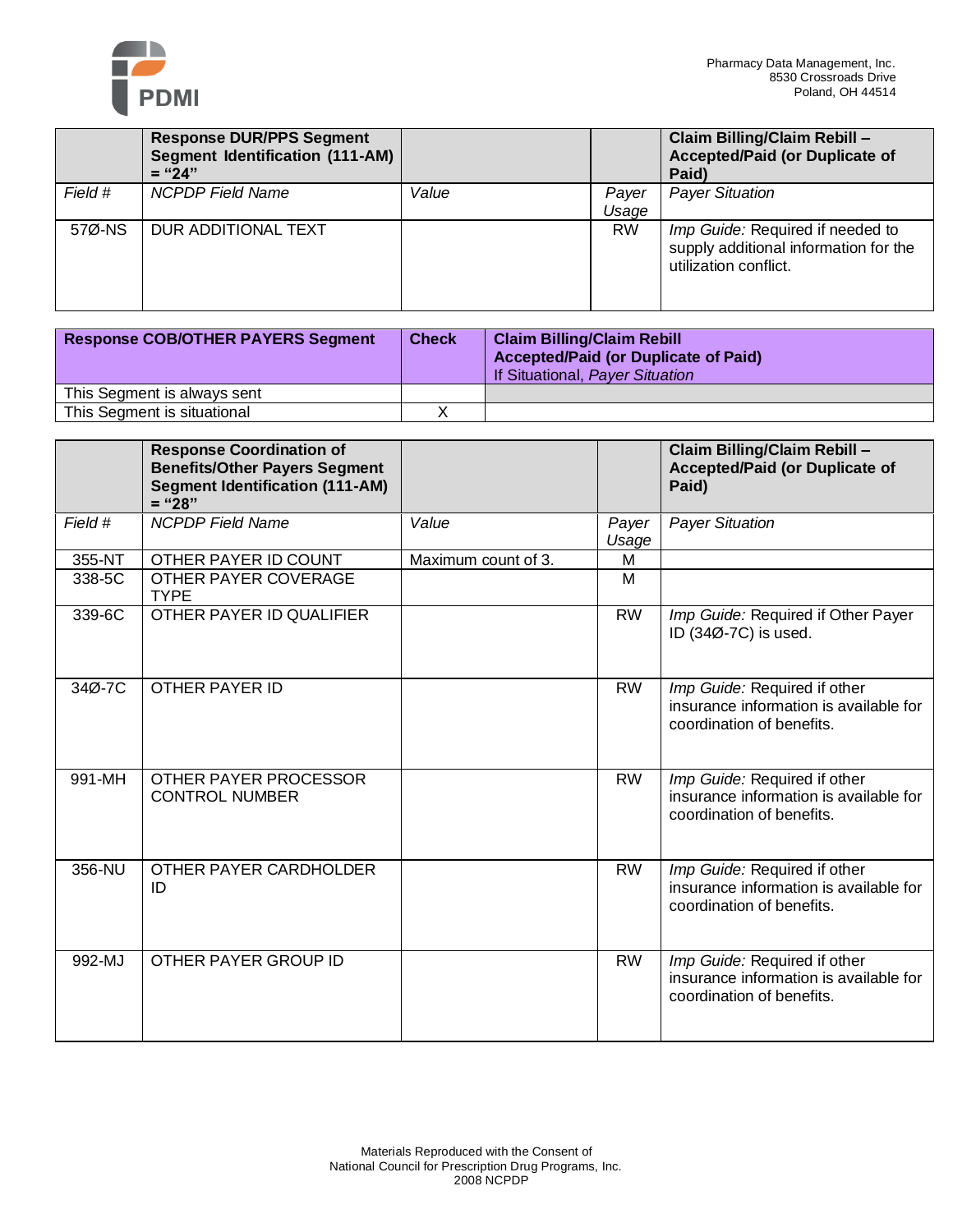

|            | <b>Response Coordination of</b><br><b>Benefits/Other Payers Segment</b> |       |                | Claim Billing/Claim Rebill -<br><b>Accepted/Paid (or Duplicate of</b>                                                                             |
|------------|-------------------------------------------------------------------------|-------|----------------|---------------------------------------------------------------------------------------------------------------------------------------------------|
|            | <b>Segment Identification (111-AM)</b><br>$=$ "28"                      |       |                | Paid)                                                                                                                                             |
| Field #    | <b>NCPDP Field Name</b>                                                 | Value | Payer<br>Usage | <b>Payer Situation</b>                                                                                                                            |
| 142-UV     | OTHER PAYER PERSON CODE                                                 |       | <b>RW</b>      | Imp Guide: Required if needed to<br>uniquely identify the family members<br>within the Cardholder ID, as<br>assigned by the other payer.          |
| 127-UB     | OTHER PAYER HELP DESK<br><b>PHONE NUMBER</b>                            |       | <b>RW</b>      | Imp Guide: Required if needed to<br>provide a support telephone number<br>of the other payer to the receiver.                                     |
| 143-UW     | OTHER PAYER PATIENT<br><b>RELATIONSHIP CODE</b>                         |       | <b>RW</b>      | Imp Guide: Required if needed to<br>uniquely identify the relationship of<br>the patient to the cardholder ID, as<br>assigned by the other payer. |
| 144-UX     | <b>OTHER PAYER BENEFIT</b><br><b>EFFECTIVE DATE</b>                     |       | <b>RW</b>      | Imp Guide: Required when other<br>coverage is known which is after the<br>Date of Service submitted.                                              |
| $145 -$ UY | OTHER PAYER BENEFIT<br><b>TERMINATION DATE</b>                          |       | <b>RW</b>      | Imp Guide: Required when other<br>coverage is known which is after the<br>Date of Service submitted.                                              |

### **\*\*\*\*\*\*\*\*\*\*\*\*\*\*\*\*\*\*CLAIM BILLING/CLAIM REBILL ACCEPTED/REJECTED RESPONSE\*\*\*\*\*\*\*\*\*\*\*\*\*\*\*\*\*\*\*\*\***

| <b>Response TRANSACTION HEADER</b> | <b>Check</b> | <b>Claim Billing/Claim Rebill Accepted/Rejected</b> |
|------------------------------------|--------------|-----------------------------------------------------|
| Segment                            |              | If Situational, Paver Situation                     |
| This Segment is always sent        |              |                                                     |

|            | <b>Response Transaction Header</b><br><b>Segment</b> |                          |       | <b>Claim Billing/Claim Rebill</b><br><b>Accepted/Rejected</b> |
|------------|------------------------------------------------------|--------------------------|-------|---------------------------------------------------------------|
| Field #    | <b>NCPDP</b> Field Name                              | Value                    | Payer | <b>Payer Situation</b>                                        |
|            |                                                      |                          | Usage |                                                               |
| 1Ø2-A2     | <b>VERSION/RELEASE NUMBER</b>                        | DØ                       | М     |                                                               |
| $103 - A3$ | <b>TRANSACTION CODE</b>                              | <b>B1, B3</b>            | М     |                                                               |
| 1Ø9-A9     | <b>TRANSACTION COUNT</b>                             | Same value as in request | М     |                                                               |
| 5Ø1-F1     | HEADER RESPONSE STATUS                               | $A = Accepted$           | М     |                                                               |
| 202-B2     | SERVICE<br><b>PROVIDER</b><br>ID                     | Same value as in request | M     |                                                               |
|            | <b>QUALIFIER</b>                                     |                          |       |                                                               |
| 201-B1     | SERVICE PROVIDER ID                                  | Same value as in request | М     |                                                               |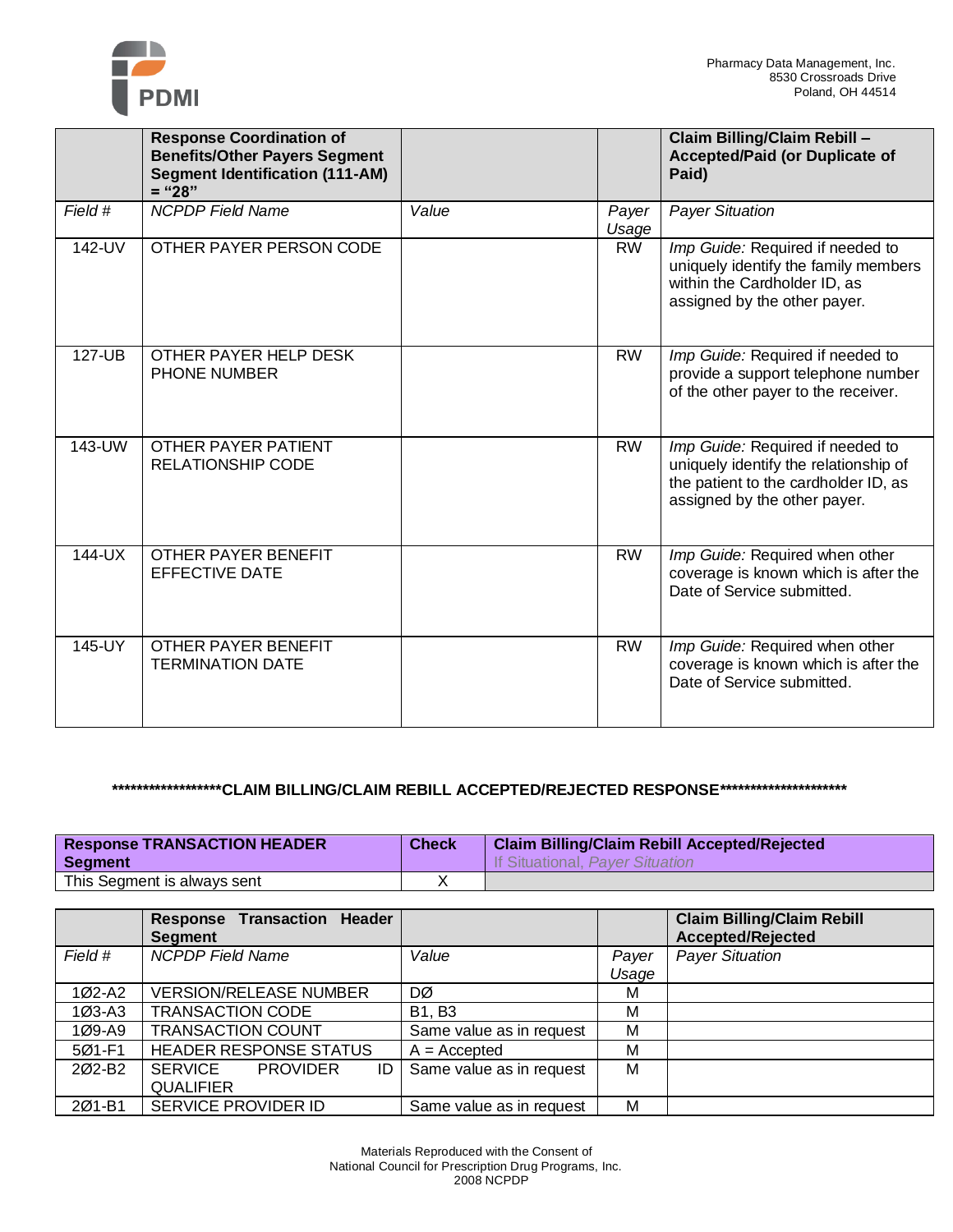

|         | Response Transaction Header<br><b>Seament</b> |                          |       | <b>Claim Billing/Claim Rebill</b><br>Accepted/Rejected |
|---------|-----------------------------------------------|--------------------------|-------|--------------------------------------------------------|
| Field # | <b>NCPDP Field Name</b>                       | Value                    | Paver | <b>Payer Situation</b>                                 |
|         |                                               |                          | Usage |                                                        |
| 4Ø1-D1  | DATE OF SERVICE                               | Same value as in request | М     |                                                        |

| <b>Response MESSAGE Segment</b> | <b>Check</b> | <b>Claim Billing/Claim Rebill Accepted/Rejected</b><br>If Situational, Payer Situation |
|---------------------------------|--------------|----------------------------------------------------------------------------------------|
| This Segment is always sent     |              |                                                                                        |
| This Segment is situational     |              |                                                                                        |

|         | <b>Response Message Segment</b><br><b>Segment Identification (111-AM)</b><br>$=$ "20" |       |                | <b>Claim Billing/Claim Rebill</b><br><b>Accepted/Rejected</b>            |
|---------|---------------------------------------------------------------------------------------|-------|----------------|--------------------------------------------------------------------------|
| Field # | <b>NCPDP Field Name</b>                                                               | Value | Payer<br>Usage | <b>Payer Situation</b>                                                   |
| 504-F4  | MESSAGE                                                                               |       | <b>RW</b>      | Guide: Required if text is<br>lmp<br>needed for clarification or detail. |

| <b>Response STATUS Segment</b> | <b>Check</b> | <b>Claim Billing/Claim Rebill Accepted/Rejected</b><br>If Situational, Paver Situation |
|--------------------------------|--------------|----------------------------------------------------------------------------------------|
| This Segment is always sent    |              |                                                                                        |

|            | <b>Response Status Segment</b><br><b>Segment Identification (111-AM)</b><br>$=$ "21" |                     |                | <b>Claim Billing/Claim Rebill</b><br><b>Accepted/Rejected</b>                                       |
|------------|--------------------------------------------------------------------------------------|---------------------|----------------|-----------------------------------------------------------------------------------------------------|
| Field #    | <b>NCPDP</b> Field Name                                                              | Value               | Payer<br>Usage | <b>Payer Situation</b>                                                                              |
| $112 - AN$ | <b>TRANSACTION RESPONSE</b><br><b>STATUS</b>                                         | $R = Reject$        | м              |                                                                                                     |
| 5Ø3-F3     | <b>AUTHORIZATION NUMBER</b>                                                          |                     | <b>RW</b>      | Imp Guide: Required if needed to<br>identify the transaction.                                       |
| 51Ø-FA     | <b>REJECT COUNT</b>                                                                  | Maximum count of 5. | R              |                                                                                                     |
| 511-FB     | <b>REJECT CODE</b>                                                                   |                     | R              |                                                                                                     |
| 546-4F     | <b>REJECT FIELD OCCURRENCE</b><br><b>INDICATOR</b>                                   |                     | <b>RW</b>      | Imp Guide: Required if a repeating<br>field is in error, to identify repeating<br>field occurrence. |
| 13Ø-UF     | <b>ADDITIONAL MESSAGE</b><br><b>INFORMATION COUNT</b>                                | Maximum count of 5  | <b>RW</b>      | Imp Guide: Required if Additional<br>Message Information (526-FQ) is<br>used.                       |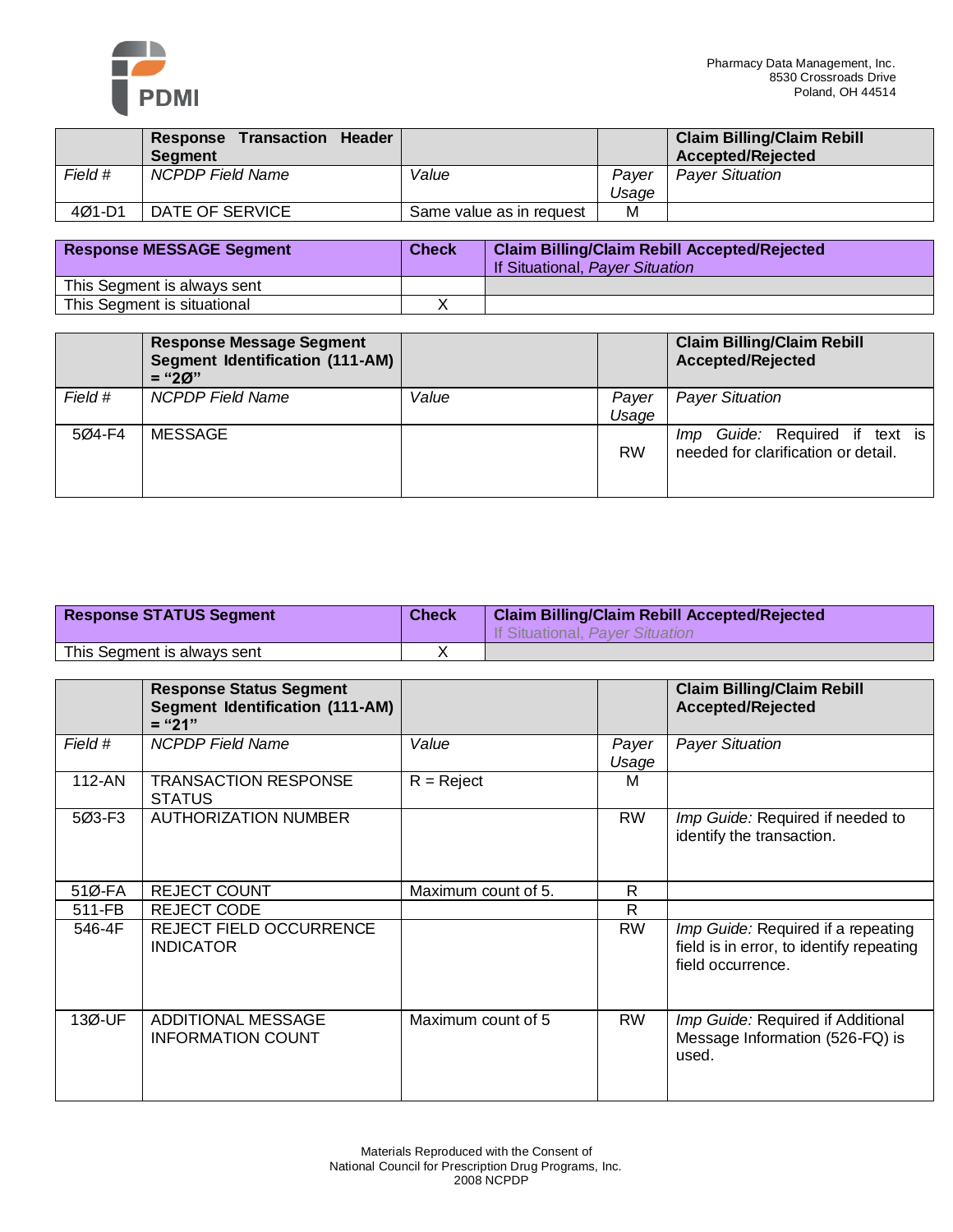

|         | <b>Response Status Segment</b><br><b>Segment Identification (111-AM)</b><br>$=$ "21" |       |                | <b>Claim Billing/Claim Rebill</b><br><b>Accepted/Rejected</b>                                                                                                                                                                                                                              |
|---------|--------------------------------------------------------------------------------------|-------|----------------|--------------------------------------------------------------------------------------------------------------------------------------------------------------------------------------------------------------------------------------------------------------------------------------------|
| Field # | <b>NCPDP</b> Field Name                                                              | Value | Payer<br>Usage | <b>Payer Situation</b>                                                                                                                                                                                                                                                                     |
| 132-UH  | <b>ADDITIONAL MESSAGE</b><br><b>INFORMATION QUALIFIER</b>                            |       | <b>RW</b>      | Imp Guide: Required if Additional<br>Message Information (526-FQ) is<br>used.                                                                                                                                                                                                              |
| 526-FQ  | <b>ADDITIONAL MESSAGE</b><br><b>INFORMATION</b>                                      |       | <b>RW</b>      | Imp Guide: Required when<br>additional text is needed for<br>clarification or detail.                                                                                                                                                                                                      |
| 131-UG  | <b>ADDITIONAL MESSAGE</b><br><b>INFORMATION CONTINUITY</b>                           |       | <b>RW</b>      | Imp Guide: Required if and only if<br>current repetition of Additional<br>Message Information (526-FQ) is<br>used, another populated repetition<br>of Additional Message Information<br>(526-FQ) follows it, and the text of<br>the following message is a<br>continuation of the current. |
| 549-7F  | HELP DESK PHONE NUMBER<br><b>QUALIFIER</b>                                           |       | <b>RW</b>      | Imp Guide: Required if Help Desk<br>Phone Number (55Ø-8F) is used.                                                                                                                                                                                                                         |
| 55Ø-8F  | <b>HELP DESK PHONE NUMBER</b>                                                        |       | <b>RW</b>      | Imp Guide: Required if needed to<br>provide a support telephone<br>number to the receiver.                                                                                                                                                                                                 |

| <b>Response CLAIM Segment</b> | <b>Check</b> | <b>Claim Billing/Claim Rebill Accepted/Rejected</b><br>If Situational, Paver Situation |
|-------------------------------|--------------|----------------------------------------------------------------------------------------|
| This Segment is always sent   |              |                                                                                        |

|         | <b>Response Claim Segment</b><br><b>Segment Identification (111-AM)</b><br>$=$ "22" |               |                | <b>Claim Billing/Claim Rebill</b><br>Accepted/Rejected                                                                                                                       |
|---------|-------------------------------------------------------------------------------------|---------------|----------------|------------------------------------------------------------------------------------------------------------------------------------------------------------------------------|
| Field # | <b>NCPDP Field Name</b>                                                             | Value         | Payer<br>Usage | <b>Payer Situation</b>                                                                                                                                                       |
| 455-EM  | PRESCRIPTION/SERVICE<br>REFERENCE NUMBER<br><b>QUALIFIER</b>                        | $= RxBilling$ | М              | Imp Guide: For Transaction Code of<br>"B1", in the Response Claim<br>Segment, the Prescription/Service<br>Reference Number Qualifier (455-<br>$EM$ ) is "1" ( $Rx$ Billing). |
| 4Ø2-D2  | PRESCRIPTION/SERVICE<br><b>REFERENCE NUMBER</b>                                     |               | м              |                                                                                                                                                                              |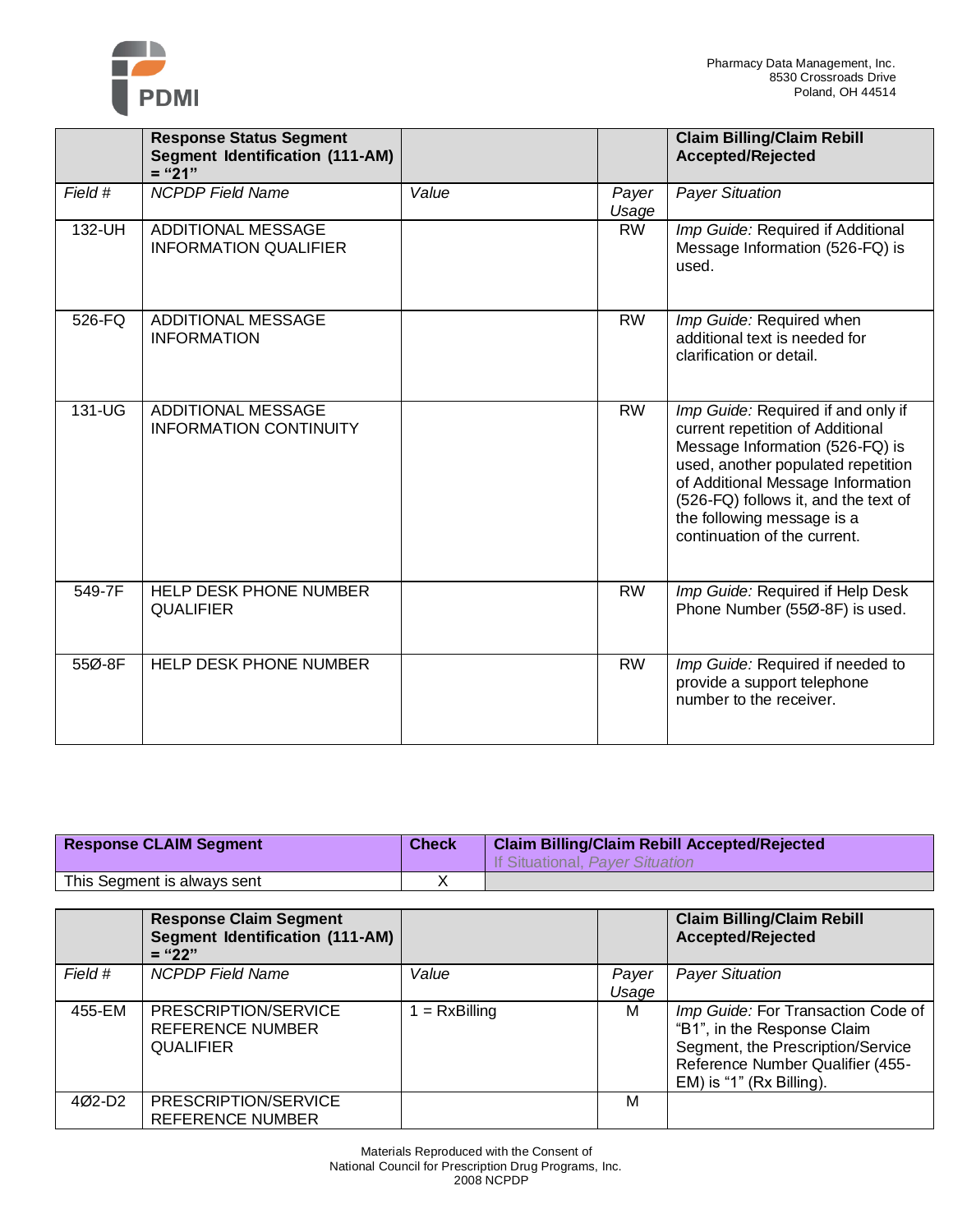

| <b>Response DUR/PPS Segment</b> | <b>Check</b> | <b>Claim Billing/Claim Rebill Accepted/Rejected</b><br>If Situational, Payer Situation |
|---------------------------------|--------------|----------------------------------------------------------------------------------------|
| This Segment is always sent     |              |                                                                                        |
| This Segment is situational     |              |                                                                                        |

|         | <b>Response DUR/PPS Segment</b><br><b>Segment Identification (111-AM)</b><br>$=" 24"$ |                                     |                | <b>Claim Billing/Claim Rebill</b><br><b>Accepted/Rejected</b>                                                                                                    |
|---------|---------------------------------------------------------------------------------------|-------------------------------------|----------------|------------------------------------------------------------------------------------------------------------------------------------------------------------------|
| Field # | <b>NCPDP Field Name</b>                                                               | Value                               | Payer<br>Usage | <b>Payer Situation</b>                                                                                                                                           |
| 567-J6  | <b>DUR/PPS</b><br>CODE<br><b>RESPONSE</b><br><b>COUNTER</b>                           | Maximum 9 occurrences<br>supported. | <b>RW</b>      | Imp Guide: Required if Reason For<br>Service Code (439-E4) is used.                                                                                              |
| 439-E4  | REASON FOR SERVICE CODE                                                               |                                     | <b>RW</b>      | Imp Guide: Required if utilization<br>conflict is detected.                                                                                                      |
| 528-FS  | CLINICAL SIGNIFICANCE CODE                                                            |                                     | <b>RW</b>      | Imp Guide: Required if needed to<br>supply additional information for the<br>utilization conflict.                                                               |
| 529-FT  | OTHER PHARMACY INDICATOR                                                              |                                     | <b>RW</b>      | Imp Guide: Required if needed to<br>supply additional information for the<br>utilization conflict.                                                               |
| 53Ø-FU  | PREVIOUS DATE OF FILL                                                                 |                                     | <b>RW</b>      | Imp Guide: Required if needed to<br>supply additional information for the<br>utilization conflict.<br>Required if Quantity of Previous Fill<br>(531-FV) is used. |
| 531-FV  | <b>QUANTITY OF PREVIOUS FILL</b>                                                      |                                     | <b>RW</b>      | Imp Guide: Required if needed to<br>supply additional information for the<br>utilization conflict.<br>Required if Previous Date Of Fill<br>(53Ø-FU) is used.     |
| 532-FW  | <b>DATABASE INDICATOR</b>                                                             |                                     | <b>RW</b>      | Imp Guide: Required if needed to<br>supply additional information for the<br>utilization conflict.                                                               |
| 533-FX  | <b>OTHER</b><br><b>PRESCRIBER</b><br><b>INDICATOR</b>                                 |                                     | <b>RW</b>      | Imp Guide: Required if needed to<br>supply additional information for the<br>utilization conflict.                                                               |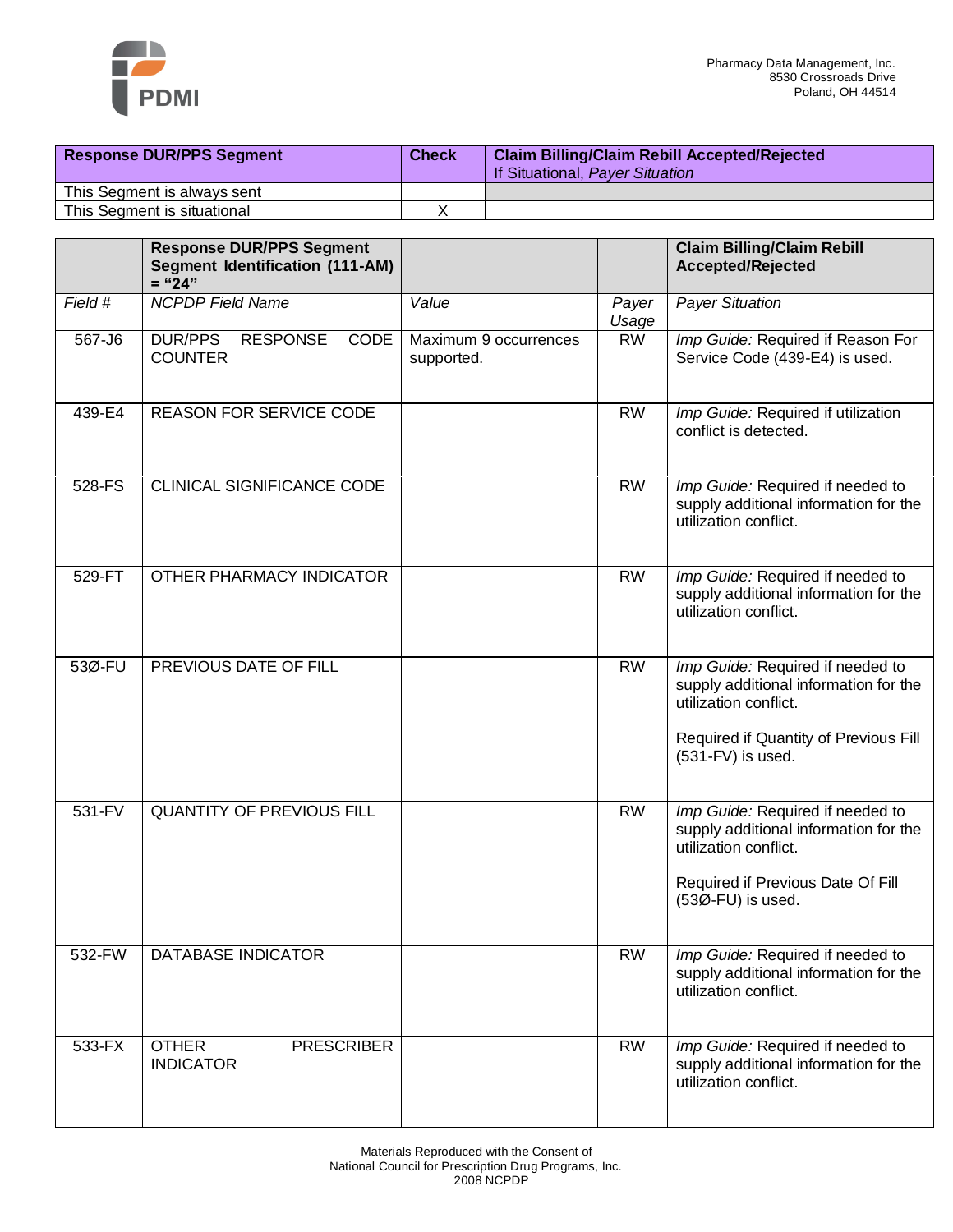

|        | <b>Response DUR/PPS Segment</b><br>Segment Identification (111-AM)<br>$=$ "24" |           | <b>Claim Billing/Claim Rebill</b><br><b>Accepted/Rejected</b>                                      |
|--------|--------------------------------------------------------------------------------|-----------|----------------------------------------------------------------------------------------------------|
| 544-FY | DUR FREE TEXT MESSAGE                                                          | <b>RW</b> | Imp Guide: Required if needed to<br>supply additional information for the<br>utilization conflict. |
| 57Ø-NS | DUR ADDITIONAL TEXT                                                            | <b>RW</b> | Imp Guide: Required if needed to<br>supply additional information for the<br>utilization conflict. |

| <b>Response COB/OTHER PAYERS Segment</b> | <b>Check</b> | <b>Claim Billing/Claim Rebill Accepted/Rejected</b><br>If Situational, Payer Situation |
|------------------------------------------|--------------|----------------------------------------------------------------------------------------|
| This Segment is always sent              |              |                                                                                        |
| This Segment is situational              |              |                                                                                        |

|         | <b>Response Coordination of</b><br><b>Benefits/Other Payers Segment</b><br><b>Segment Identification (111-AM)</b><br>$=$ "28" |                     |                | <b>Claim Billing/Claim Rebill</b><br><b>Accepted/Rejected</b>                                       |
|---------|-------------------------------------------------------------------------------------------------------------------------------|---------------------|----------------|-----------------------------------------------------------------------------------------------------|
| Field # | <b>NCPDP Field Name</b>                                                                                                       | Value               | Payer<br>Usage | <b>Payer Situation</b>                                                                              |
| 355-NT  | OTHER PAYER ID COUNT                                                                                                          | Maximum count of 3. | м              |                                                                                                     |
| 338-5C  | OTHER PAYER COVERAGE<br><b>TYPE</b>                                                                                           |                     | M              |                                                                                                     |
| 339-6C  | OTHER PAYER ID QUALIFIER                                                                                                      |                     | <b>RW</b>      | Imp Guide: Required if Other Payer<br>ID (34Ø-7C) is used.                                          |
| 34Ø-7C  | OTHER PAYER ID                                                                                                                |                     | <b>RW</b>      | Imp Guide: Required if other<br>insurance information is available for<br>coordination of benefits. |
| 991-MH  | OTHER PAYER PROCESSOR<br><b>CONTROL NUMBER</b>                                                                                |                     | <b>RW</b>      | Imp Guide: Required if other<br>insurance information is available for<br>coordination of benefits. |
| 356-NU  | OTHER PAYER CARDHOLDER<br>ID                                                                                                  |                     | <b>RW</b>      | Imp Guide: Required if other<br>insurance information is available for<br>coordination of benefits. |
| 992-MJ  | OTHER PAYER GROUP ID                                                                                                          |                     | <b>RW</b>      | Imp Guide: Required if other<br>insurance information is available for<br>coordination of benefits. |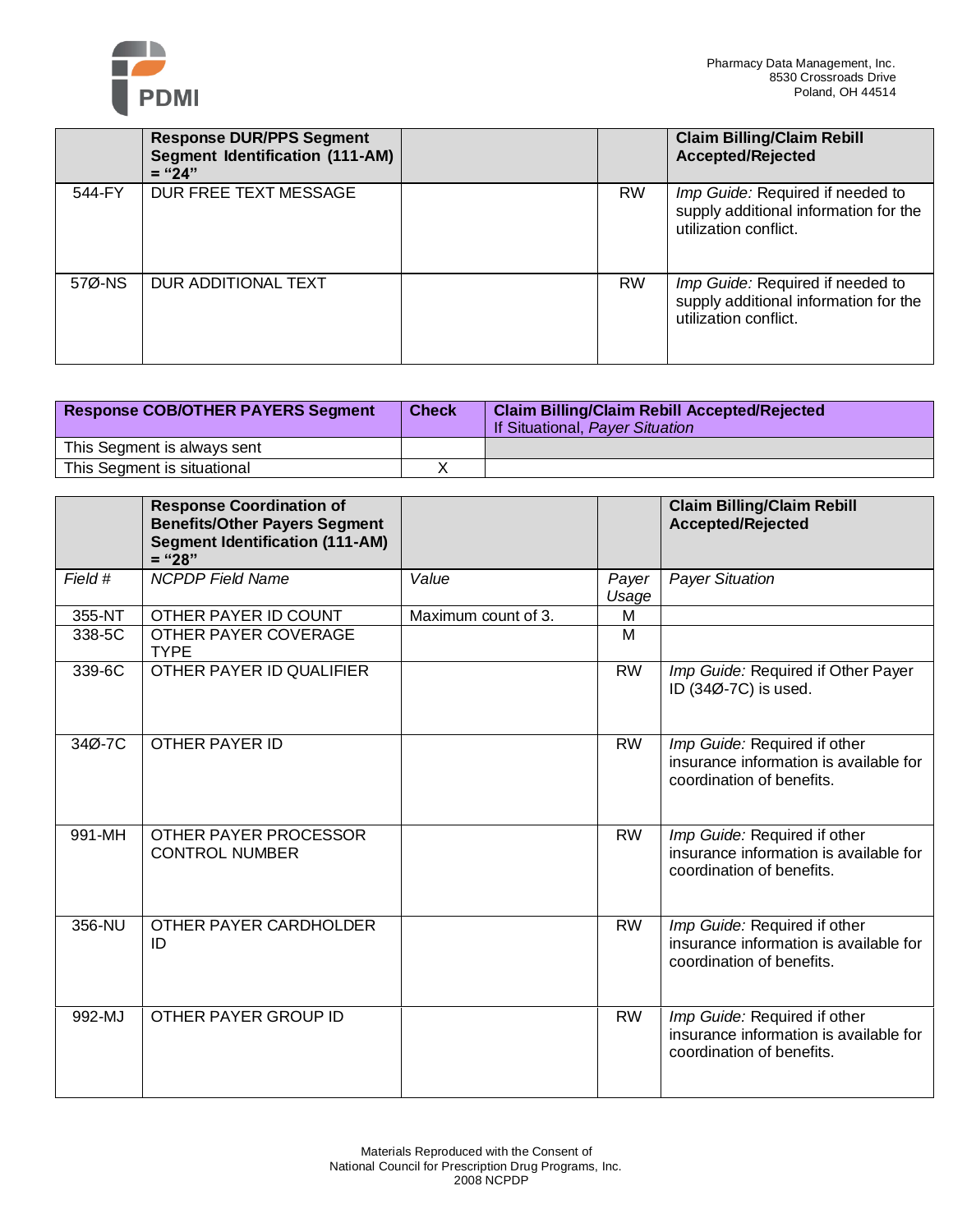

|         | <b>Response Coordination of</b><br><b>Benefits/Other Payers Segment</b><br><b>Segment Identification (111-AM)</b><br>$=$ "28" |       |                | <b>Claim Billing/Claim Rebill</b><br><b>Accepted/Rejected</b>                                                                            |
|---------|-------------------------------------------------------------------------------------------------------------------------------|-------|----------------|------------------------------------------------------------------------------------------------------------------------------------------|
| Field # | <b>NCPDP</b> Field Name                                                                                                       | Value | Payer<br>Usage | <b>Payer Situation</b>                                                                                                                   |
| 142-UV  | OTHER PAYER PERSON CODE                                                                                                       |       | <b>RW</b>      | Imp Guide: Required if needed to<br>uniquely identify the family members<br>within the Cardholder ID, as<br>assigned by the other payer. |
| 127-UB  | OTHER PAYER HELP DESK<br><b>PHONE NUMBER</b>                                                                                  |       | <b>RW</b>      | Imp Guide: Required if needed to<br>provide a support telephone number<br>of the other payer to the receiver.                            |

### **1.1.1 CLAIM BILLING/CLAIM REBILL REJECTED/REJECTED RESPONSE**

### **CLAIM BILLING/CLAIM REBILL REJECTED/REJECTED RESPONSE**

| <b>Response Transaction Header Segment</b><br><b>Questions</b> | <b>Check</b> | <b>Claim Billing/Claim Rebill Rejected/Rejected</b><br>If Situational, Paver Situation |
|----------------------------------------------------------------|--------------|----------------------------------------------------------------------------------------|
| This Segment is always sent                                    |              |                                                                                        |

|                    | <b>Response Transaction Header</b><br><b>Segment</b> |                          |       | <b>Claim Billing/Claim Rebill</b><br><b>Rejected/Rejected</b> |
|--------------------|------------------------------------------------------|--------------------------|-------|---------------------------------------------------------------|
| Field #            | <b>NCPDP Field Name</b>                              | Value                    | Payer | <b>Payer Situation</b>                                        |
|                    |                                                      |                          | Usage |                                                               |
| 1Ø2-A2             | <b>VERSION/RELEASE NUMBER</b>                        | DØ                       | М     |                                                               |
| $103 - A3$         | <b>TRANSACTION CODE</b>                              | <b>B1, B3</b>            | М     |                                                               |
| $109 - A9$         | <b>TRANSACTION COUNT</b>                             | Same value as in request | м     |                                                               |
| 5Ø1-F1             | <b>HEADER RESPONSE STATUS</b>                        | $R = Rejected$           | М     |                                                               |
| 202-B <sub>2</sub> | SERVICE<br>ID<br><b>PROVIDER</b>                     | Same value as in request | м     |                                                               |
|                    | <b>QUALIFIER</b>                                     |                          |       |                                                               |
| 2Ø1-B1             | SERVICE PROVIDER ID                                  | Same value as in request | м     |                                                               |
| $401 - D1$         | DATE OF SERVICE                                      | Same value as in request | М     |                                                               |

| <b>Response Message Segment Questions</b> | <b>Check</b> | <b>Claim Billing/Claim Rebill Rejected/Rejected</b><br>If Situational, Payer Situation |
|-------------------------------------------|--------------|----------------------------------------------------------------------------------------|
| This Segment is always sent               |              |                                                                                        |
| This Segment is situational               |              |                                                                                        |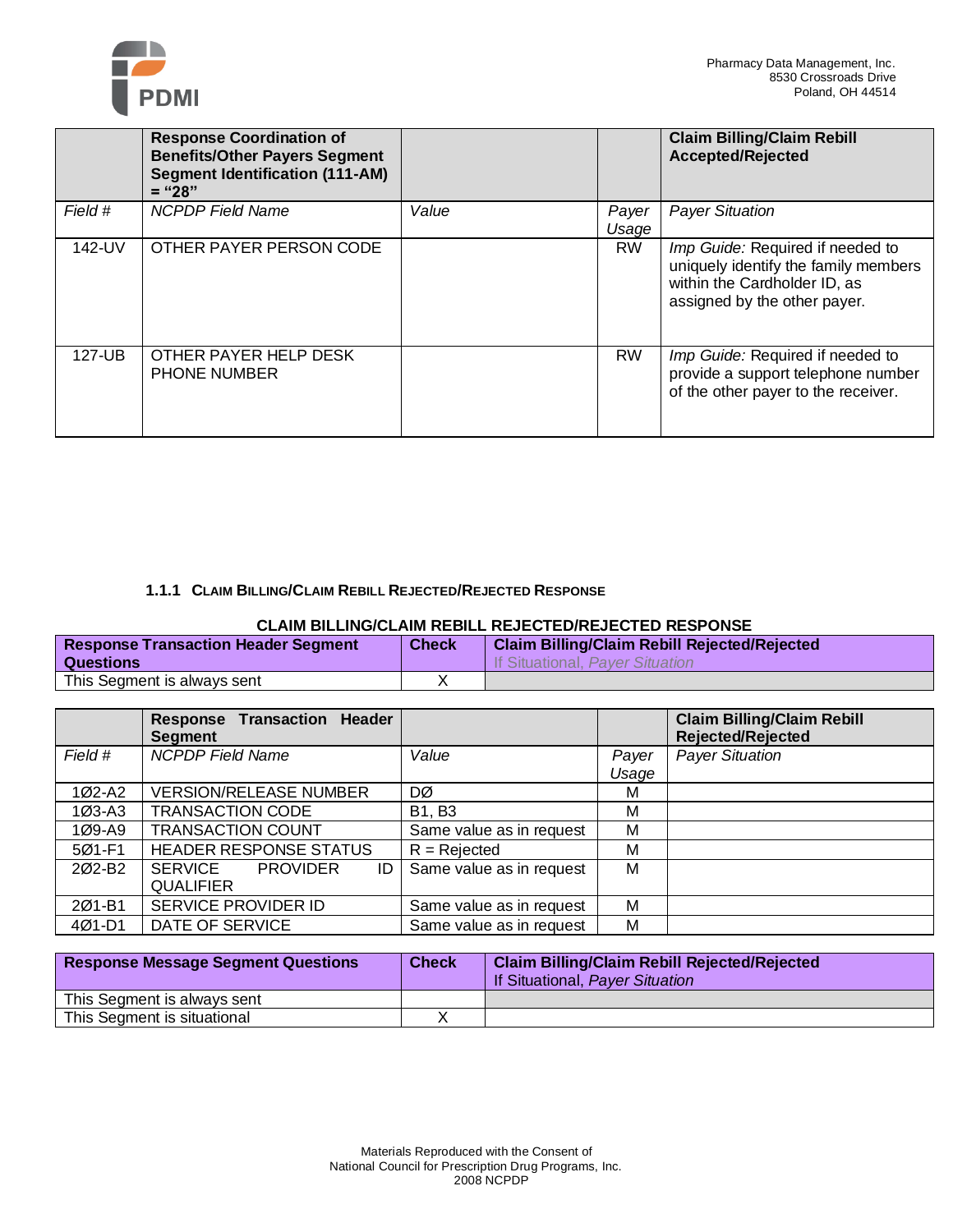

|         | <b>Response Message Segment</b><br>Segment Identification (111-AM)<br>$=$ "20" |       |                | <b>Claim Billing/Claim Rebill</b><br><b>Rejected/Rejected</b>            |
|---------|--------------------------------------------------------------------------------|-------|----------------|--------------------------------------------------------------------------|
| Field # | <b>NCPDP</b> Field Name                                                        | Value | Payer<br>Usage | <b>Payer Situation</b>                                                   |
| 5Ø4-F4  | MESSAGE                                                                        |       | R              | Guide: Required if text is<br>lmp<br>needed for clarification or detail. |

| <b>Response Status Segment Questions</b> | <b>Check</b> | <b>Claim Billing/Claim Rebill Rejected/Rejected</b><br>If Situational, Paver Situation |
|------------------------------------------|--------------|----------------------------------------------------------------------------------------|
| This Segment is always sent              |              |                                                                                        |

|         | <b>Response Status Segment</b><br><b>Segment Identification (111-AM)</b><br>$=$ "21" |                     |                | <b>Claim Billing/Claim Rebill</b><br><b>Rejected/Rejected</b>                                       |
|---------|--------------------------------------------------------------------------------------|---------------------|----------------|-----------------------------------------------------------------------------------------------------|
| Field # | <b>NCPDP Field Name</b>                                                              | Value               | Payer<br>Usage | <b>Payer Situation</b>                                                                              |
| 112-AN  | <b>TRANSACTION RESPONSE</b><br><b>STATUS</b>                                         | $R = Reject$        | M              |                                                                                                     |
| 5Ø3-F3  | <b>AUTHORIZATION NUMBER</b>                                                          |                     | <b>RW</b>      | Imp Guide: Required if needed to<br>identify the transaction.                                       |
| 51Ø-FA  | REJECT COUNT                                                                         | Maximum count of 5. | $\mathsf{R}$   |                                                                                                     |
| 511-FB  | <b>REJECT CODE</b>                                                                   |                     | $\mathsf{R}$   |                                                                                                     |
| 546-4F  | <b>REJECT FIELD OCCURRENCE</b><br><b>INDICATOR</b>                                   |                     | <b>RW</b>      | Imp Guide: Required if a repeating<br>field is in error, to identify repeating<br>field occurrence. |
| 13Ø-UF  | <b>ADDITIONAL MESSAGE</b><br><b>INFORMATION COUNT</b>                                | Maximum count of 5. | <b>RW</b>      | Imp Guide: Required if Additional<br>Message Information (526-FQ) is<br>used.                       |
| 132-UH  | <b>ADDITIONAL MESSAGE</b><br><b>INFORMATION QUALIFIER</b>                            |                     | <b>RW</b>      | Imp Guide: Required if Additional<br>Message Information (526-FQ) is<br>used.                       |
| 526-FQ  | <b>ADDITIONAL MESSAGE</b><br><b>INFORMATION</b>                                      |                     | <b>RW</b>      | Imp Guide: Required when<br>additional text is needed for<br>clarification or detail.               |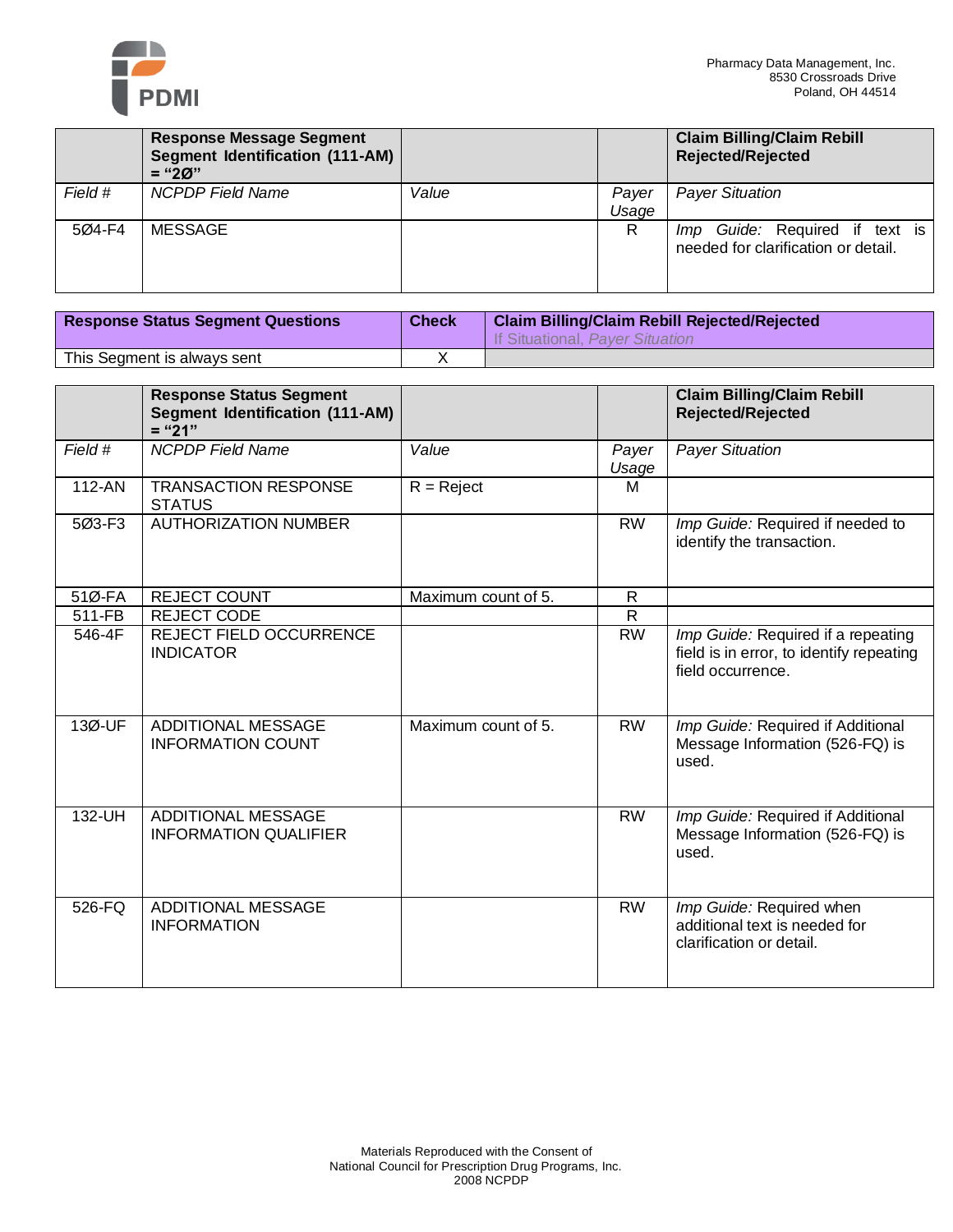

|         | <b>Response Status Segment</b><br><b>Segment Identification (111-AM)</b><br>$=$ "21" |       |                | <b>Claim Billing/Claim Rebill</b><br><b>Rejected/Rejected</b>                                                                                                                                                                                                                              |
|---------|--------------------------------------------------------------------------------------|-------|----------------|--------------------------------------------------------------------------------------------------------------------------------------------------------------------------------------------------------------------------------------------------------------------------------------------|
| Field # | <b>NCPDP</b> Field Name                                                              | Value | Payer<br>Usage | <b>Payer Situation</b>                                                                                                                                                                                                                                                                     |
| 131-UG  | ADDITIONAL MESSAGE<br><b>INFORMATION CONTINUITY</b>                                  |       | <b>RW</b>      | Imp Guide: Required if and only if<br>current repetition of Additional<br>Message Information (526-FQ) is<br>used, another populated repetition<br>of Additional Message Information<br>(526-FQ) follows it, and the text of<br>the following message is a<br>continuation of the current. |
| 549-7F  | <b>HELP DESK PHONE NUMBER</b><br><b>QUALIFIER</b>                                    |       | <b>RW</b>      | Imp Guide: Required if Help Desk<br>Phone Number (55Ø-8F) is used.                                                                                                                                                                                                                         |
| 55Ø-8F  | <b>HELP DESK PHONE NUMBER</b>                                                        |       | <b>RW</b>      | Imp Guide: Required if needed to<br>provide a support telephone<br>number to the receiver.                                                                                                                                                                                                 |

**\*\* End of Response Claim Billing/Claim Rebill (B1/B3) Payer Sheet Template\*\***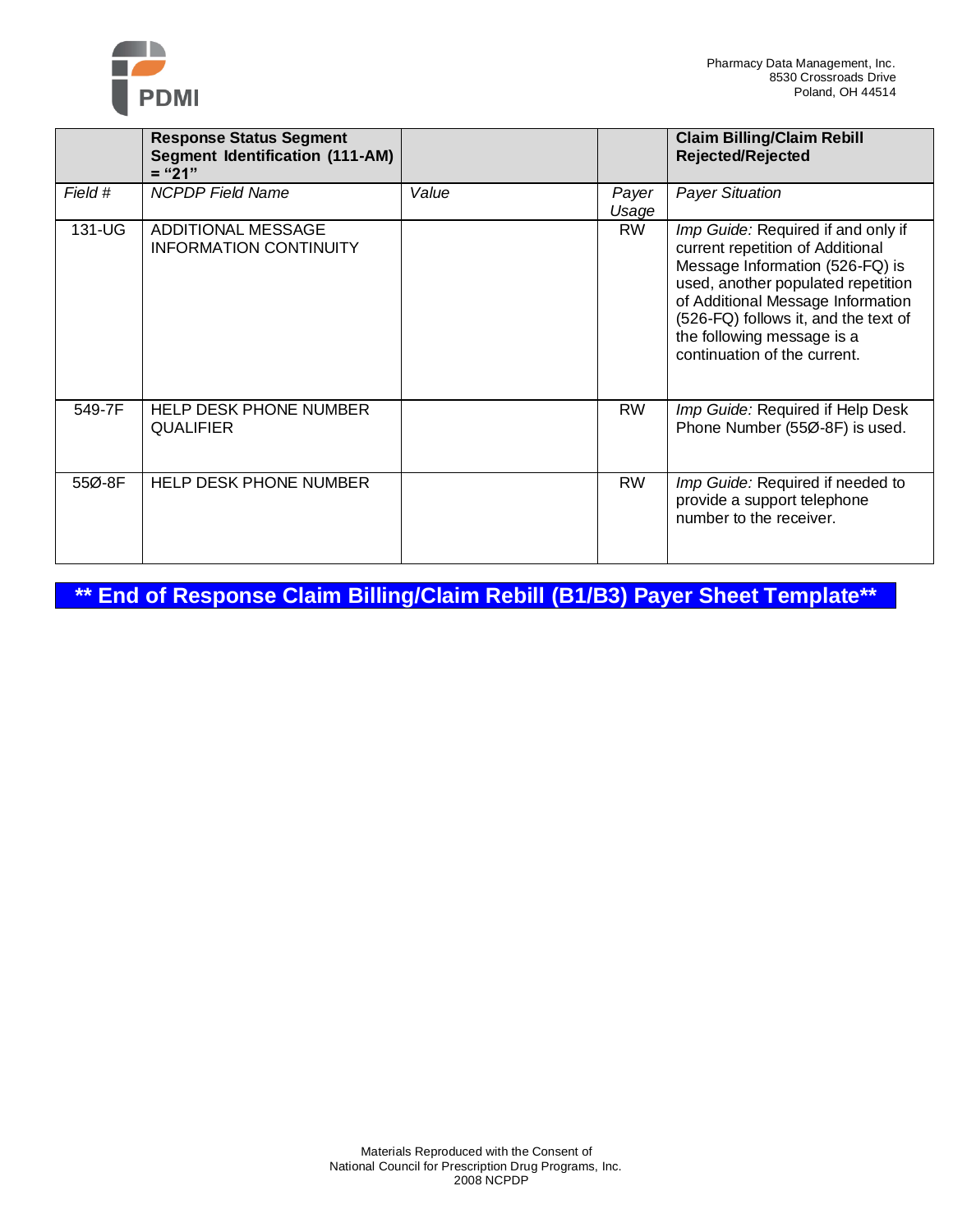

### **2. NCPDP VERSION D CLAIM REVERSAL TEMPLATE**

*2.1 REQUEST CLAIM REVERSAL PAYER SHEET TEMPLATE*

## **\*\* Start of Request Claim Reversal (B2) Payer Sheet Template\*\***

| Payer Name: Pharmacy Data Management, Inc. |        | Date: June 2022 |
|--------------------------------------------|--------|-----------------|
| <b>Plan Name/Group Name:</b><br>BIN:       |        | PCN:            |
|                                            |        | <b>PXXPDMI</b>  |
|                                            | 006012 | <b>PDMI</b>     |
|                                            |        | <b>MEDDPDM</b>  |
|                                            |        | <b>PDMI</b>     |
| <b>VARIOUS</b>                             |        | <b>PXXPDMI</b>  |
|                                            | 610020 | <b>CARERX</b>   |
|                                            |        | 142DC3B         |
|                                            | 017274 | <b>PDMI</b>     |
| <b>EXPO DISCOUNT CARD</b>                  | 006012 | <b>EXPODC</b>   |
| SIPN LOYALTY                               | 019629 | <b>LDC</b>      |
| SIPN COMMERCIAL                            | 019629 | CDP             |
| <b>COMPDME</b>                             | 021031 | <b>CPBM</b>     |
| <b>HOSPICE PHARMACY CONNECT</b>            | 022279 | PDMI            |
| UNIVERSAL RX                               | 610020 | <b>URX001</b>   |
| <b>MHI 340B</b>                            | 610020 | <b>PDMI340B</b> |
| <b>KETTERING HNPB</b>                      | 610020 | <b>KHP</b>      |
| <b>GILEAD ADVANCING ACCESS</b>             | 610020 | <b>ACCESS</b>   |
| LVHN—SCHUYLKILL                            | 610020 | <b>SCH</b>      |
| <b>HEALTH SPECTRUM PHARMACY</b>            | 610020 | <b>LVHNHP</b>   |
| <b>MYONEX</b>                              | 610020 | <b>MYO</b>      |
| DEBACH, LLC                                | 610020 | <b>DEEPRX</b>   |
| <b>APOLLO RX</b>                           | 610020 | ACR             |
| <b>GOODRX ASSIST</b>                       | 021171 | AST             |
| Processor: Pharmacy Data Management, Inc.  |        |                 |

### **GENERAL INFORMATION**

### **FIELD LEGEND FOR COLUMNS**

| <b>Payer Usage</b><br><b>Column</b>    | Value     | <b>Explanation</b>                                                                                                     | <b>Payer</b><br><b>Situation</b><br><b>Column</b> |
|----------------------------------------|-----------|------------------------------------------------------------------------------------------------------------------------|---------------------------------------------------|
| <b>MANDATORY</b>                       | м         | The Field is mandatory for the Segment in<br>the designated Transaction.                                               | No.                                               |
| <b>REQUIRED</b>                        | R         | The Field has been designated with the<br>situation of "Required" for the Segment in<br>the designated Transaction.    | N <sub>o</sub>                                    |
| <b>QUALIFIED</b><br><b>REQUIREMENT</b> | <b>RW</b> | "Required when". The situations<br>designated have qualifications for usage<br>("Required if x", "Not required if y"). | Yes                                               |
| <b>NOT USED</b>                        | <b>NA</b> | The Field is not used for the Segment in<br>the designated Transaction.                                                | <b>No</b>                                         |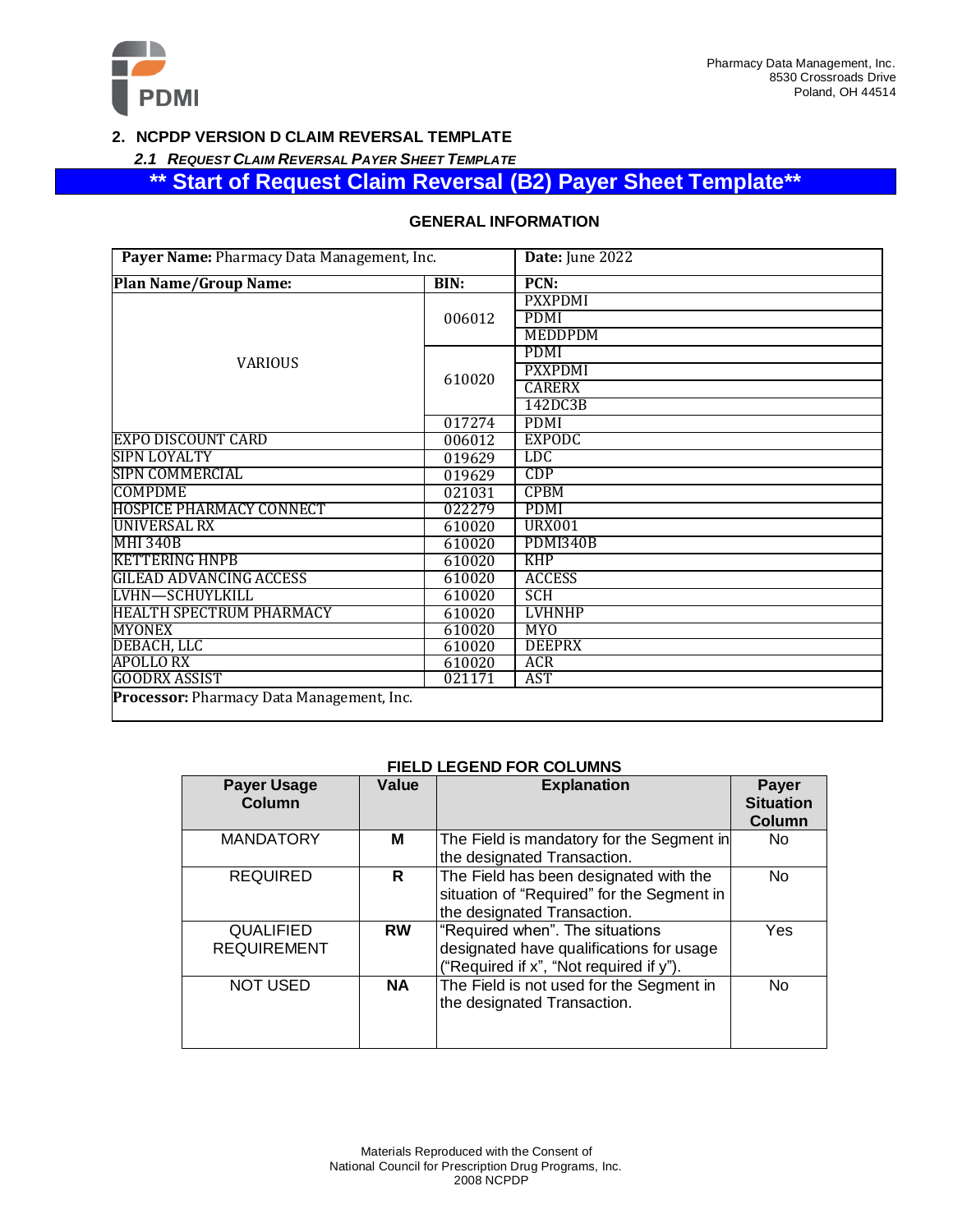

| Question                                                                                               | <b>Answer</b>   |
|--------------------------------------------------------------------------------------------------------|-----------------|
| What is your reversal window? (If transaction is<br>billed today what is the timeframe for reversal to | <b>120 DAYS</b> |
| be submitted?)                                                                                         |                 |

### **CLAIM REVERSAL TRANSACTION**

The following lists the segments and fields in a Claim Reversal Transaction for the NCPDP *Telecommunication Standard Implementation Guide Version D.Ø*.

| <b>Transaction Header Segment Questions</b>      | <b>Check</b> | <b>Claim Reversal</b>           |
|--------------------------------------------------|--------------|---------------------------------|
|                                                  |              | If Situational, Payer Situation |
| This Segment is always sent                      | v            |                                 |
| Source of certification IDs required in Software |              |                                 |
| Vendor/Certification ID (11Ø-AK) is Payer        |              |                                 |
| <b>Issued</b>                                    |              |                                 |
| Source of certification IDs required in Software |              |                                 |
| Vendor/Certification ID (11Ø-AK) is Switch/VAN   |              |                                 |
| issued                                           |              |                                 |
| Source of certification IDs required in Software | X            |                                 |
| Vendor/Certification ID (11Ø-AK) is Not used     |              |                                 |

|            | <b>Transaction Header Segment</b>  |                            |       | <b>Claim Reversal</b>  |
|------------|------------------------------------|----------------------------|-------|------------------------|
| Field #    | <b>NCPDP</b> Field Name            | Value                      | Payer | <b>Payer Situation</b> |
|            |                                    |                            | Usage |                        |
| $1Ø1 - A1$ | <b>BIN NUMBER</b>                  | If more than one           | м     |                        |
|            |                                    | BIN/PCN but all plans      |       |                        |
|            |                                    | use the same segments      |       |                        |
|            |                                    | and fields and situations, |       |                        |
|            |                                    | enter multiple BIN/PCNs    |       |                        |
|            |                                    | under General              |       |                        |
|            |                                    | Information above.         |       |                        |
| 1Ø2-A2     | <b>VERSION/RELEASE NUMBER</b>      | DØ                         | M     |                        |
| 1Ø3-A3     | TRANSACTION CODE                   | <b>B2</b>                  | M     |                        |
| 1Ø4-A4     | <b>CONTROL</b><br><b>PROCESSOR</b> |                            | М     |                        |
|            | <b>NUMBER</b>                      |                            |       |                        |
| 1Ø9-A9     | <b>TRANSACTION COUNT</b>           |                            | M     |                        |
| 202-B2     | ID<br>SERVICE<br><b>PROVIDER</b>   | 01                         | M     |                        |
|            | <b>QUALIFIER</b>                   |                            |       |                        |
| 201-B1     | <b>SERVICE PROVIDER ID</b>         | <b>NPI</b>                 | M     |                        |
| 4Ø1-D1     | DATE OF SERVICE                    |                            | M     |                        |
| 11Ø-AK     | <b>SOFTWARE</b>                    |                            | M     |                        |
|            | <b>VENDOR/CERTIFICATION ID</b>     |                            |       |                        |

| <b>Claim Segment Questions</b> | <b>Check</b> | <b>Claim Reversal</b><br>If Situational, Payer Situation |
|--------------------------------|--------------|----------------------------------------------------------|
| This Segment is always sent    |              |                                                          |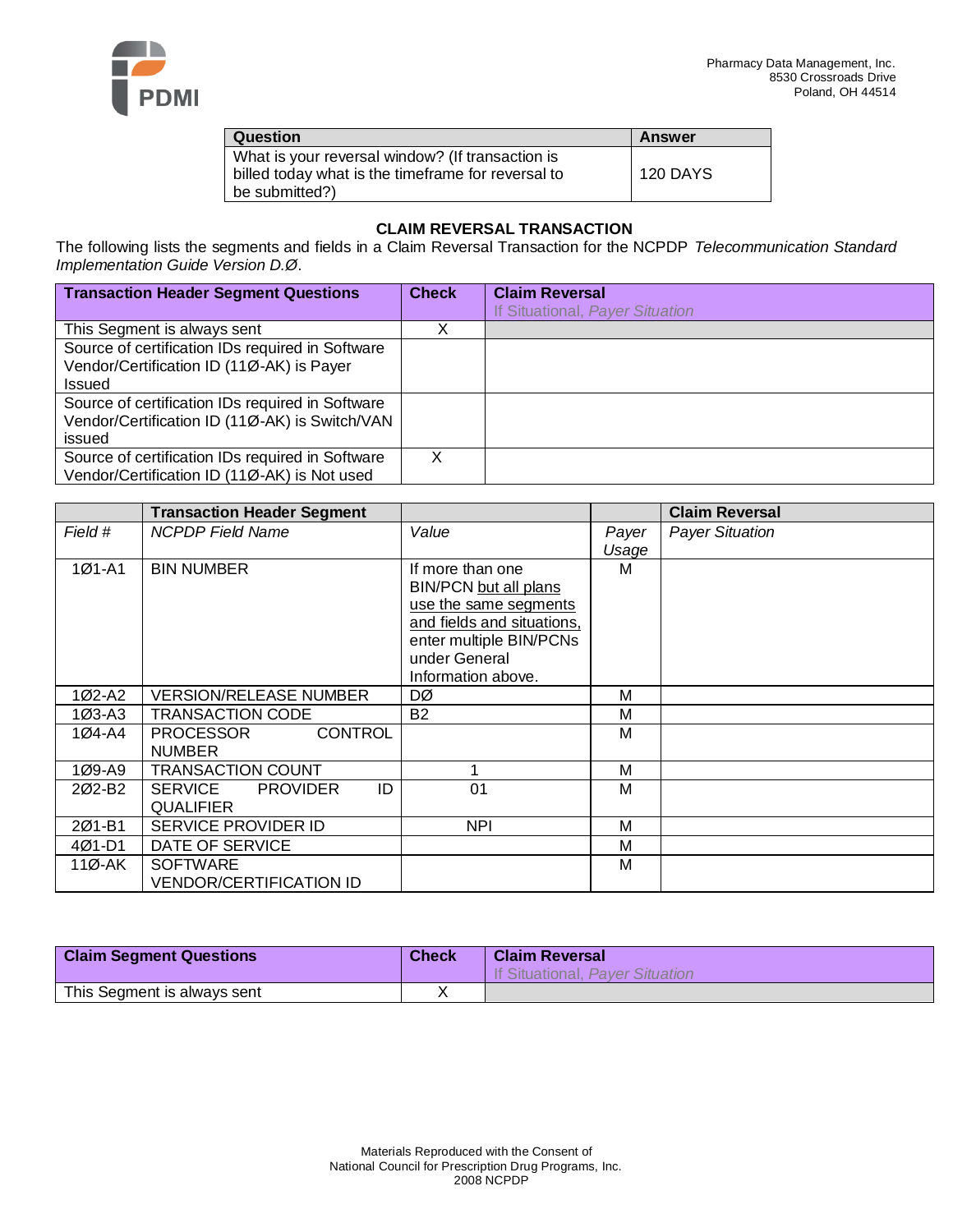

|         | <b>Claim Segment</b><br><b>Segment Identification (111-AM)</b><br>$=$ "Ø7" |       |                | <b>Claim Reversal</b>                                                                                                                                         |
|---------|----------------------------------------------------------------------------|-------|----------------|---------------------------------------------------------------------------------------------------------------------------------------------------------------|
| Field # | <b>NCPDP Field Name</b>                                                    | Value | Payer<br>Usage | <b>Payer Situation</b>                                                                                                                                        |
| 455-EM  | <b>PRESCRIPTION/SERVICE</b><br><b>REFERENCE NUMBER</b><br><b>QUALIFIER</b> |       | M              | Imp Guide: For Transaction Code<br>of "B2", in the Claim Segment, the<br>Prescription/Service Reference<br>Number Qualifier (455-EM) is "1"<br>(Rx Billing).  |
| 4Ø2-D2  | <b>PRESCRIPTION/SERVICE</b><br><b>REFERENCE NUMBER</b>                     |       | м              |                                                                                                                                                               |
| 436-E1  | <b>PRODUCT/SERVICE ID</b><br><b>QUALIFIER</b>                              |       | M              |                                                                                                                                                               |
| 4Ø7-D7  | <b>PRODUCT/SERVICE ID</b>                                                  |       | M              |                                                                                                                                                               |
| 4Ø3-D3  | <b>FILL NUMBER</b>                                                         |       | <b>RW</b>      | Imp Guide: Required if needed for<br>reversals when multiple fills of the<br>same Prescription/Service Reference<br>Number (4Ø2-D2) occur on the same<br>day. |
| 3Ø8-C8  | <b>OTHER COVERAGE CODE</b>                                                 |       | <b>RW</b>      | Imp Guide: Required if needed by<br>receiver to match the claim that is<br>being reversed.                                                                    |

| <b>Transaction COB/OTHER PAYMENT</b><br><b>Segment</b> | <b>Check</b> | <b>Claim Billing/Claim Rebill</b><br>If Situational, Payer Situation |
|--------------------------------------------------------|--------------|----------------------------------------------------------------------|
| This Segment is always sent                            |              |                                                                      |
| This Segment is situational                            |              | Required for secondary, tertiary, etc claims.                        |
|                                                        |              |                                                                      |

|         | <b>Coordination of Benefits/Other</b><br><b>Payments Segment</b><br><b>Segment Identification (111-AM)</b><br>$=$ "Ø5" |                    |                | <b>Claim Billing/Claim Rebill</b><br>Scenario 2- Other Payer-Patient<br><b>Responsibility Amount Repetitions</b><br>and Benefit Stage Repetitions Only |
|---------|------------------------------------------------------------------------------------------------------------------------|--------------------|----------------|--------------------------------------------------------------------------------------------------------------------------------------------------------|
| Field # | <b>NCPDP</b> Field Name                                                                                                | Value              | Payer<br>Usage | <b>Payer Situation</b>                                                                                                                                 |
| 337-4C  | <b>COORDINATION OF</b><br><b>BENEFITS/OTHER PAYMENTS</b><br><b>COUNT</b>                                               | Maximum count of 5 | М              |                                                                                                                                                        |
| 338-5C  | OTHER PAYER COVERAGE<br><b>TYPE</b>                                                                                    |                    | м              |                                                                                                                                                        |

# **\*\* End of Request Claim Reversal (B2) Payer Sheet Template\*\***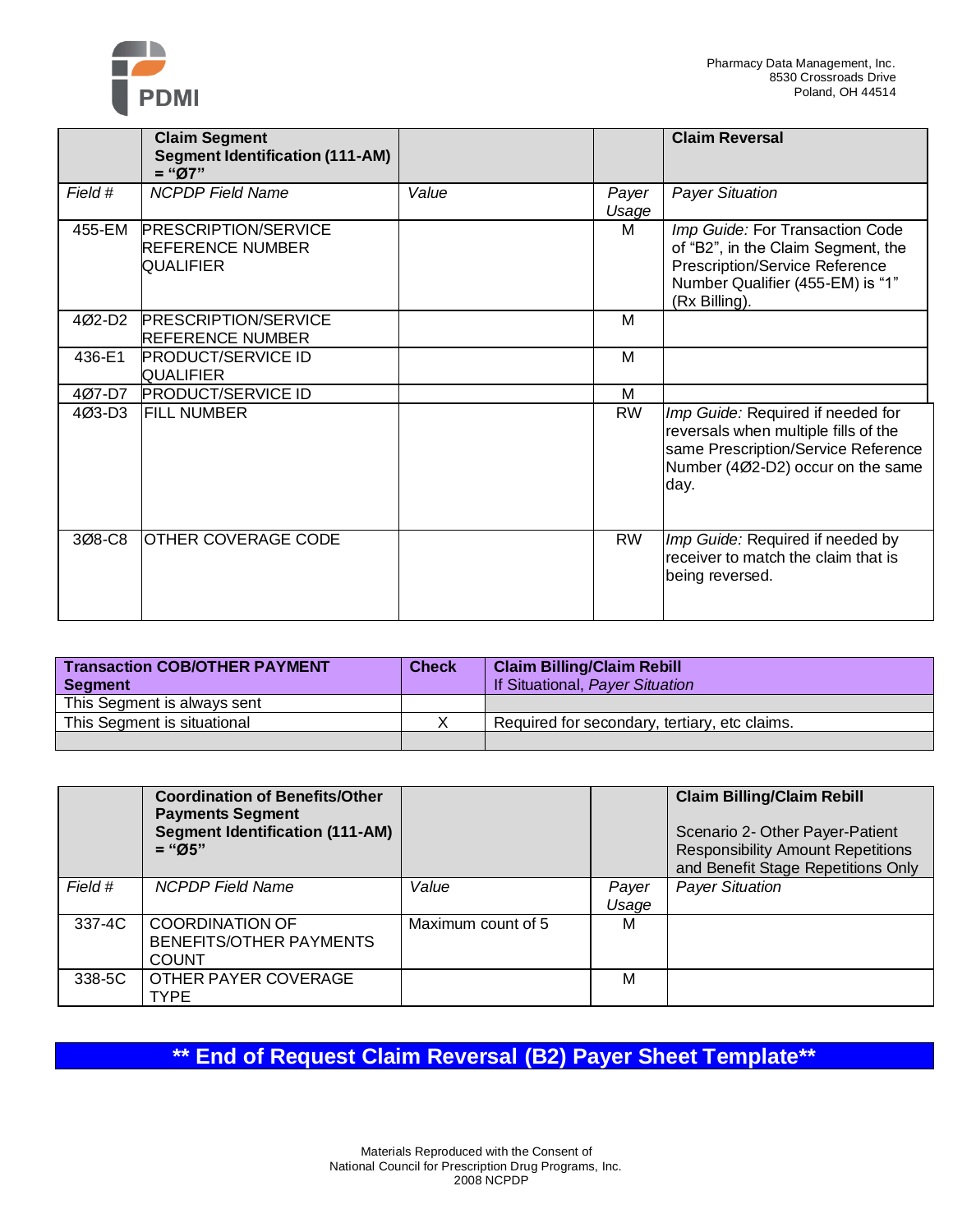

*2.2 RESPONSE CLAIM REVERSAL PAYER SHEET TEMPLATE* **2.2.1 CLAIM REVERSAL ACCEPTED/APPROVED RESPONSE**

### **\*\* Start of Claim Reversal Response (B2) Payer Sheet Template\*\***

| Payer Name: Pharmacy Data Management, Inc. |        | Date: June 2022 |
|--------------------------------------------|--------|-----------------|
| <b>Plan Name/Group Name:</b>               | BIN:   | PCN:            |
|                                            |        | <b>PXXPDMI</b>  |
|                                            | 006012 | <b>PDMI</b>     |
|                                            |        | MEDDPDM         |
|                                            |        | <b>PDMI</b>     |
| <b>VARIOUS</b>                             | 610020 | <b>PXXPDMI</b>  |
|                                            |        | <b>CARERX</b>   |
|                                            |        | 142DC3B         |
|                                            | 017274 | <b>PDMI</b>     |
| <b>EXPO DISCOUNT CARD</b>                  | 006012 | <b>EXPODC</b>   |
| SIPN LOYALTY                               | 019629 | <b>LDC</b>      |
| SIPN COMMERCIAL                            | 019629 | CDP             |
| <b>COMPDME</b>                             | 021031 | <b>CPBM</b>     |
| <b>HOSPICE PHARMACY CONNECT</b>            | 022279 | <b>PDMI</b>     |
| <b>UNIVERSAL RX</b>                        | 610020 | <b>URX001</b>   |
| <b>MHI 340B</b>                            | 610020 | PDMI340B        |
| <b>KETTERING HNPB</b>                      | 610020 | <b>KHP</b>      |
| GILEAD ADVANCING ACCESS                    | 610020 | <b>ACCESS</b>   |
| <b>LVHN-SCHUYLKILL</b>                     | 610020 | <b>SCH</b>      |
| <b>HEALTH SPECTRUM PHARMACY</b>            | 610020 | <b>LVHNHP</b>   |
| <b>MYONEX</b>                              | 610020 | <b>MYO</b>      |
| DEBACH, LLC                                | 610020 | <b>DEEPRX</b>   |
| <b>APOLLO RX</b>                           | 610020 | <b>ACR</b>      |
| <b>GOODRX ASSIST</b>                       | 021171 | AST             |
| Processor: Pharmacy Data Management, Inc.  |        |                 |

### **GENERAL INFORMATION**

### **CLAIM REVERSAL ACCEPTED/APPROVED RESPONSE**

The following lists the segments and fields in a Claim Reversal response (Approved) Transaction for the NCPDP *Telecommunication Standard Implementation Guide Version D.Ø*.

| <b>Response Transaction Header Segment</b><br><b>Questions</b> | <b>Check</b> | <b>Claim Reversal - Accepted/Approved</b><br>If Situational, Payer Situation |
|----------------------------------------------------------------|--------------|------------------------------------------------------------------------------|
| This Segment is always sent                                    |              |                                                                              |

|                    | <b>Response Transaction Header</b><br><b>Segment</b> |                          |       | Claim Reversal-<br><b>Accepted/Approved</b> |
|--------------------|------------------------------------------------------|--------------------------|-------|---------------------------------------------|
| Field #            | <b>NCPDP Field Name</b>                              | Value                    | Payer | <b>Payer Situation</b>                      |
|                    |                                                      |                          | Usage |                                             |
| 1Ø2-A2             | <b>VERSION/RELEASE NUMBER</b>                        | DØ                       | м     |                                             |
| $103 - A3$         | <b>TRANSACTION CODE</b>                              | <b>B2</b>                | М     |                                             |
| $109 - A9$         | <b>TRANSACTION COUNT</b>                             | Same value as in request | м     |                                             |
| 5Ø1-F1             | <b>HEADER RESPONSE STATUS</b>                        | $A = Accepted$           | м     |                                             |
| 202-B <sub>2</sub> | SERVICE PROVIDER<br>ID                               | Same value as in request | м     |                                             |
|                    | <b>QUALIFIER</b>                                     |                          |       |                                             |
| 201-B1             | SERVICE PROVIDER ID                                  | Same value as in request | м     |                                             |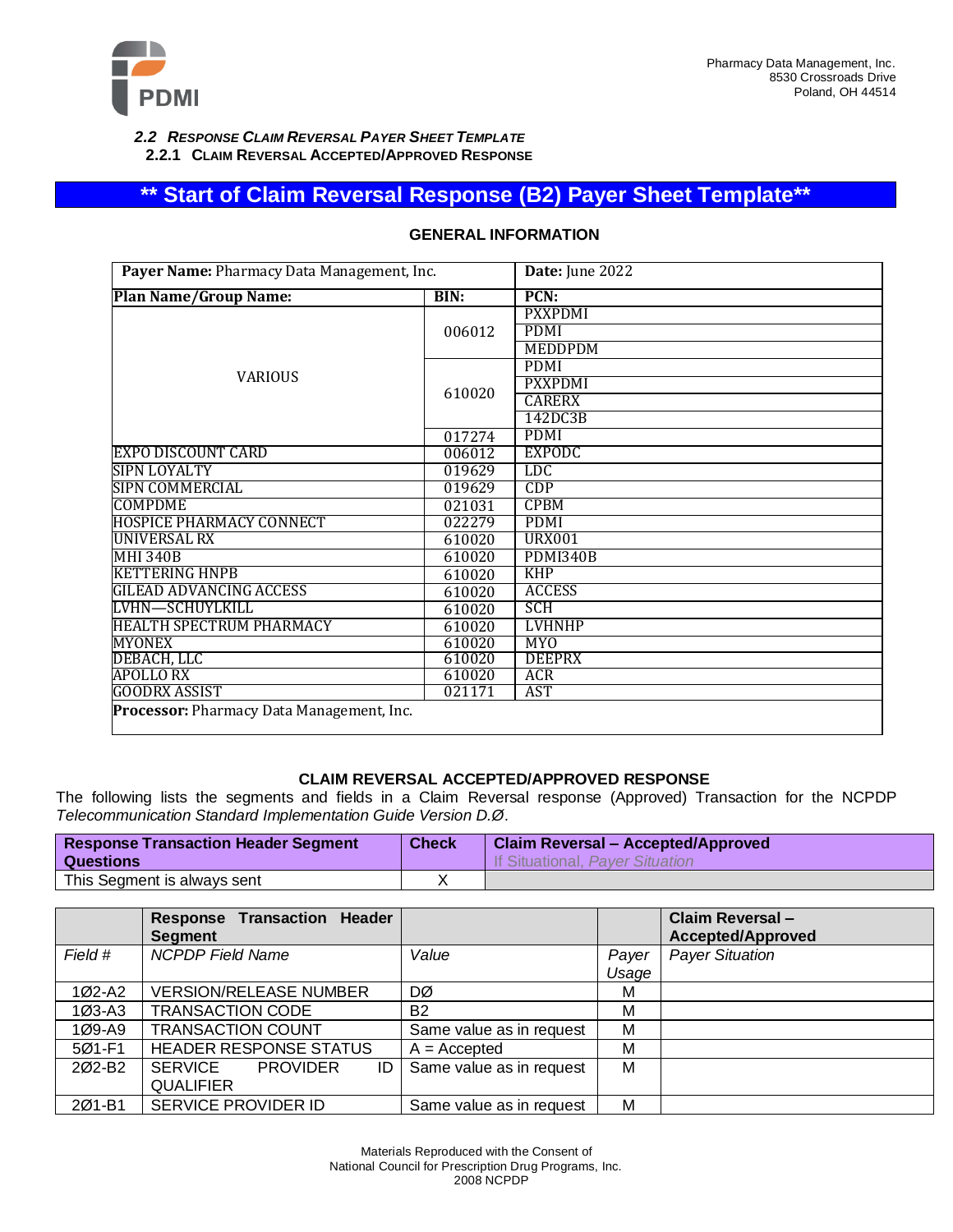

|         | <b>Response Transaction Header</b><br><b>Seament</b> |                          |                | / Claim Reversal –<br><b>Accepted/Approved</b> |
|---------|------------------------------------------------------|--------------------------|----------------|------------------------------------------------|
| Field # | <b>NCPDP Field Name</b>                              | Value                    | Paver<br>Usage | <b>Payer Situation</b>                         |
| 4Ø1-D1  | DATE OF SERVICE                                      | Same value as in request | M              |                                                |

| <b>Response Message Header Segment</b> | <b>Check</b> | <b>Claim Reversal - Accepted/Approved</b> |
|----------------------------------------|--------------|-------------------------------------------|
| Questions                              |              | If Situational, Payer Situation           |
| This Segment is always sent            |              |                                           |
| This Segment is situational            |              |                                           |

|         | Response Message Segment<br><b>Segment Identification (111-AM)</b><br>$=$ "20" |       |                | Claim Reversal-<br><b>Accepted/Approved</b>                           |
|---------|--------------------------------------------------------------------------------|-------|----------------|-----------------------------------------------------------------------|
| Field # | <b>NCPDP</b> Field Name                                                        | Value | Payer<br>Usage | <b>Payer Situation</b>                                                |
| 5Ø4-F4  | MESSAGE                                                                        |       | R              | Imp Guide: Required if text is<br>needed for clarification or detail. |

| <b>Response Status Segment Questions</b> | <b>Check</b> | <b>Claim Reversal - Accepted/Approved</b><br>If Situational, Payer Situation |
|------------------------------------------|--------------|------------------------------------------------------------------------------|
| This Segment is always sent              |              |                                                                              |

|            | <b>Response Status Segment</b><br><b>Segment Identification (111-AM)</b><br>$=$ "21" |                     |                | Claim Reversal-<br><b>Accepted/Approved</b>                                                                                                                           |
|------------|--------------------------------------------------------------------------------------|---------------------|----------------|-----------------------------------------------------------------------------------------------------------------------------------------------------------------------|
| Field #    | <b>NCPDP Field Name</b>                                                              | Value               | Payer<br>Usage | <b>Payer Situation</b>                                                                                                                                                |
| 112-AN     | <b>TRANSACTION RESPONSE</b><br><b>STATUS</b>                                         | $A =$ Approved      | м              |                                                                                                                                                                       |
| $503 - F3$ | <b>AUTHORIZATION NUMBER</b>                                                          |                     | <b>RW</b>      | Imp Guide: Required if needed to<br>identify the transaction.                                                                                                         |
| 547-5F     | APPROVED MESSAGE CODE<br><b>COUNT</b>                                                | Maximum count of 5. | <b>RW</b>      | Imp Guide: Required if Approved<br>Message Code (548-6F) is used.                                                                                                     |
| 548-6F     | APPROVED MESSAGE CODE                                                                |                     | <b>RW</b>      | Imp Guide: Required if Approved<br>Message Code Count (547-5F) is<br>used and the sender needs to<br>communicate additional follow up for<br>a potential opportunity. |
| 13Ø-UF     | <b>ADDITIONAL MESSAGE</b><br><b>INFORMATION COUNT</b>                                | Maximum count of 5  | <b>RW</b>      | Imp Guide: Required if Additional<br>Message Information (526-FQ) is<br>used.                                                                                         |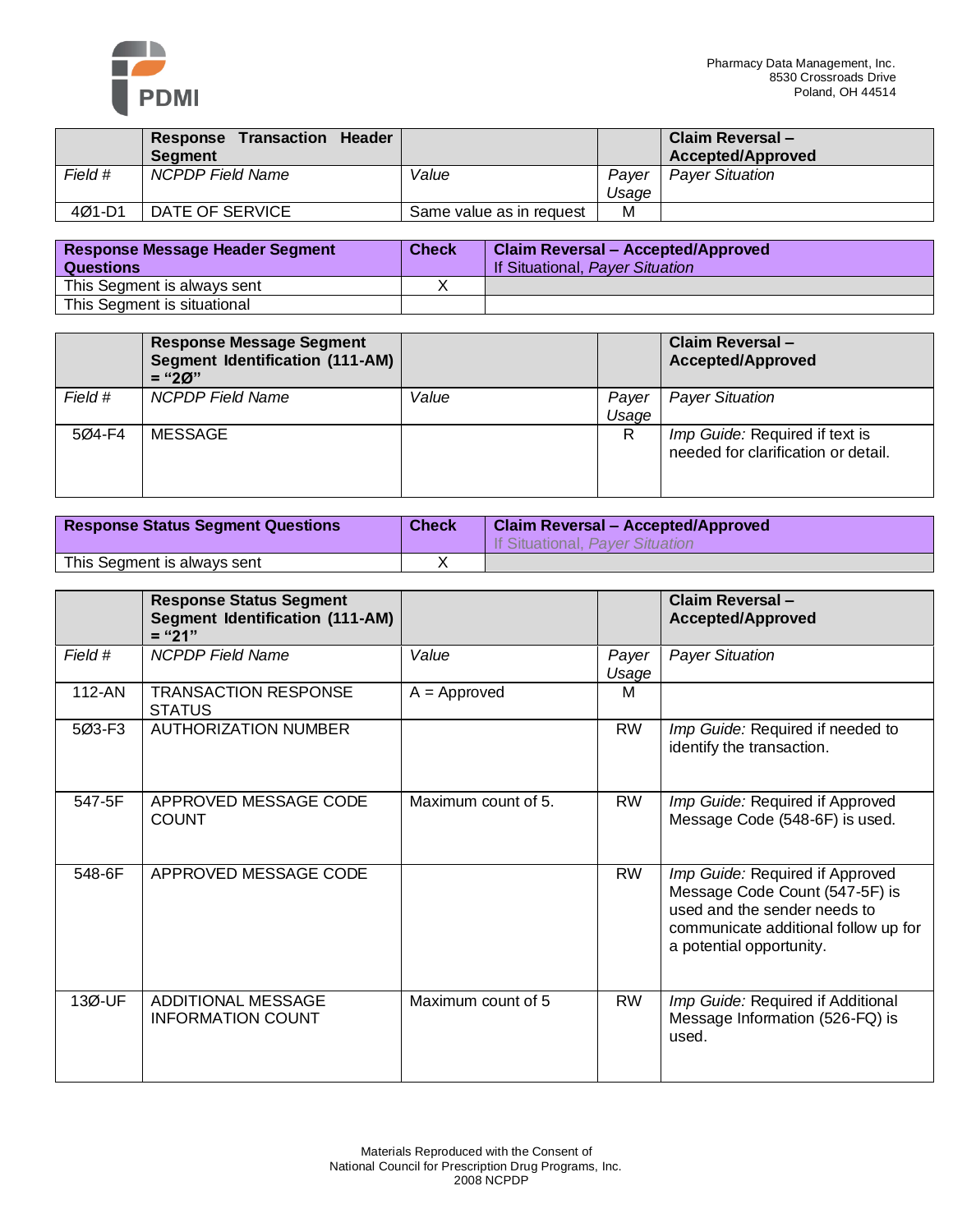

|         | <b>Response Status Segment</b>                             |       |                | Claim Reversal-                                                                                                                                                                                                                                                                            |
|---------|------------------------------------------------------------|-------|----------------|--------------------------------------------------------------------------------------------------------------------------------------------------------------------------------------------------------------------------------------------------------------------------------------------|
|         | <b>Segment Identification (111-AM)</b><br>$=" 21"$         |       |                | <b>Accepted/Approved</b>                                                                                                                                                                                                                                                                   |
| Field # | <b>NCPDP Field Name</b>                                    | Value | Payer<br>Usage | <b>Payer Situation</b>                                                                                                                                                                                                                                                                     |
| 132-UH  | <b>ADDITIONAL MESSAGE</b><br><b>INFORMATION QUALIFIER</b>  |       | <b>RW</b>      | Imp Guide: Required if Additional<br>Message Information (526-FQ) is<br>used.                                                                                                                                                                                                              |
| 526-FQ  | <b>ADDITIONAL MESSAGE</b><br><b>INFORMATION</b>            |       | <b>RW</b>      | Imp Guide: Required when additional<br>text is needed for clarification or<br>detail.                                                                                                                                                                                                      |
| 131-UG  | <b>ADDITIONAL MESSAGE</b><br><b>INFORMATION CONTINUITY</b> |       | <b>RW</b>      | Imp Guide: Required if and only if<br>current repetition of Additional<br>Message Information (526-FQ) is<br>used, another populated repetition of<br>Additional Message Information<br>(526-FQ) follows it, and the text of<br>the following message is a<br>continuation of the current. |
| 549-7F  | HELP DESK PHONE NUMBER<br><b>QUALIFIER</b>                 |       | <b>RW</b>      | Imp Guide: Required if Help Desk<br>Phone Number (55Ø-8F) is used.                                                                                                                                                                                                                         |
| 55Ø-8F  | <b>HELP DESK PHONE NUMBER</b>                              |       | <b>RW</b>      | Imp Guide: Required if needed to<br>provide a support telephone number<br>to the receiver.                                                                                                                                                                                                 |

| <b>Response Claim Segment Questions</b> | <b>Check</b> | <b>Claim Reversal - Accepted/Approved</b><br>If Situational, Payer Situation |
|-----------------------------------------|--------------|------------------------------------------------------------------------------|
| This Segment is always sent             |              |                                                                              |

|                    | <b>Response Claim Segment</b><br><b>Segment Identification (111-AM)</b><br>$=$ "22" |               |                | Claim Reversal-<br><b>Accepted/Approved</b>                                                                                                                            |
|--------------------|-------------------------------------------------------------------------------------|---------------|----------------|------------------------------------------------------------------------------------------------------------------------------------------------------------------------|
| Field #            | <b>NCPDP Field Name</b>                                                             | Value         | Payer<br>Usage | <b>Payer Situation</b>                                                                                                                                                 |
| 455-EM             | PRESCRIPTION/SERVICE<br><b>REFERENCE NUMBER</b><br><b>QUALIFIER</b>                 | $= RxBilling$ | M              | Imp Guide: For Transaction Code of<br>"B2", in the Response Claim<br>Segment, the Prescription/Service<br>Reference Number Qualifier (455-<br>EM) is "1" (Rx Billing). |
| 402-D <sub>2</sub> | PRESCRIPTION/SERVICE<br><b>REFERENCE NUMBER</b>                                     |               | м              |                                                                                                                                                                        |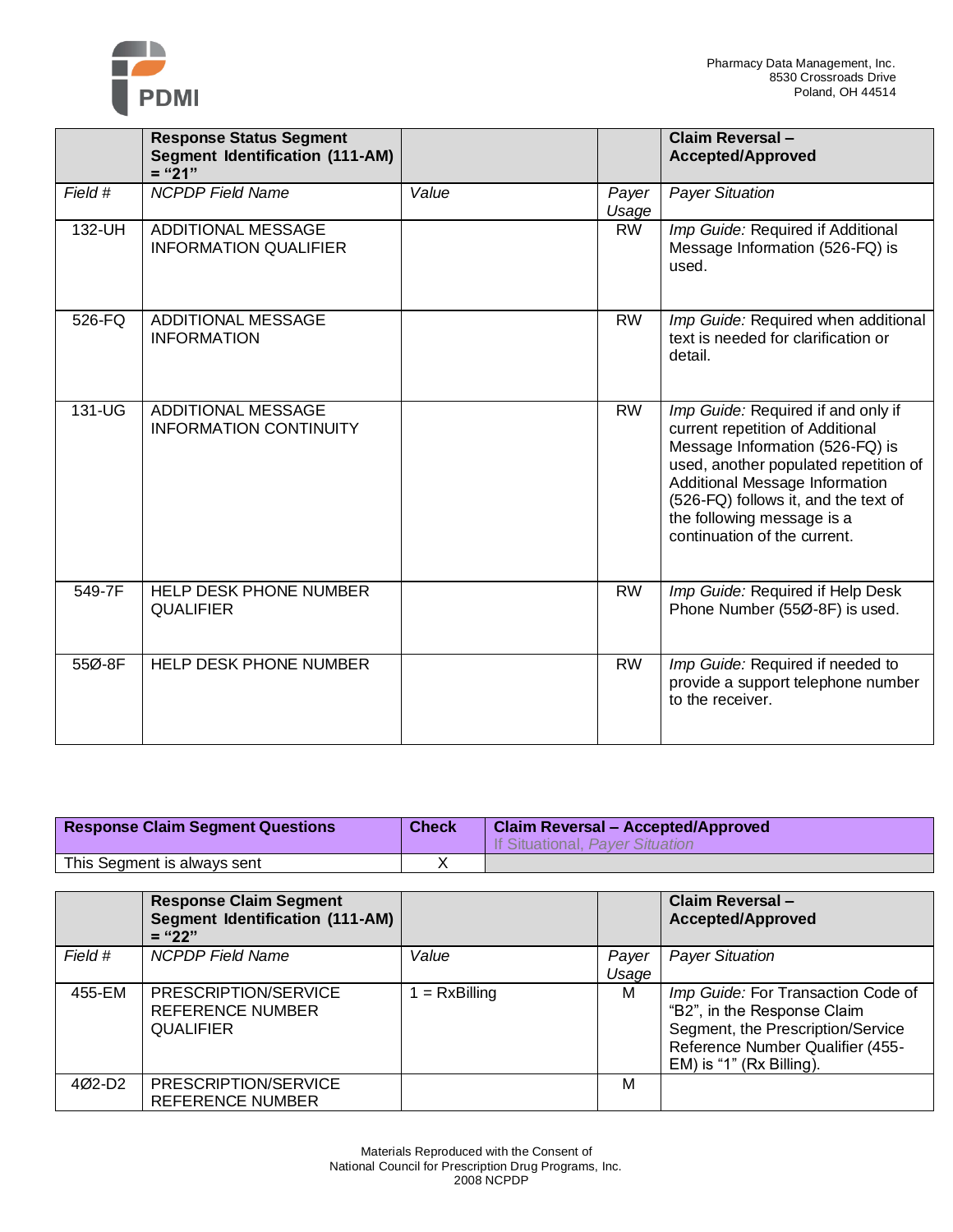

### **2.2.2 CLAIM REVERSAL ACCEPTED/REJECTED RESPONSE**

#### **CLAIM REVERSAL ACCEPTED/REJECTED RESPONSE**

| <b>Response Transaction Header Segment</b> | <b>Check</b> | <b>Claim Reversal - Accepted/Rejected</b> |
|--------------------------------------------|--------------|-------------------------------------------|
| Questions                                  |              | <b>If Situational, Paver Situation</b>    |
| This Segment is always sent                |              |                                           |

|                    | <b>Response Transaction Header</b><br><b>Segment</b> |                          |       | Claim Reversal-<br><b>Accepted/Rejected</b> |
|--------------------|------------------------------------------------------|--------------------------|-------|---------------------------------------------|
| Field #            | <b>NCPDP Field Name</b>                              | Value                    | Payer | <b>Payer Situation</b>                      |
|                    |                                                      |                          | Usage |                                             |
| 1Ø2-A2             | <b>VERSION/RELEASE NUMBER</b>                        | DØ                       | м     |                                             |
| 1Ø3-A3             | <b>TRANSACTION CODE</b>                              | <b>B2</b>                | м     |                                             |
| 1Ø9-A9             | <b>TRANSACTION COUNT</b>                             | Same value as in request | M     |                                             |
| 5Ø1-F1             | <b>HEADER RESPONSE STATUS</b>                        | $A = Accepted$           | м     |                                             |
| 202-B <sub>2</sub> | SERVICE<br><b>PROVIDER</b><br>ID                     | Same value as in request | м     |                                             |
|                    | <b>QUALIFIER</b>                                     |                          |       |                                             |
| 201-B1             | SERVICE PROVIDER ID                                  | Same value as in request | м     |                                             |
| $401 - D1$         | DATE OF SERVICE                                      | Same value as in request | м     |                                             |

| <b>Response Message Segment Questions</b> | <b>Check</b> | <b>Claim Reversal - Accepted/Rejected</b><br>If Situational, Payer Situation |
|-------------------------------------------|--------------|------------------------------------------------------------------------------|
| This Segment is always sent               |              |                                                                              |
| This Segment is situational               |              |                                                                              |

|         | <b>Response Message Segment</b><br>Segment Identification (111-AM)<br>$=$ "20" |       |                | Claim Reversal-<br><b>Accepted/Rejected</b>                           |
|---------|--------------------------------------------------------------------------------|-------|----------------|-----------------------------------------------------------------------|
| Field # | <b>NCPDP</b> Field Name                                                        | Value | Payer<br>Usage | <b>Payer Situation</b>                                                |
| 5Ø4-F4  | <b>MESSAGE</b>                                                                 |       | R              | Imp Guide: Required if text is<br>needed for clarification or detail. |

| <b>Response Status Segment Questions</b> | <b>Check</b> | <b>Claim Reversal - Accepted/Rejected</b><br>If Situational, Payer Situation |
|------------------------------------------|--------------|------------------------------------------------------------------------------|
| This Segment is always sent              |              |                                                                              |

|            | <b>Response Status Segment</b><br>Segment Identification (111-AM)<br>$=$ "21" |                     |                | Claim Reversal-<br><b>Accepted/Rejected</b> |
|------------|-------------------------------------------------------------------------------|---------------------|----------------|---------------------------------------------|
| Field #    | <b>NCPDP Field Name</b>                                                       | Value               | Payer<br>Usage | <b>Payer Situation</b>                      |
| $112 - AN$ | <b>TRANSACTION RESPONSE</b><br><b>STATUS</b>                                  | $R =$ Reject        | М              |                                             |
| 5Ø3-F3     | <b>AUTHORIZATION NUMBER</b>                                                   |                     | R              |                                             |
| 51Ø-FA     | <b>REJECT COUNT</b>                                                           | Maximum count of 5. | R              |                                             |
| 511-FB     | <b>REJECT CODE</b>                                                            |                     | R              |                                             |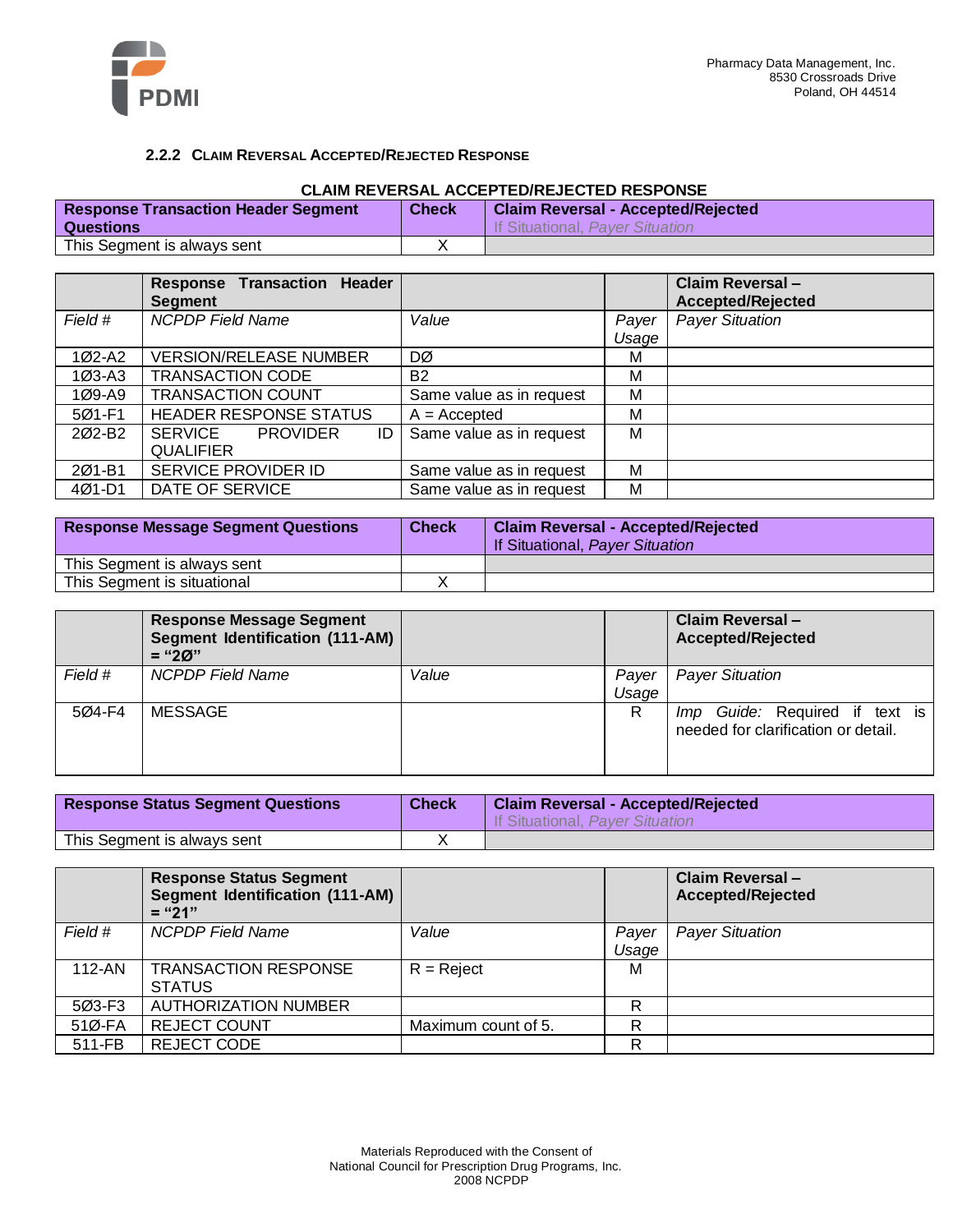

|         | <b>Response Status Segment</b><br><b>Segment Identification (111-AM)</b><br>$=$ "21" |                     |                 | <b>Claim Reversal -</b><br><b>Accepted/Rejected</b>                                                                                                                                                                                                                                        |
|---------|--------------------------------------------------------------------------------------|---------------------|-----------------|--------------------------------------------------------------------------------------------------------------------------------------------------------------------------------------------------------------------------------------------------------------------------------------------|
| Field # | <b>NCPDP Field Name</b>                                                              | Value               | Payer<br>Usage  | <b>Payer Situation</b>                                                                                                                                                                                                                                                                     |
| 546-4F  | REJECT FIELD OCCURRENCE<br><b>INDICATOR</b>                                          |                     | <b>RW</b>       | Imp Guide: Required if a repeating<br>field is in error, to identify repeating<br>field occurrence.                                                                                                                                                                                        |
| 13Ø-UF  | <b>ADDITIONAL MESSAGE</b><br><b>INFORMATION COUNT</b>                                | Maximum count of 5. | <b>RW</b>       | Imp Guide: Required if Additional<br>Message Information (526-FQ) is<br>used.                                                                                                                                                                                                              |
| 132-UH  | <b>ADDITIONAL MESSAGE</b><br><b>INFORMATION QUALIFIER</b>                            |                     | <b>RW</b>       | Imp Guide: Required if Additional<br>Message Information (526-FQ) is<br>used.                                                                                                                                                                                                              |
| 526-FQ  | <b>ADDITIONAL MESSAGE</b><br><b>INFORMATION</b>                                      |                     | <b>RW</b>       | Imp Guide: Required when<br>additional text is needed for<br>clarification or detail.                                                                                                                                                                                                      |
| 131-UG  | <b>ADDITIONAL MESSAGE</b><br><b>INFORMATION CONTINUITY</b>                           |                     | <b>RW</b>       | Imp Guide: Required if and only if<br>current repetition of Additional<br>Message Information (526-FQ) is<br>used, another populated repetition<br>of Additional Message Information<br>(526-FQ) follows it, and the text of<br>the following message is a<br>continuation of the current. |
| 549-7F  | HELP DESK PHONE NUMBER<br><b>QUALIFIER</b>                                           |                     | $\overline{RW}$ | Imp Guide: Required if Help Desk<br>Phone Number (55Ø-8F) is used.                                                                                                                                                                                                                         |
| 55Ø-8F  | HELP DESK PHONE NUMBER                                                               |                     | <b>RW</b>       | Imp Guide: Required if needed to<br>provide a support telephone<br>number to the receiver.                                                                                                                                                                                                 |

| <b>Response Claim Segment Questions</b> | <b>Check</b> | <b>Claim Reversal - Accepted/Rejected</b><br>If Situational, Payer Situation |
|-----------------------------------------|--------------|------------------------------------------------------------------------------|
| This Segment is always sent             |              |                                                                              |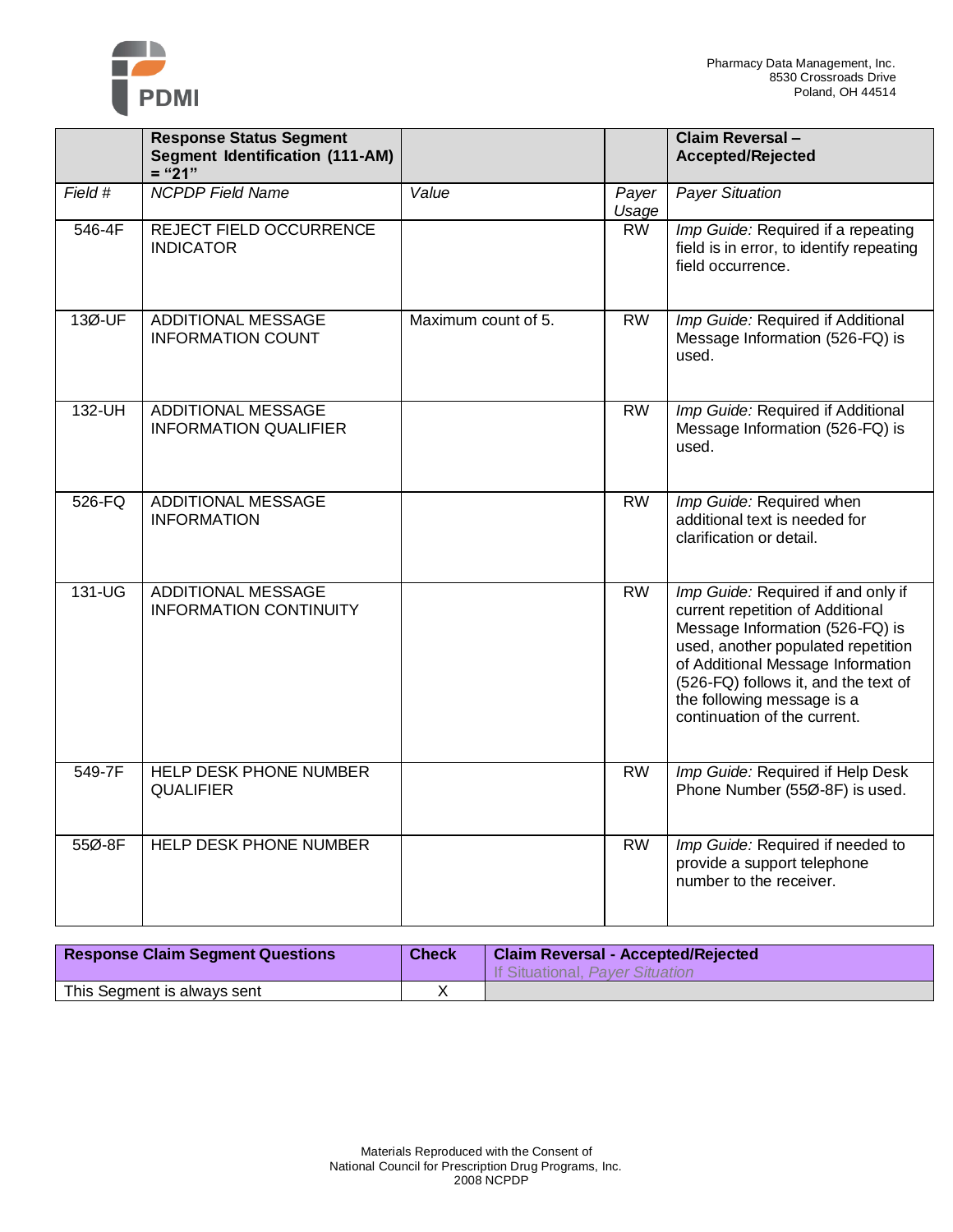

|         | <b>Response Claim Segment</b><br><b>Segment Identification (111-AM)</b><br>$=$ "22" |               |       | Claim Reversal-<br>Accepted/Rejected                                                                                                                                   |
|---------|-------------------------------------------------------------------------------------|---------------|-------|------------------------------------------------------------------------------------------------------------------------------------------------------------------------|
| Field # | <b>NCPDP Field Name</b>                                                             | Value         | Payer | <b>Payer Situation</b>                                                                                                                                                 |
|         |                                                                                     |               | Usage |                                                                                                                                                                        |
| 455-EM  | PRESCRIPTION/SERVICE<br>REFERENCE NUMBER<br><b>QUALIFIER</b>                        | $= RxBilling$ | м     | Imp Guide: For Transaction Code of<br>"B2", in the Response Claim<br>Segment, the Prescription/Service<br>Reference Number Qualifier (455-<br>EM) is "1" (Rx Billing). |
| 4Ø2-D2  | PRESCRIPTION/SERVICE<br>REFERENCE NUMBER                                            |               | м     |                                                                                                                                                                        |

### **2.2.3 CLAIM REVERSAL REJECTED/REJECTED RESPONSE**

### **CLAIM REVERSAL REJECTED/REJECTED RESPONSE**

| <b>Response Transaction Header Segment</b><br><b>Questions</b> | <b>Check</b> | <b>Claim Reversal - Rejected/Rejected</b><br>If Situational, Paver Situation |
|----------------------------------------------------------------|--------------|------------------------------------------------------------------------------|
| This Segment is always sent                                    |              |                                                                              |

|            | <b>Response Transaction Header</b><br><b>Segment</b> |                          |       | Claim Reversal-<br><b>Rejected/Rejected</b> |
|------------|------------------------------------------------------|--------------------------|-------|---------------------------------------------|
| Field #    | <b>NCPDP Field Name</b>                              | Value                    | Payer | <b>Payer Situation</b>                      |
|            |                                                      |                          | Usage |                                             |
| 1Ø2-A2     | <b>VERSION/RELEASE NUMBER</b>                        | DØ                       | м     |                                             |
| 1Ø3-A3     | <b>TRANSACTION CODE</b>                              | <b>B2</b>                | М     |                                             |
| 1Ø9-A9     | <b>TRANSACTION COUNT</b>                             | Same value as in request | M     |                                             |
| 5Ø1-F1     | <b>HEADER RESPONSE STATUS</b>                        | $A = Accepted$           | М     |                                             |
| 202-B2     | SERVICE<br><b>PROVIDER</b><br>ID                     | Same value as in request | M     |                                             |
|            | <b>QUALIFIER</b>                                     |                          |       |                                             |
| 201-B1     | SERVICE PROVIDER ID                                  | Same value as in request | M     |                                             |
| $401 - D1$ | DATE OF SERVICE                                      | Same value as in request | M     |                                             |

| <b>Response Message Segment Questions</b> | <b>Check</b> | <b>Claim Reversal - Rejected/Rejected</b><br>If Situational, Payer Situation |
|-------------------------------------------|--------------|------------------------------------------------------------------------------|
| This Segment is always sent               |              |                                                                              |
| This Segment is situational               |              |                                                                              |

|         | Response Message Segment<br>Segment Identification (111-AM)<br>$=$ "20" |       |                | <b>Claim Reversal-</b><br><b>Rejected/Rejected</b>                    |
|---------|-------------------------------------------------------------------------|-------|----------------|-----------------------------------------------------------------------|
| Field # | <b>NCPDP</b> Field Name                                                 | Value | Payer<br>Usage | <b>Payer Situation</b>                                                |
| 5Ø4-F4  | MESSAGE                                                                 |       | R              | Imp Guide: Required if text is needed<br>for clarification or detail. |

| <b>Response Status Segment Questions</b> | <b>Check</b> | <b>Claim Reversal - Rejected/Rejected</b><br>If Situational, Paver Situation |
|------------------------------------------|--------------|------------------------------------------------------------------------------|
| This Segment is always sent              |              |                                                                              |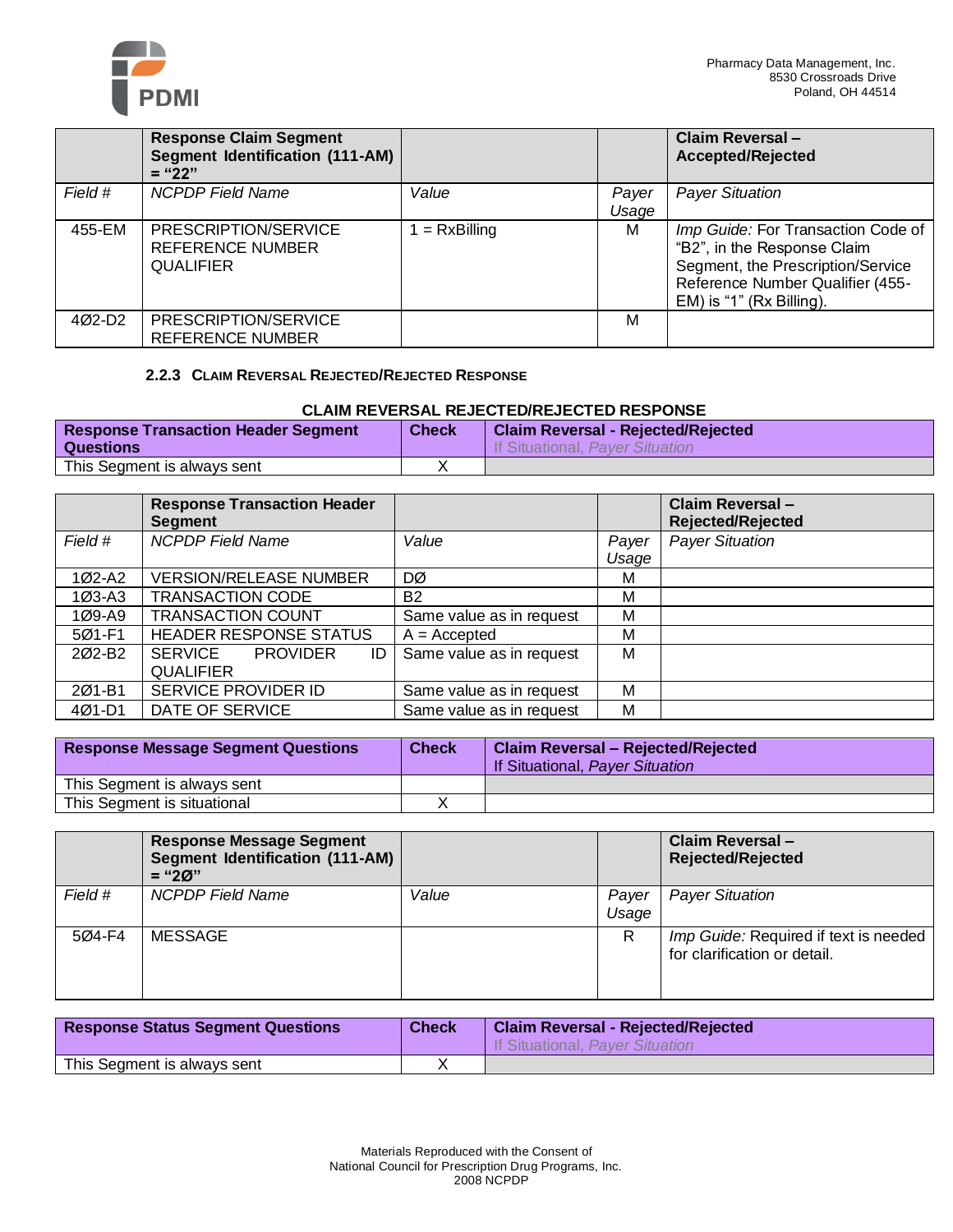

|         | <b>Response Status Segment</b>                            |                      |                | Claim Reversal-                                                                                                                                                                                                                                                                            |
|---------|-----------------------------------------------------------|----------------------|----------------|--------------------------------------------------------------------------------------------------------------------------------------------------------------------------------------------------------------------------------------------------------------------------------------------|
|         | <b>Segment Identification (111-AM)</b><br>$=" 21"$        |                      |                | <b>Rejected/Rejected</b>                                                                                                                                                                                                                                                                   |
| Field # | <b>NCPDP Field Name</b>                                   | Value                | Payer<br>Usage | <b>Payer Situation</b>                                                                                                                                                                                                                                                                     |
| 112-AN  | <b>TRANSACTION RESPONSE</b><br><b>STATUS</b>              | $R =$ Reject         | M              |                                                                                                                                                                                                                                                                                            |
| 5Ø3-F3  | <b>AUTHORIZATION NUMBER</b>                               |                      | R              |                                                                                                                                                                                                                                                                                            |
| 51Ø-FA  | <b>REJECT COUNT</b>                                       | Maximum count of 5.  | $\mathsf{R}$   |                                                                                                                                                                                                                                                                                            |
| 511-FB  | REJECT CODE                                               |                      | $\overline{R}$ |                                                                                                                                                                                                                                                                                            |
| 546-4F  | <b>REJECT FIELD OCCURRENCE</b><br><b>INDICATOR</b>        |                      | <b>RW</b>      | Imp Guide: Required if a repeating<br>field is in error, to identify repeating<br>field occurrence.                                                                                                                                                                                        |
| 13Ø-UF  | <b>ADDITIONAL MESSAGE</b><br><b>INFORMATION COUNT</b>     | Maximum count of 25. | <b>RW</b>      | Imp Guide: Required if Additional<br>Message Information (526-FQ) is<br>used.                                                                                                                                                                                                              |
| 132-UH  | <b>ADDITIONAL MESSAGE</b><br><b>INFORMATION QUALIFIER</b> |                      | <b>RW</b>      | Imp Guide: Required if Additional<br>Message Information (526-FQ) is<br>used.                                                                                                                                                                                                              |
| 526-FQ  | ADDITIONAL MESSAGE<br><b>INFORMATION</b>                  |                      | <b>RW</b>      | Imp Guide: Required when<br>additional text is needed for<br>clarification or detail.                                                                                                                                                                                                      |
| 131-UG  | ADDITIONAL MESSAGE<br><b>INFORMATION CONTINUITY</b>       |                      | <b>RW</b>      | Imp Guide: Required if and only if<br>current repetition of Additional<br>Message Information (526-FQ) is<br>used, another populated repetition<br>of Additional Message Information<br>(526-FQ) follows it, and the text of<br>the following message is a<br>continuation of the current. |
| 549-7F  | HELP DESK PHONE NUMBER<br><b>QUALIFIER</b>                |                      | <b>RW</b>      | Imp Guide: Required if Help Desk<br>Phone Number (55Ø-8F) is used.                                                                                                                                                                                                                         |
| 55Ø-8F  | HELP DESK PHONE NUMBER                                    |                      | <b>RW</b>      | Imp Guide: Required if needed to<br>provide a support telephone<br>number to the receiver.                                                                                                                                                                                                 |

**\*\* End of Claim Reversal (B2) Response Payer Sheet Template\*\***